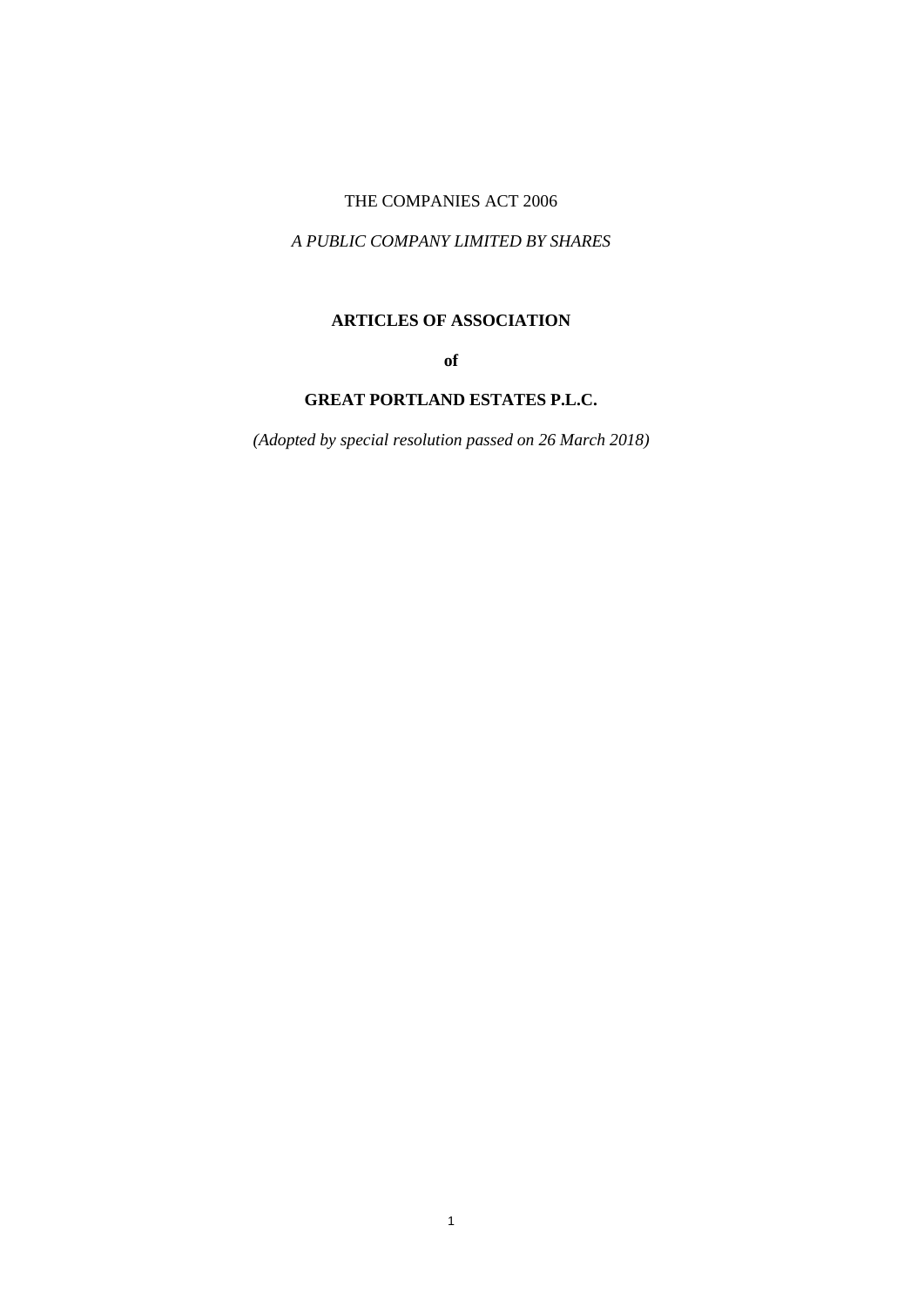| APPOINTMENT, RETIREMENT, DISQUALIFICATION AND REMOVAL OF DIRECTORS 33 |  |
|-----------------------------------------------------------------------|--|
|                                                                       |  |
|                                                                       |  |
|                                                                       |  |
|                                                                       |  |
|                                                                       |  |
|                                                                       |  |
|                                                                       |  |
|                                                                       |  |
|                                                                       |  |
|                                                                       |  |
|                                                                       |  |
|                                                                       |  |
|                                                                       |  |
|                                                                       |  |
|                                                                       |  |

# **CONTENTS**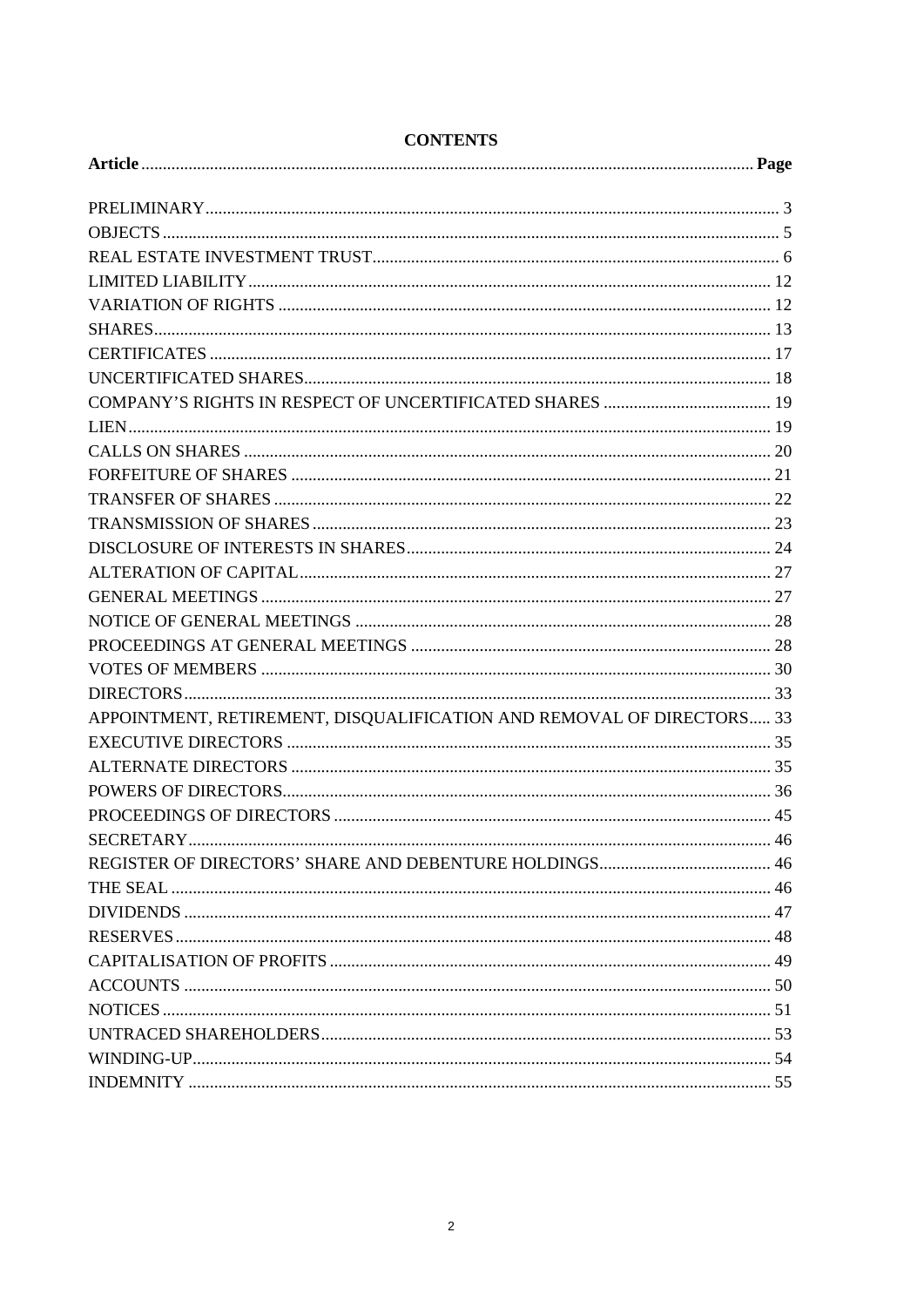## THE COMPANIES ACT 2006

# *A PUBLIC COMPANY LIMITED BY SHARES*

## **ARTICLES OF ASSOCIATION**

#### **of**

## **GREAT PORTLAND ESTATES P.L.C.**

#### *(Adopted by special resolution passed on 26 March 2018)*

## PRELIMINARY

- 1. None of the regulations in Table A in the Schedule to Companies (Tables A to F) Regulations 1985 (SI 1985 No. 805*)* (or any amendments thereto) or the model articles for public companies set out in Schedule 3 to the Companies (Model Articles) Regulations 2008 shall apply to the Company.
- 2. In these articles the words standing in the first column of the table next hereinafter contained shall bear the meaning set opposite to them respectively in the second column thereof, if not inconsistent with the subject or context:

| WORDS                                   | <b>MEANINGS</b>                                                                                                                                                                      |
|-----------------------------------------|--------------------------------------------------------------------------------------------------------------------------------------------------------------------------------------|
| these articles                          | these articles of association as originally framed or as altered from time<br>to time                                                                                                |
| $CA\,2006$                              | the Companies Act 2006 as in force from time to time                                                                                                                                 |
| clear days                              | in relation to a period of notice, that period excluding the day when<br>notice is given or deemed to be given and the day for which it is given<br>or on which it is to take effect |
| Company                                 | means Great Portland Estates P.L.C.                                                                                                                                                  |
| certificated share                      | a share in the capital of the Company that is not an uncertificated share<br>and references to a share being held in certificated form shall be<br>construed accordingly             |
| Disclosure and<br>Transparency<br>Rules | the disclosure and transparency rules for the time being in force, as<br>published by the Financial Services Authority in its Handbook of Rules<br>and Guidance                      |
| Dividend                                | dividend and/or bonus                                                                                                                                                                |
| electronic address                      | has the same meaning as in the CA 2006                                                                                                                                               |
| electronic form                         | has the same meaning as in the CA 2006                                                                                                                                               |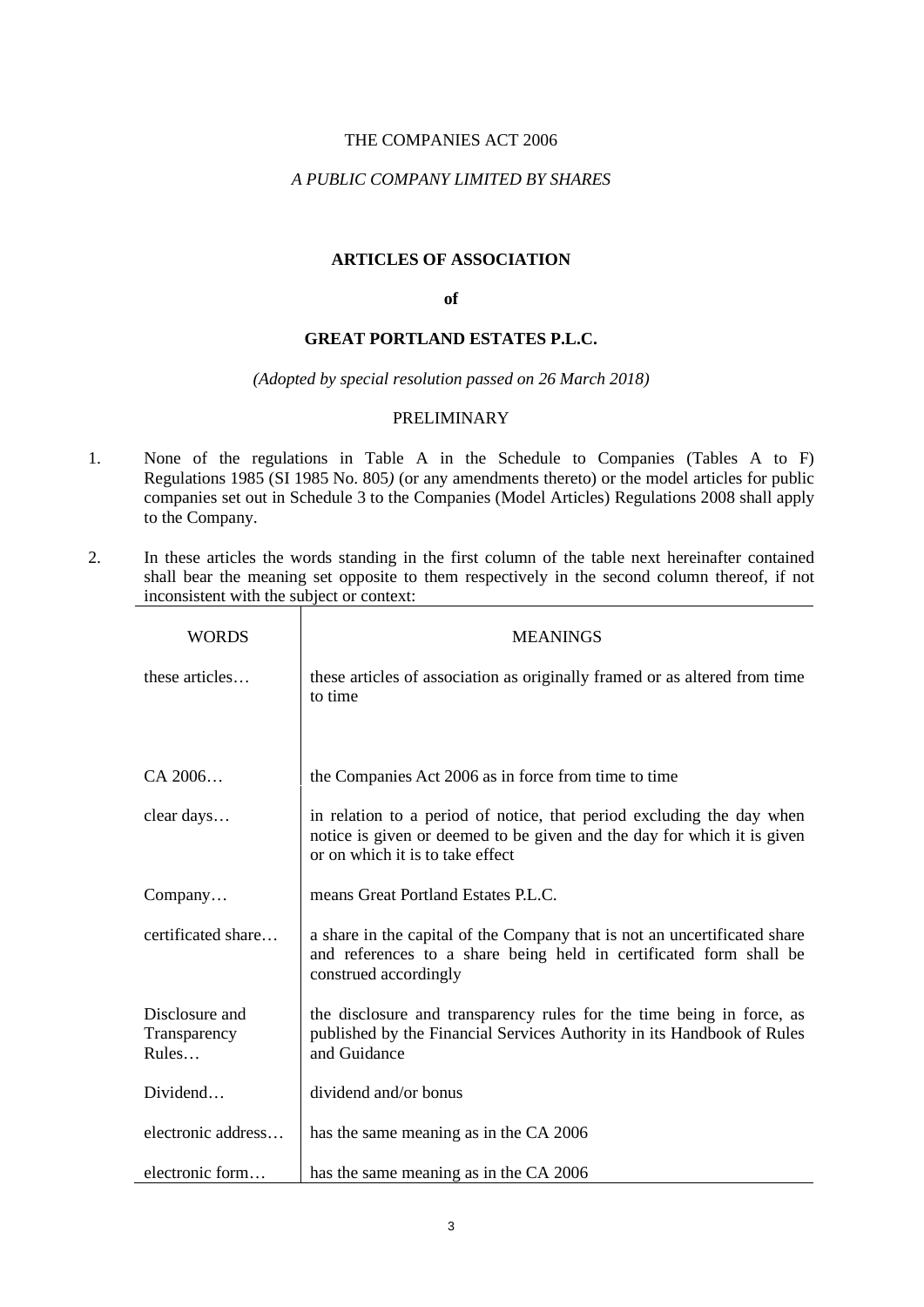| electronic means                            | has the same meaning as in the CA 2006                                                                                                                                                                                                                                            |
|---------------------------------------------|-----------------------------------------------------------------------------------------------------------------------------------------------------------------------------------------------------------------------------------------------------------------------------------|
| electronic<br>signature                     | has the same meaning as in the Electronic Communications Act 2000                                                                                                                                                                                                                 |
| hard copy form                              | has the same meaning as in the CA 2006                                                                                                                                                                                                                                            |
| the Office                                  | the registered office for the time being of the Company                                                                                                                                                                                                                           |
| paid up                                     | paid up and/or credited as paid up                                                                                                                                                                                                                                                |
| recognised person                           | a recognised clearing house or a nominee of a recognised clearing house<br>or of a recognised investment exchange as defined in Part 18 of the<br>Financial Services and Markets Act 2000                                                                                         |
| register of<br>members                      | the register of members and includes so far as relevant and so long as<br>the Uncertificated Securities Regulations so permit/require, a related<br>operator register of members                                                                                                  |
| the seal                                    | any common seal of the Company or any official seal or securities seal<br>which the Company may have or be permitted to have under the<br><b>Statutes</b>                                                                                                                         |
| the Statutes                                | the CA 2006, the Uncertificated Securities Regulations 2001 and every<br>other statute or statutory instrument, rule, order or regulation from time<br>to time in force concerning the Company                                                                                    |
| treasury shares                             | those shares held by the Company in treasury in accordance with<br>section 724 of the CA 2006                                                                                                                                                                                     |
| Uncertificated<br>Securities<br>Regulations | the Uncertificated Securities Regulations 2001, including<br>any<br>modifications of them or any regulations in substitution of them from<br>time to time in force                                                                                                                |
| uncertificated<br>shares                    | a share of a class which is at the relevant time a participating class title<br>to which is recorded on the register of members as being held in<br>uncertified form and references in these articles to a share being held in<br>uncertified form shall be construed accordingly |
| the United<br>Kingdom                       | Great Britain and Northern Ireland                                                                                                                                                                                                                                                |
| in writing                                  | written, printed or lithographed, or visibly expressed in all or any of<br>those means or any substitute for writing                                                                                                                                                              |

Words importing the singular number only shall include the plural number, and vice versa.

Words importing the masculine gender only shall include the feminine gender and vice versa.

Words importing persons shall include corporations.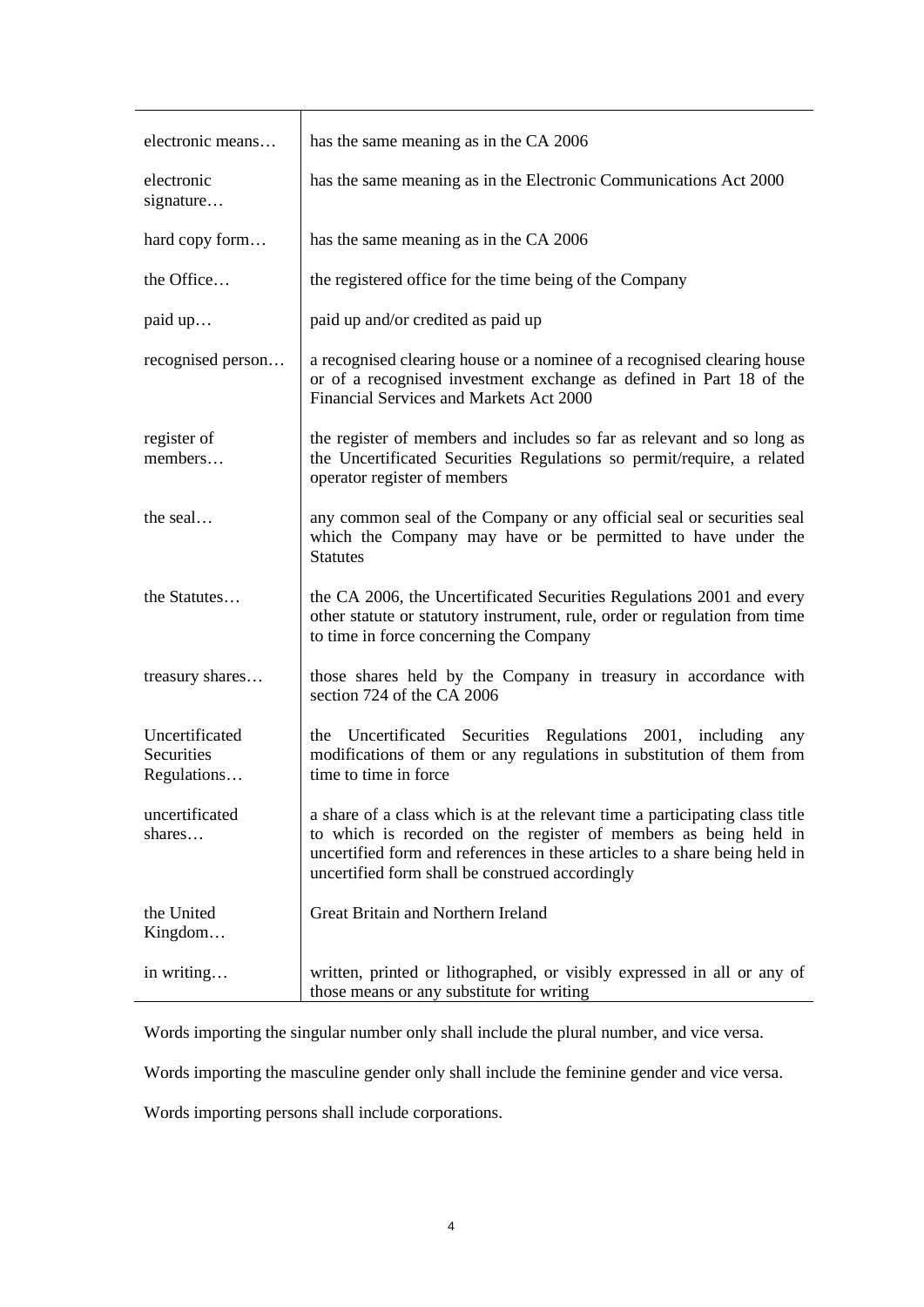The expression "secretary" shall (subject to the provisions of the Statutes) include an assistant or deputy secretary and any person appointed by the directors to perform any of the duties of the secretary.

Subject as aforesaid, any word or expression defined in the Statutes shall, if not inconsistent with the subject or context, bear the same meaning in these articles except that the word "company" includes any body corporate.

Any reference to an uncertificated share, or to a share being held in uncertificated form, means a share title to which may be transferred by means of a relevant system, and any reference to a certificated share means any share other than an uncertificated share.

Where the Articles refer to a relevant system in relation to a share, the reference is to the relevant system in which that share is a participating security at the relevant time.

Writing shall include any method of reproducing words in a legible and permanent form.

Any reference to a document being sealed or executed under seal or under the common seal of any body corporate (including the Company) or any similar expression includes a reference to its being executed in any other manner which has the same effect as if it were executed under seal.

Any reference to a meeting shall not be taken as requiring more than one person to be present in person if any quorum requirement can be satisfied by one person.

Any reference to a show of hands includes such other method of casting votes as the board may from time to time approve.

Where the Company has a power of sale or other right of disposal in relation to any share, any reference to the power of the Company or the board to authorise a person to transfer that share to or as directed by the person to whom the share has been sold or disposed of shall, in the case of an uncertificated share, be deemed to include a reference to such other action as may be necessary to enable that share to be registered in the name of that person or as directed by him.

Any reference to:

- (i) rights attaching to any share;
- (ii) members having a right to attend and vote at general meetings of the Company;
- (iii) dividends being paid, or any other distribution of the Company's assets being made, to members; or
- (iv) interests in a certain proportion or percentage of the issued share capital, or any class of share capital,

shall, unless otherwise expressly provided by the Statutes, be construed as though any treasury shares held by the Company had been cancelled.

#### **OBJECTS**

3. Nothing in these articles shall constitute a restriction on the objects of the Company to do (or omit to do) any act and, in accordance with section 31(1) of the CA 2006, the Company's objects are unrestricted.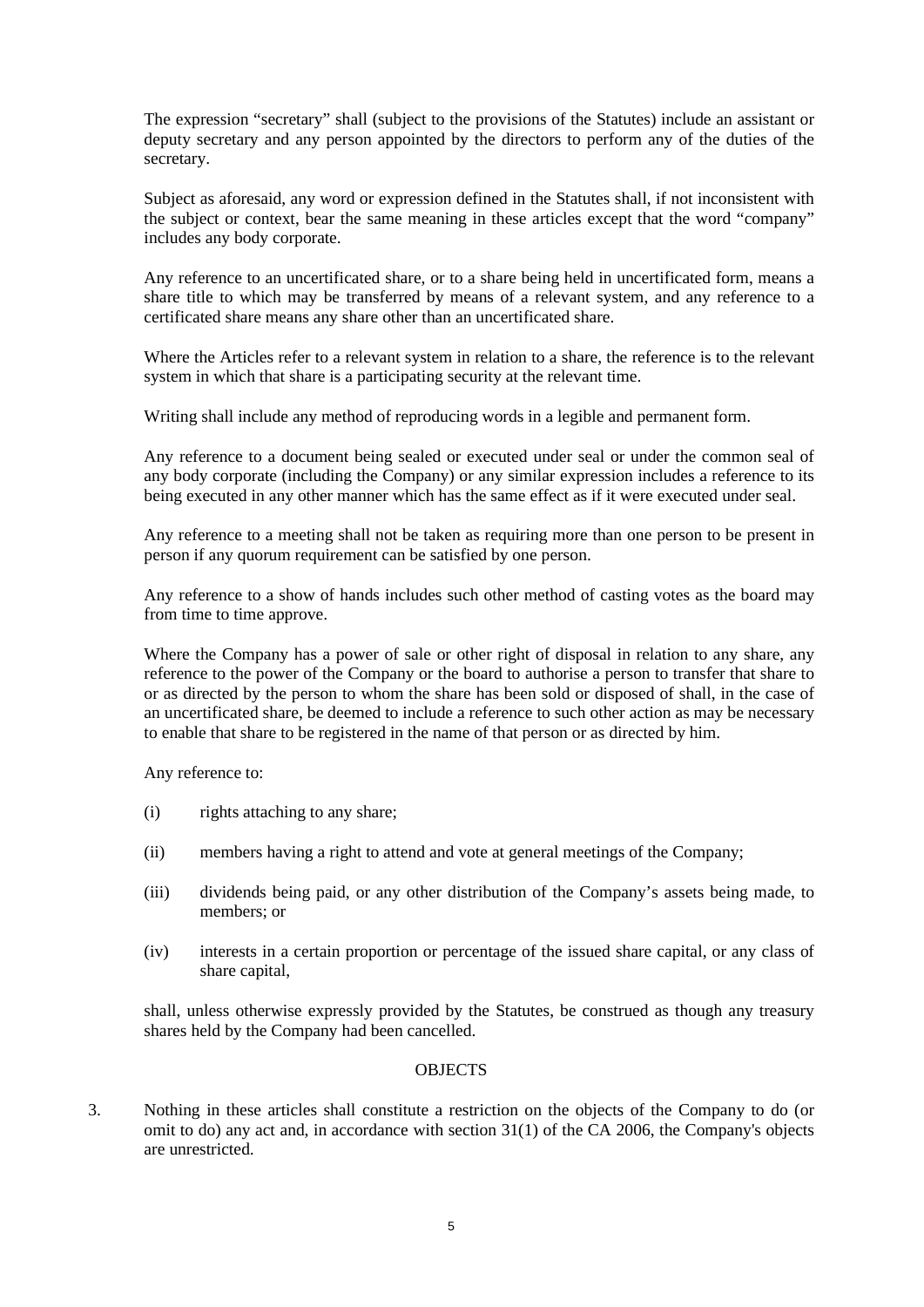## REAL ESTATE INVESTMENT TRUST

<span id="page-5-0"></span>3A.

## (A) Cardinal principle

- (i) It is a cardinal principle that, for so long as the Company is the principal company in a real estate investment trust ("UK-REIT") for the purposes of Part 4 of the Finance Act 2006, as such Part may be modified, supplemented or replaced from time to time no member of the Group should be liable to pay tax under Regulation 10 of the Real Estate Investment Trusts (Breach of Conditions) Regulations 2006 (as such regulations may be modified, supplemented or replaced from time to time) on or in connection with the making of a Distribution.
- (ii) This article [3A](#page-5-0) supports such cardinal principle by, among other things, imposing restrictions and obligations on the shareholders of the Company and, indirectly, certain other Persons who may have an interest in the Company, and shall be construed accordingly so as to give effect to such cardinal principle.

## (B) **Definitions and interpretation**

(i) For the purposes of this article [3A,](#page-5-0) the following words and expressions shall bear the following meanings:

| "business day"                         | means a day (not being a Saturday or Sunday) on which banks are<br>normally open for business in London;                                                                                                                                                                                                                                                                                                                                                                                                                                                         |
|----------------------------------------|------------------------------------------------------------------------------------------------------------------------------------------------------------------------------------------------------------------------------------------------------------------------------------------------------------------------------------------------------------------------------------------------------------------------------------------------------------------------------------------------------------------------------------------------------------------|
| "Distribution"                         | means any dividend or other distribution on or in respect of the<br>shares of the Company and references to a Distribution being paid<br>include a distribution not involving a cash payment being made;                                                                                                                                                                                                                                                                                                                                                         |
| "Distribution Transfer"                | means a disposal or transfer (however effected) by a Person of his<br>rights to a Distribution from the Company such that he is not<br>beneficially entitled (directly or indirectly) to such a distribution and<br>no Person who is so entitled subsequent to such disposal or transfer<br>(whether the immediate transferee or not) is (whether as a result of<br>the transfer or not) a Substantial Shareholder;                                                                                                                                              |
| "Distribution Transfer<br>Certificate" | means a certificate in such form as the directors may specify from<br>time to time to the effect that the relevant Person has made a<br>Distribution Transfer, which certificate may be required by the<br>directors to satisfy them that a Substantial Shareholder is not<br>beneficially entitled (directly or indirectly) to a Distribution;                                                                                                                                                                                                                  |
| "Excess Charge"                        | means, in relation to a Distribution which is paid or payable to a<br>Person, all tax or other amounts which the directors consider may<br>become payable by the Company or any other member of the Group<br>under Regulation 10 of the Real Estate Investment Trusts (Breach of<br>Conditions) Regulations 2006 (as such regulation may be modified,<br>supplemented or replaced from time to time) and any interest,<br>penalties, fines or surcharge attributable to such tax as a result of<br>such Distribution being paid to or in respect of that Person; |
| "Group"                                | means the Company and the other companies in its group for the<br>purposes of section 134 of the Finance Act 2006 (as such section                                                                                                                                                                                                                                                                                                                                                                                                                               |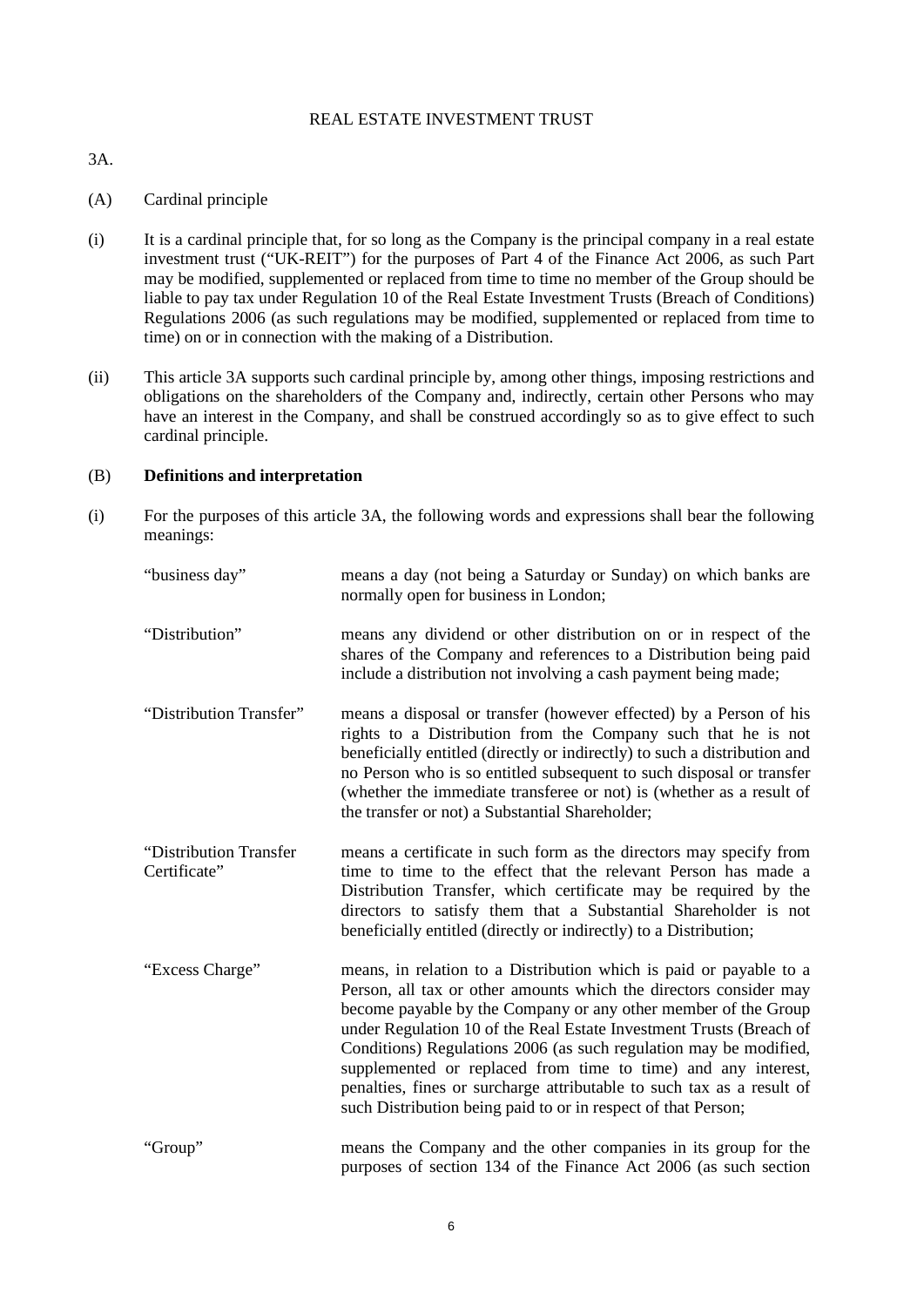|                                      | may be modified, supplemented or replaced from time to time);                                                                                                                                                                                                                                                                                                                                                                                                                                                                                                                                                                              |
|--------------------------------------|--------------------------------------------------------------------------------------------------------------------------------------------------------------------------------------------------------------------------------------------------------------------------------------------------------------------------------------------------------------------------------------------------------------------------------------------------------------------------------------------------------------------------------------------------------------------------------------------------------------------------------------------|
| "HMRC"                               | means HM Revenue & Customs;                                                                                                                                                                                                                                                                                                                                                                                                                                                                                                                                                                                                                |
| "interest in the Company"            | includes, without limitation, an interest in a Distribution made or to<br>be made by the Company;                                                                                                                                                                                                                                                                                                                                                                                                                                                                                                                                          |
| "Person"                             | includes a body of Persons, corporate or unincorporated, wherever<br>domiciled;                                                                                                                                                                                                                                                                                                                                                                                                                                                                                                                                                            |
| "Relevant Registered<br>Shareholder" | means a shareholder who holds all or some of the shares in the<br>Company that comprise a Substantial Shareholding (whether or not<br>a Substantial Shareholder);                                                                                                                                                                                                                                                                                                                                                                                                                                                                          |
| "Reporting Obligation"               | means any obligation from time to time of the Company to provide<br>information or reports to HMRC as a result of or in connection with<br>the Company's status as a UK-REIT;                                                                                                                                                                                                                                                                                                                                                                                                                                                              |
| "Substantial<br>Shareholding"        | means the shares in the Company in relation to which or by virtue of<br>which (in whole or in part) a Person is a Substantial Shareholder;                                                                                                                                                                                                                                                                                                                                                                                                                                                                                                 |
| "Substantial Shareholder"            | means any person whose interest in the Company, whether legal or<br>beneficial, direct or indirect, may cause any member of the Group to<br>be liable to pay tax under Regulation 10 of the Real Estate<br>Investment Trusts (Breach of Conditions) Regulations 2006 (as such<br>regulations may be modified, supplemented or replaced from time<br>to time) on or in connection with the making of a Distribution to or<br>in respect of such Person including, at the date of adoption of this<br>article 3A, any holder of excessive rights as defined in the Real<br>Estate Investment Trusts (Breach of Conditions) Regulations 2006. |

- (ii) Where under this article [3A](#page-5-0) any certificate or declaration may be or is required to be provided by any Person (including, without limitation, a Distribution Transfer Certificate), such certificate or declaration may be required by the directors (without limitation):
	- (a) to be addressed to the Company, the directors or such other Persons as the directors may determine (including HMRC);
	- (b) to include such information as the directors consider is required for the Company to comply with any Reporting Obligation;
	- (c) to contain such legally binding representations and obligations as the directors may determine;
	- (d) to include an undertaking to notify the Company if the information in the certificate or declaration becomes incorrect, including prior to such change;
	- (e) to be copied or provided to such Persons as the directors may determine (including HMRC); and
	- (f) to be executed in such form (including as a deed or deed poll) as the directors may determine.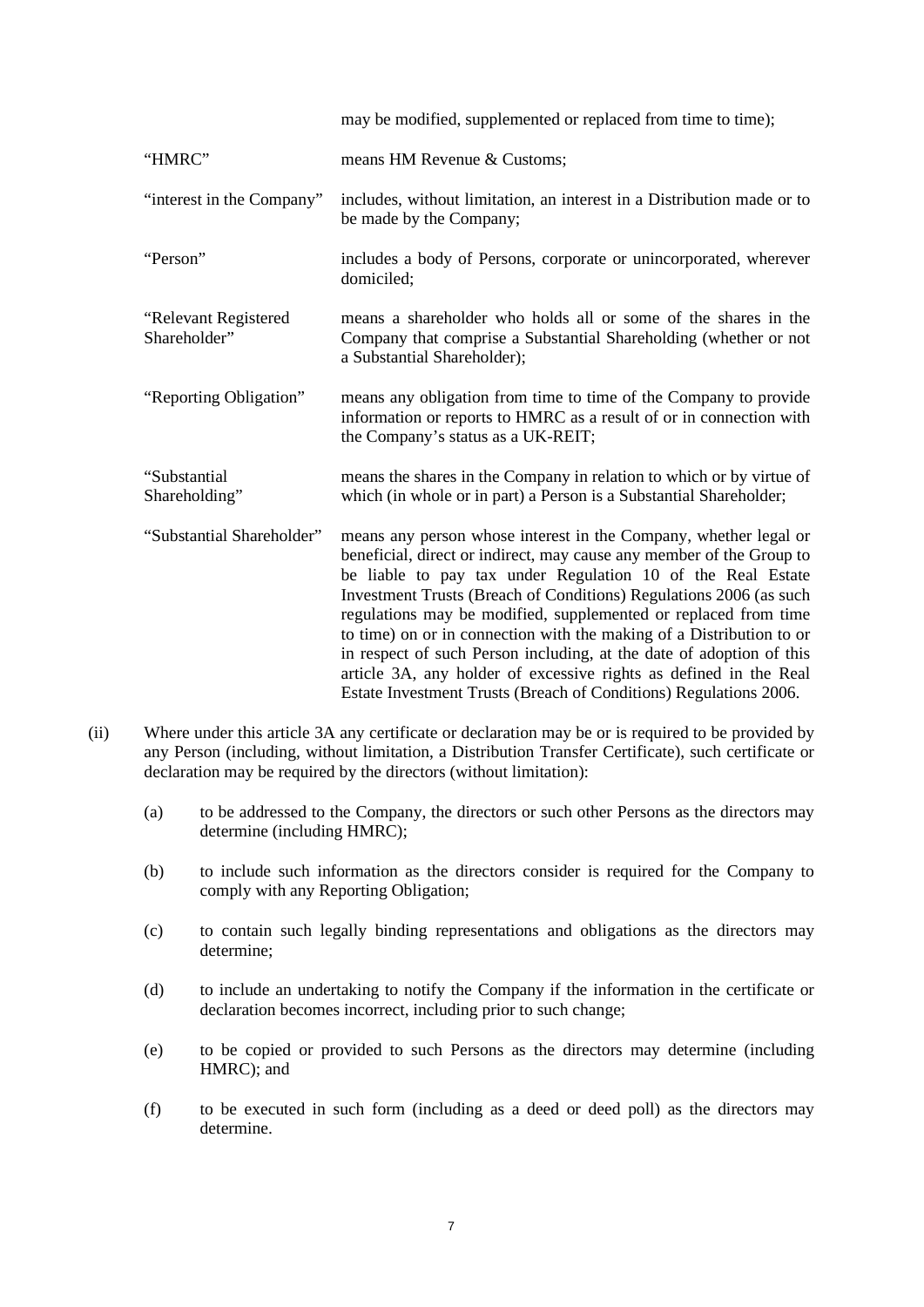(iii) This article [3A](#page-5-0) shall apply notwithstanding any provisions to the contrary in any other article (including, without limitation, articles [129](#page-46-0) to [136](#page-47-0) (Dividends)).

## (C) **Notification of Substantial Shareholder and other status**

- (i) Each shareholder and any other relevant Person shall serve notice in writing on the Company at the Office on:
	- (a) him becoming a Substantial Shareholder or him being a Substantial Shareholder on the date this article [3A](#page-5-0) comes into effect (together with the percentage of voting rights, share capital or dividends he controls or is beneficially entitled to, details of the identity of the shareholder(s) who hold(s) the relevant Substantial Shareholding and such other information, certificates or declarations as the directors may require from time to time);
	- (b) him becoming a Relevant Registered Shareholder or being a Relevant Registered Shareholder on the date this article [3A](#page-5-0) comes into effect (together with such details of the relevant Substantial Shareholder and such other information, certificates or declarations as the directors may require from time to time); and
	- (c) any change to the particulars contained in any such notice, including on the relevant Person ceasing to be a Substantial Shareholder or a Relevant Registered Shareholder.

Any such notice shall be delivered by the end of the second business day after the day on which the Person becomes a Substantial Shareholder or a Relevant Registered Shareholder (or the date this article [3A](#page-5-0) comes into effect, as the case may be) or the change in relevant particulars or within such shorter or longer period as the directors may specify from time to time.

<span id="page-7-2"></span>(ii) The directors may at any time give notice in writing to any Person requiring him, within such period as may be specified in the notice (being seven days from the date of service of the notice or such shorter or longer period as the directors may specify in the notice), to deliver to the Company at the Office such information, certificates and declarations as the directors may require to establish whether or not he is a Substantial Shareholder or a Relevant Registered Shareholder or to comply with any Reporting Obligation. Each such Person shall deliver such information, certificates and declarations within the period specified in such notice.

## <span id="page-7-1"></span>(D) **Distributions in respect of Substantial Shareholdings**

- (i) In respect of any Distribution, the directors may, if the directors determine that the condition set out in article [3A\(D\)\(ii\)](#page-7-0) is satisfied in relation to any shares in the Company, withhold payment of such Distribution on or in respect of such shares. Any Distribution so withheld shall be paid as provided in article [3A\(D\)\(iii\)](#page-8-0) and until such payment the Persons who would otherwise be entitled to the Distribution shall have no right to the Distribution or its payment.
- <span id="page-7-0"></span>(ii) The condition referred to in article [3A\(D\)\(i\)](#page-7-1) is that, in relation to any shares in the Company and any Distribution to be paid or made on and in respect of such shares:

the directors believe that such shares comprise all or part of a Substantial Shareholding of a Substantial Shareholder; and

(a) the directors are not satisfied that such Substantial Shareholder would not be beneficially entitled to the Distribution if it was paid,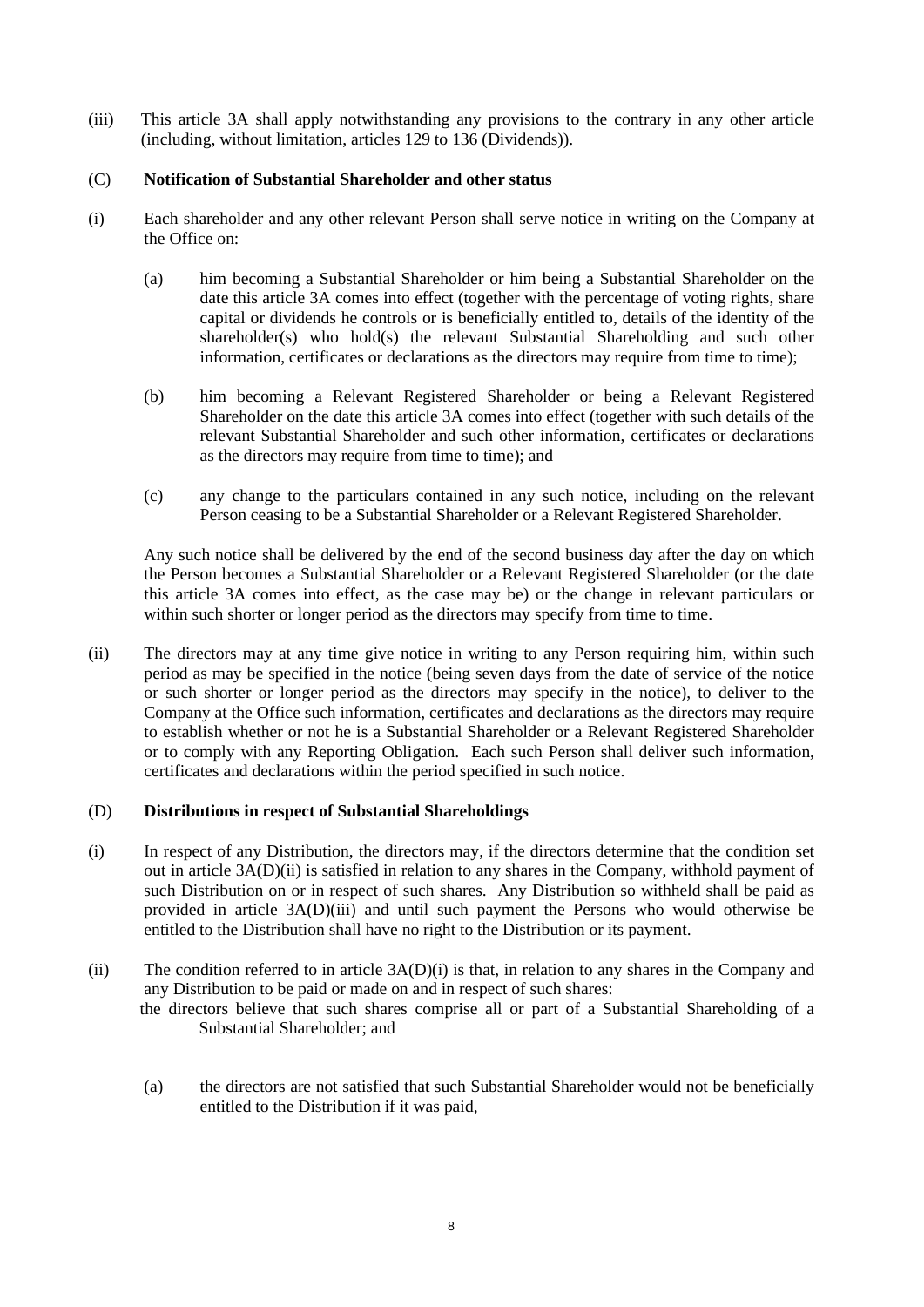- (b) and, for the avoidance of doubt, if the shares comprise all or part of a Substantial Shareholding in respect of more than one Substantial Shareholder this condition is not satisfied unless it is satisfied in respect of all such Substantial Shareholders.
- <span id="page-8-1"></span><span id="page-8-0"></span>(iii) If a Distribution has been withheld on or in respect of any shares in the Company in accordance with article  $3A(D)(i)$ , it shall be paid as follows:
	- (a) if it is established to the satisfaction of the directors that the condition in article  $3A(D)(ii)$ is not satisfied in relation to such shares, in which case the whole amount of the Distribution withheld shall be paid; and
	- (b) if the directors are satisfied that sufficient interests in all or some of the shares concerned have been transferred to a third party so that such transferred shares no longer form part of the Substantial Shareholding, in which case the Distribution attributable to such shares shall be paid (provided the directors are satisfied that following such transfer such shares concerned do not form part of a Substantial Shareholding); and
	- (c) if the directors are satisfied that as a result of a transfer of interests in shares referred to in [\(b\) above](#page-8-1) the remaining shares no longer form part of a Substantial Shareholding, in which case the Distribution attributable to such shares shall be paid.

In this article [3A\(D\)\(iii\),](#page-8-0) references to the "transfer" of a share include the disposal (by any means) of beneficial ownership of, control of voting rights in respect of and beneficial entitlement to dividends in respect of, that share.

- (iv) A Substantial Shareholder may satisfy the directors that he is not beneficially entitled to a Distribution by providing a Distribution Transfer Certificate. The directors shall be entitled to (but shall not be bound to) accept a Distribution Transfer Certificate as evidence of the matters therein stated and the directors shall be entitled to require such other information, certifications or declarations as they think fit.
- <span id="page-8-2"></span>(v) The directors may withhold payment of a Distribution on or in respect of any shares in the Company if any notice given by the directors pursuant to article  $3A(C)(ii)$  in relation to such shares shall not have been complied with to the satisfaction of the directors within the period specified in such notice. Any Distribution so withheld will be paid when the notice is complied with to the satisfaction of the directors unless the directors withhold payment pursuant to article [3A\(D\)\(i\)](#page-7-1) and until such payment the Persons who would otherwise be entitled to the Distribution shall have no right to the Distribution or its payment.
- (vi) If the directors decide that payment of a Distribution should be withheld under article [3A\(D\)\(i\)](#page-7-1) or article  $3A(D)(v)$ , they shall within seven business days give notice in writing of that decision to the Relevant Registered Shareholder.
- <span id="page-8-3"></span>(vii) If any Distribution shall be paid on a Substantial Shareholding and an Excess Charge becomes payable, the Substantial Shareholder shall pay the amount of such Excess Charge and all costs and expenses incurred by the Company in connection with the recovery of such amount to the Company on demand by the Company. Without prejudice to the right of the Company to claim such amount from the Substantial Shareholder, such recovery may be made out of the proceeds of any disposal pursuant to article [3A\(F\)\(ii\)](#page-10-0) or out of any subsequent Distribution in respect of the shares to such Person or to the shareholders of all shares in relation to or by virtue of which the directors believe that Person has an interest in the Company (whether that Person is at that time a Substantial Shareholder or not).

## (E) **Distribution trust**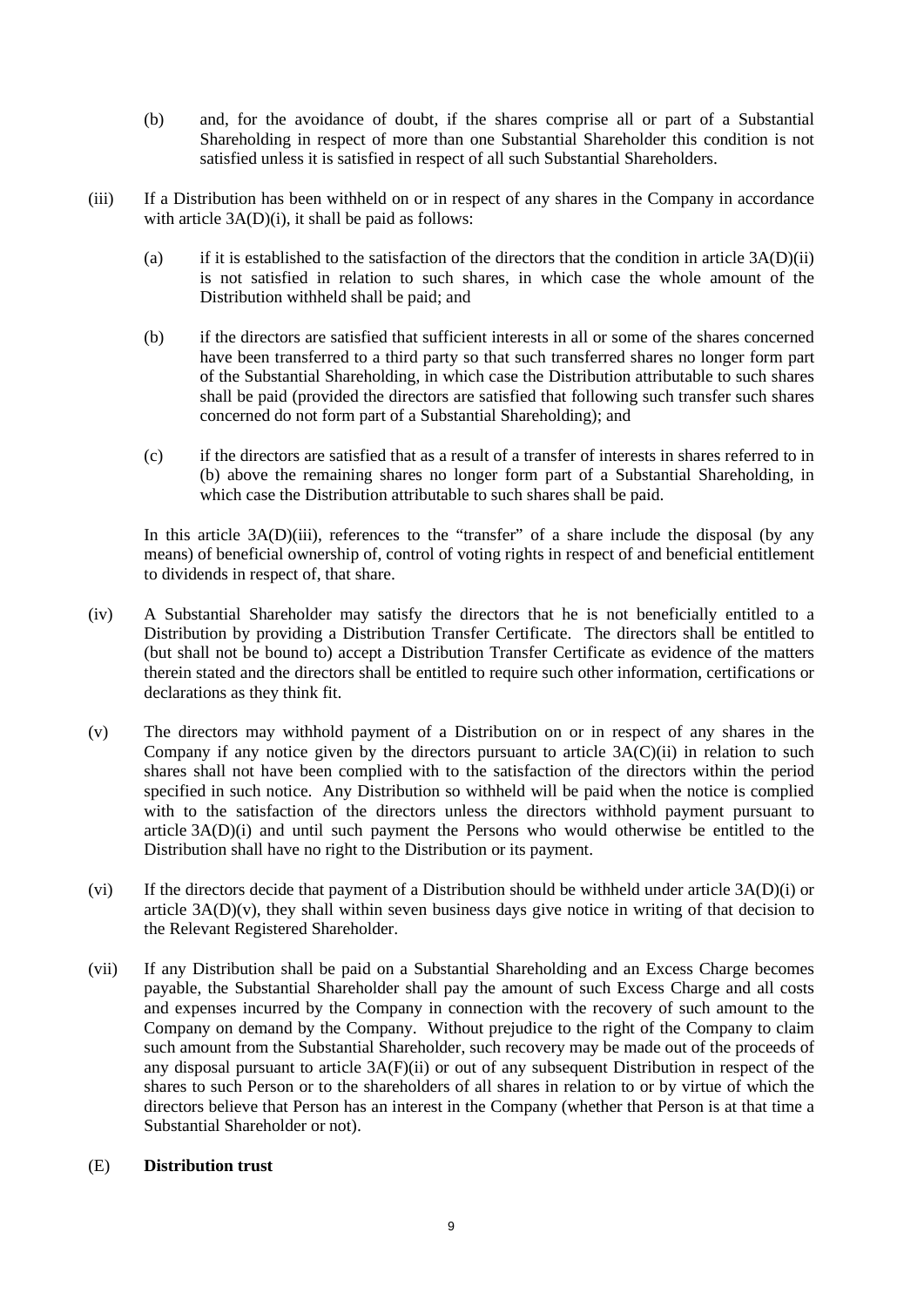- <span id="page-9-1"></span>(i) If a Distribution is paid in respect of a Substantial Shareholding in circumstances where the Substantial Shareholder is not beneficially entitled to the Distribution, the Distribution and any income arising from it shall be held by the payee or other recipient to whom the Distribution is transferred by the payee on trust absolutely for the Persons nominated by the relevant Substantial Shareholder under article [3A\(E\)\(ii\)](#page-9-0) in such proportions as the relevant Substantial Shareholder shall in the nomination direct or, subject to and in default of such nomination being validly made within 12 years after the date the Distribution is made, for the Company or for such charity as may be nominated by the directors from time to time.
- <span id="page-9-0"></span>(ii) The relevant Substantial Shareholder of shares of the Company in respect of which a Distribution is paid shall be entitled to nominate in writing any two or more Persons (not being Substantial Shareholders) to be the beneficiaries of the trust on which the Distribution is held under article [3A\(E\)\(i\)](#page-9-1) and the Substantial Shareholder may in any such nomination state the proportions in which the Distribution is to be held on trust for the nominated Persons, failing which the Distribution shall be held on trust for the nominated Persons in equal proportions. No Person may be nominated under this article [3A\(E\)\(ii\)](#page-9-0) who is or would, on becoming a beneficiary in accordance with the nomination, become a Substantial Shareholder. If the Substantial Shareholder making the nomination is not by virtue of article  $3A(E)(i)$  the trustee of the trust, the nomination shall not take effect until it is delivered to the Person who is the trustee.
- (iii) Any income arising from a Distribution which is held on trust under article [3A\(E\)\(i\)](#page-9-1) shall until the earlier of (a) the making of a valid nomination under article  $3A(E)(ii)$  and (b) the expiry of the period of 12 years from the date when the Distribution is paid be accumulated as an accretion to the Distribution. Income shall be treated as arising when payable, so that no apportionment shall take place.
- (iv) No Person who by virtue of article [3A\(E\)\(i\)](#page-9-1) holds a Distribution on trust shall be under any obligation to invest the Distribution or to deposit it in an interest-bearing account.
- (v) No Person who by virtue of article  $3A(E)(i)$  holds a Distribution on trust shall be liable for any breach of trust unless due to his own wilful fraud or wrongdoing or, in the case of an incorporated Person, the fraud or wilful wrongdoing of its directors, officers or employees.

## (F) **Obligation to dispose**

- (i) If at any time, the directors believe that:
	- (a) in respect of any Distribution declared or announced, the condition set out in article [3A\(D\)\(ii\)](#page-7-0) is satisfied in respect of any shares in the Company in relation to that Distribution;
	- (b) a notice given by the directors pursuant to article [3A\(C\)\(ii\)](#page-7-2) in relation to any shares in the Company has not been complied with to the satisfaction of the directors within the period specified in such notice; or
	- (c) any information, certificate or declaration provided by a Person in relation to any shares in the Company for the purposes of the preceding provisions of this article [3A](#page-5-0) was materially inaccurate or misleading,

the directors may give notice in writing (a "Disposal Notice") to any Persons they believe are Relevant Registered Shareholders in respect of the relevant shares requiring such Relevant Registered Shareholders within 21 days of the date of service of the notice (or such longer or shorter time as the directors consider to be appropriate in the circumstances) to dispose of such number of shares the directors may in such notice specify or to take such other steps as will cause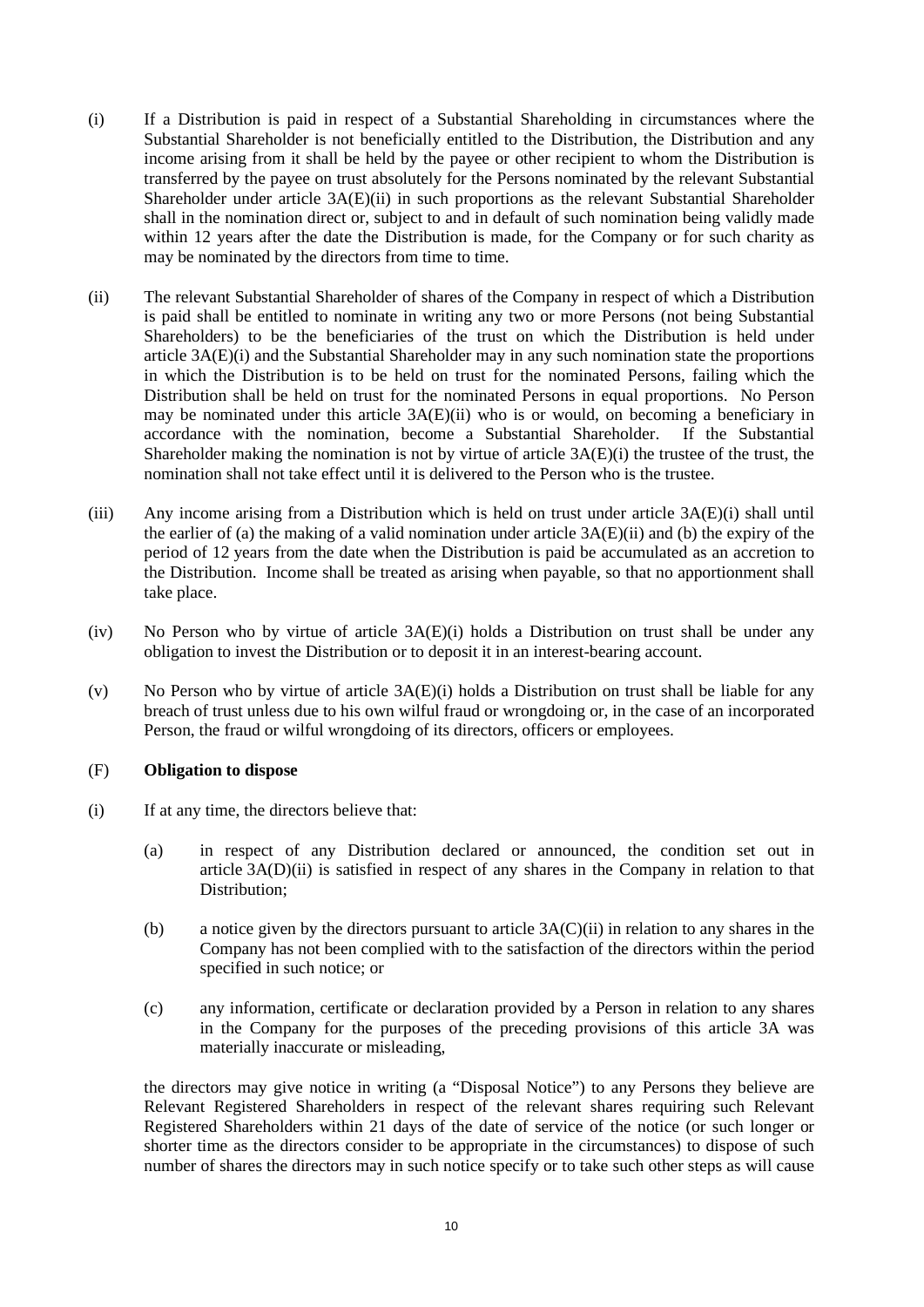the condition set out in article [3A\(D\)\(ii\)](#page-7-0) no longer to be satisfied. The directors may, if they think fit, withdraw a Disposal Notice.

<span id="page-10-0"></span> $(ii)$  If:

- (a) the requirements of a Disposal Notice are not complied with to the satisfaction of the directors within the period specified in the relevant notice and the relevant Disposal Notice is not withdrawn; or
- (b) a Distribution is paid on a Substantial Shareholding and an Excess Charge becomes payable;

the directors may arrange for the Company to sell all or some of the shares to which the Disposal Notice relates or, as the case may be, that form part of the Substantial Shareholding concerned. For this purpose, the directors may make such arrangements as they deem appropriate. In particular, without limitation, they may authorise any officer or employee of the Company to execute any transfer or other document on behalf of the holder or holders of the relevant share and, in the case of a share in uncertificated form, may make such arrangements as they think fit on behalf of the relevant holder or holders to transfer title to the relevant share through a relevant system.

- (iii) Any sale pursuant to article [3A\(F\)\(ii\) above](#page-10-0) shall be at the price which the directors consider is the best price reasonably obtainable and the directors shall not be liable to the holder or holders of the relevant share for any alleged deficiency in the amount of the sale proceeds or any other matter relating to the sale.
- (iv) The net proceeds of the sale of any share under article [3A\(F\)\(ii\)](#page-10-0) (less any amount to be retained pursuant to article [3A\(D\)\(vii\)](#page-8-3) and the expenses of sale) shall be paid over by the Company to the former holder or holders of the relevant share upon surrender of any certificate or other evidence of title relating to it, without interest. The receipt of the Company shall be a good discharge for the purchase money.
- (v) The title of any transferee of shares shall not be affected by an irregularity or invalidity of any actions purportedly taken pursuant to this article [3A.](#page-5-0)

## (G) **General**

- (i) The directors shall be entitled to presume without enquiry, unless any director has reason to believe otherwise, that a Person is not a Substantial Shareholder or a Relevant Registered Shareholder.
- (ii) The directors shall not be required to give any reasons for any decision or determination (including any decision or determination not to take action in respect of a particular Person) pursuant to this article [3A](#page-5-0) and any such determination or decision shall be final and binding on all Persons unless and until it is revoked or changed by the directors. Any disposal or transfer made or other thing done by or on behalf of the board or any director pursuant to this article [3A](#page-5-0) shall be binding on all Persons and shall not be open to challenge on any ground whatsoever.
- (iii) Without limiting their liability to the Company, the directors shall be under no liability to any other Person, and the Company shall be under no liability to any shareholder or any other Person, for identifying or failing to identify any Person as a Substantial Shareholder or a Relevant Registered Shareholder.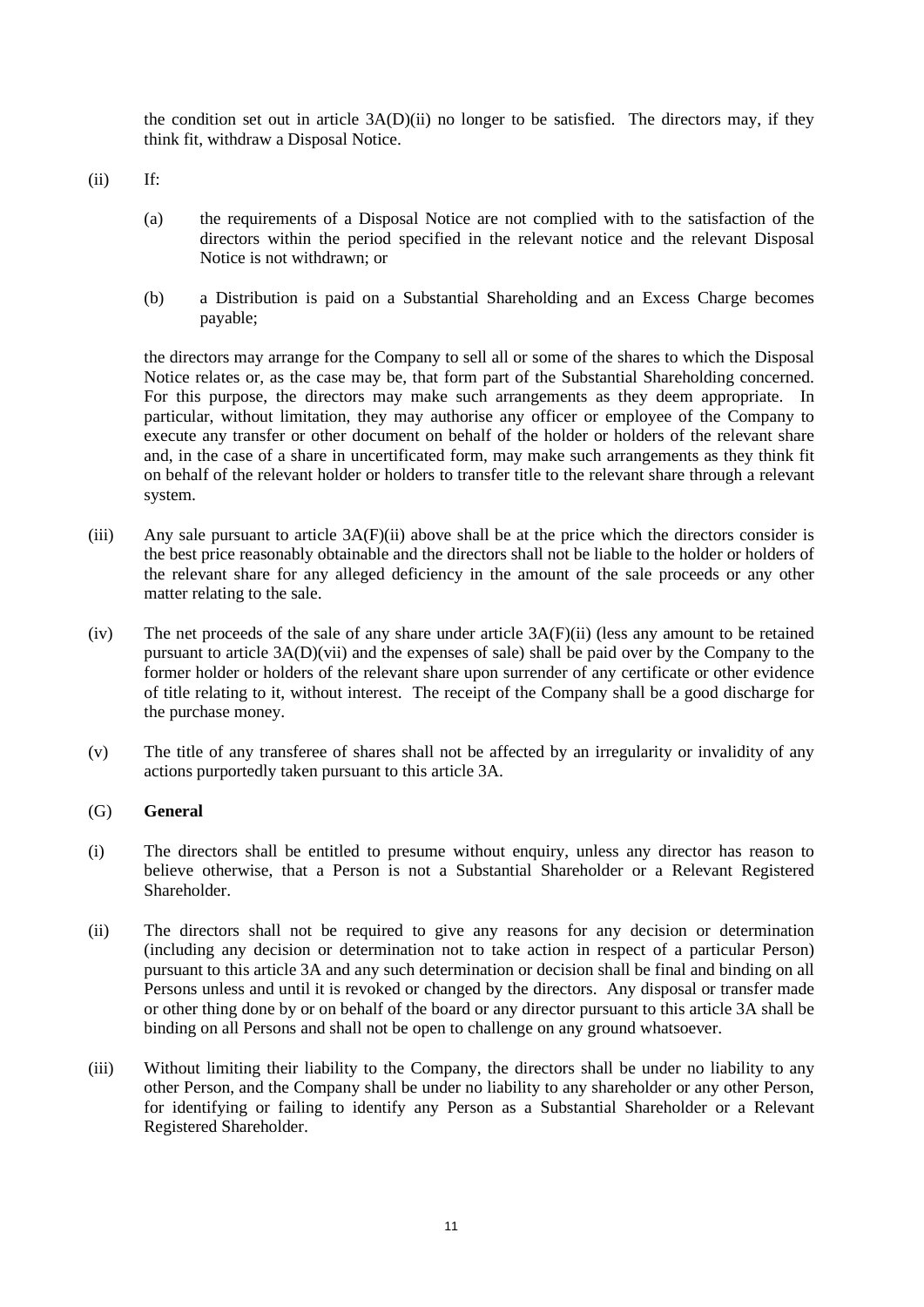- (iv) The directors shall not be obliged to serve any notice required under this article [3A](#page-5-0) upon any Person if they do not know either his identity or his address. The absence of service of such a notice in such circumstances or any accidental error in or failure to give any notice to any Person upon whom notice is required to be served under this article [3A](#page-5-0) shall not prevent the implementation of or invalidate any procedure under this articl[e 3A.](#page-5-0)
- (v) The provisions of articles [150](#page-50-0) to [155](#page-52-0) (Notices) shall apply to the service upon any Person of any notice required by this article [3A.](#page-5-0) Any notice required by this article [3A](#page-5-0) to be served upon a Person who is not a shareholder or upon a Person who is a shareholder but whose address is not within the United Kingdom and who has failed to supply to the company an address within the United Kingdom pursuant to article [151](#page-50-1)[\(D\),](#page-51-0) shall be deemed validly served if such notice is sent through the post in a pre-paid cover addressed to that Person or shareholder at the address if any, at which the directors believe him to be resident or carrying on business or, in the case of a holder of depository receipts or similar securities, to the address, if any, in the register of holders of the relevant securities. Service shall, in such a case be deemed to be effected on the day of posting and it shall be sufficient proof of service if that notice was properly addressed, stamped and posted.
- (vi) Any notice required or permitted to be given pursuant to this article [3A](#page-5-0) may relate to more than one share and shall specify the share or shares to which it relates.
- (vii) The directors may require from time to time any Person who is or claims to be a Person to whom a Distribution may be paid without deduction of tax under Regulation 7 of the Real Estate Investment Trusts (Assessment, Collection and Recovery of Tax) Regulations 2006 to provide such certificates or declarations as they may require from time to time.
- (viii) This article [3A](#page-5-0) may be amended by special resolution from time to time, including to give powers to the directors to take such steps as they may require in order to ensure that the Company can satisfy Condition 4 of Section 106 of the Finance Act 2006 (as such section may be modified, supplemented or replaced from time to time) which relates to close company status, which powers may include the ability to arrange for the sale of shares on behalf of shareholders.

## LIMITED LIABILITY

4. The liability of the members is limited to the amount, if any, unpaid on the shares in the Company respectively held by them.

#### VARIATION OF RIGHTS

5. Whenever the capital of the Company is divided into different classes of shares the special rights attached to any class may, subject to the provisions of the Statutes, be varied or abrogated, either whilst the Company is a going concern or during or in contemplation of a winding-up, with the consent in writing of the holders of three-quarters in nominal value of the issued shares of that class (excluding any shares of that class held as treasury shares) or with the sanction of a special resolution passed at a separate meeting of the holders of the shares of the class but not otherwise. To every such separate meeting all the provisions of these articles relating to general meetings of the Company or to the proceedings thereat and the provisions of the Statutes shall, mutatis mutandis, and with any necessary modifications apply except that the necessary quorum shall be two or more persons holding or representing by proxy at least one-third in nominal value of the issued shares of the class (excluding any shares of that class held as treasury shares) (but so that at any adjourned meeting of such holders one person holding shares of the class in question present in person or by proxy shall be a quorum), and except that the holders of shares of the class shall, on a poll, have one vote in respect of every share of the class held by them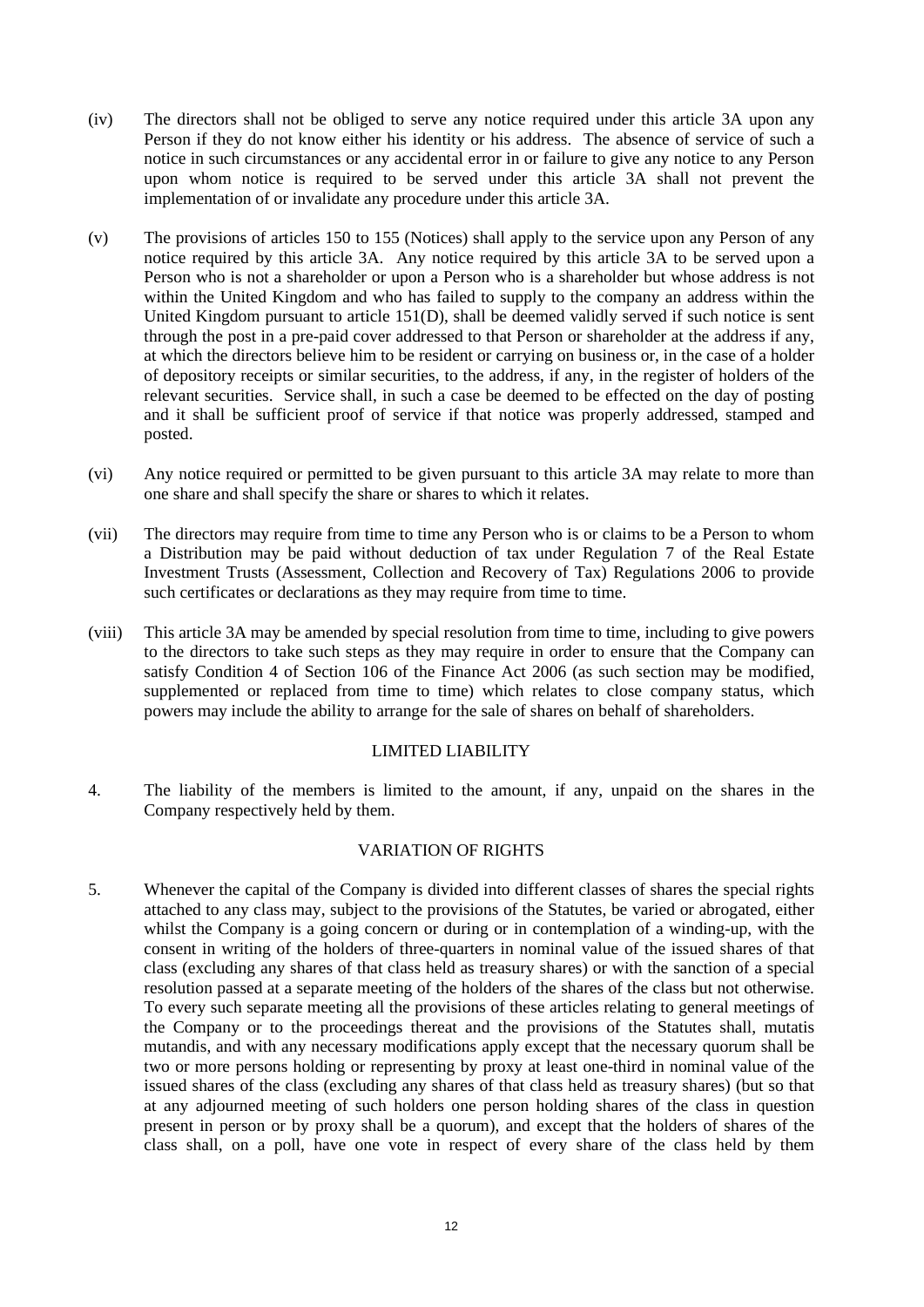respectively and any holder of shares of the class in question present in person or by proxy may demand a poll.

6. The special rights attached to any class in the capital of the Company shall not (unless otherwise expressly provided by these articles or the conditions of issue of such shares) be deemed to be varied by the creation or issue of further shares ranking pari passu therewith or subsequent thereto.

#### SHARES

7. Subject to the Statutes and to the rights conferred on the holders of any other shares, any share may be issued with or have attached to it such rights and restrictions as the Company may by ordinary resolution decide or, if no such resolution is in effect or so far as the resolution does not make specific provision, as the board may decide.

## 7A.

## **(A) General**

The redeemable preference shares of 93.65 pence nominal value each in the capital of the Company (the ''B Shares'') shall have the rights, and be subject to the restrictions, attaching to those shares set out in these articles save that in the event of a conflict between any provision in this article 7A and any other provision in these articles, the provisions in this article 7A shall prevail.

#### **(B) Income**

Each B Share will carry a right to a fixed non-cumulative dividend of 1 per cent of its nominal value, payable annually in arrear on the anniversary of the B Share issuance (so long as the B Share remains in issue on that date).

## **(C) Capital**

- (i) On a return of capital on a winding-up (excluding any intra-group reorganisation on a solvent basis), the holders of the B Shares shall be entitled, in priority to any payment to the holders of every other class of share in the capital of the Company, to 93.65 pence per B Share held by them.
- (ii) On a winding-up, the holders of the B Shares shall not be entitled to any further right of participation in the profits or assets of the Company in excess of that specified in article 7A(C)(i) above. In the event that there is a winding-up to which article  $7A(C)(i)$  applies and the amounts available for payment are insufficient to pay the amounts due on all the B Shares in full, the holders of the B Shares shall be entitled to their pro rata proportion of the amounts to which they would otherwise be entitled.
- (iii) The aggregate entitlement of each holder of B Shares on a winding-up in respect of all the B Shares held by him shall be rounded down to the nearest whole penny.
- (iv) The holders of the B Shares shall not be entitled to any further right of participation in the profits or assets of the Company in their capacity as holders of B Shares.

#### **(D) Attendance and voting at general meetings**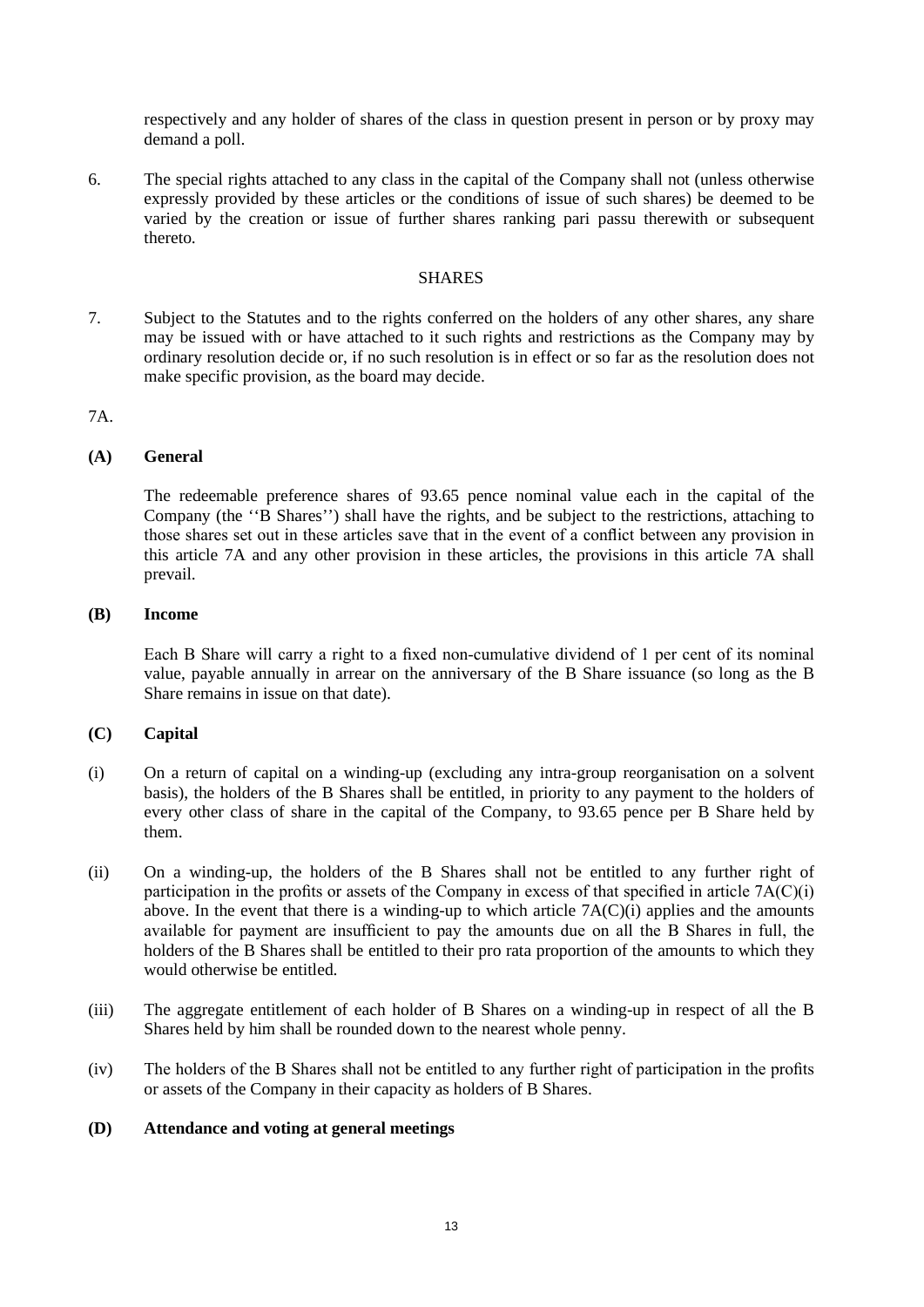The holders of the B Shares shall not be entitled, in their capacity as holders of such B Shares, to receive notice of any general meeting of the Company nor to attend, speak or vote at any such general meeting.

## **(E) Class rights**

- (i) The Company may from time to time create, allot and issue further shares, whether ranking pari passu with or in priority or subsequent to the B Shares. The creation, allotment or issue of any such further shares (whether or not ranking in any respect in priority to the B Shares) shall be treated as being in accordance with the rights attaching to the B Shares and shall not involve a variation of such rights for any purpose or require the consent of the holders of the B Shares.
- (ii) A reduction by the Company of the capital paid up or credited as paid up on the B Shares and the cancellation of such shares shall be treated as being in accordance with the rights attaching to the B Shares and shall not involve a variation of such rights for any purpose or require the consent of the holders of the B Shares.
- (iii) Without prejudice to the generality of the foregoing, the Company is authorised to reduce (or purchase shares in) its capital of any class or classes and such reduction (or purchase) shall not involve a variation of any rights attaching to the B Shares for any purpose or require the consent of the holders of the B Shares.

#### **(F) Form**

The B Shares shall not be listed or traded on any stock exchange nor shall any share certificates be issued in respect of the B Shares.

#### **(G) Transfer**

The B Shares may not be transferred except to:

- (a) satisfy *bona fide* market claims in connection with trades of ordinary shares initiated on or before 6.00 p.m. on 26 March 2018 (or such other time and date as the directors may determine) that have not settled as of such time;
- (b) personal representatives upon the death of the holder or to any person entitled to the B Shares on bankruptcy of the holder; or
- (c) transfer the legal title in a B Share from one nominee to another, provided that there is no transfer of beneficial title to the B Share.

## **(H) Redemption of B Shares**

Subject to the provisions of the CA 2006 and these articles, the Company may elect, by notice issued through the Regulatory News Service of the London Stock Exchange, to redeem, out of the profits available for distribution, the B Shares as follows:

- (a) The B Shares may be redeemed at such time as the board may in its absolute discretion determine (the ''Redemption Date'').
- (b) On redemption of each B Share on the Redemption Date, the Company shall be liable to pay 93.65 pence (the ''Redemption Amount''), rounded down in respect of each holding to the nearest whole penny, to the holder of such B Share registered on the Company's relevant register at the Redemption Date. The Company's liability to pay to such holder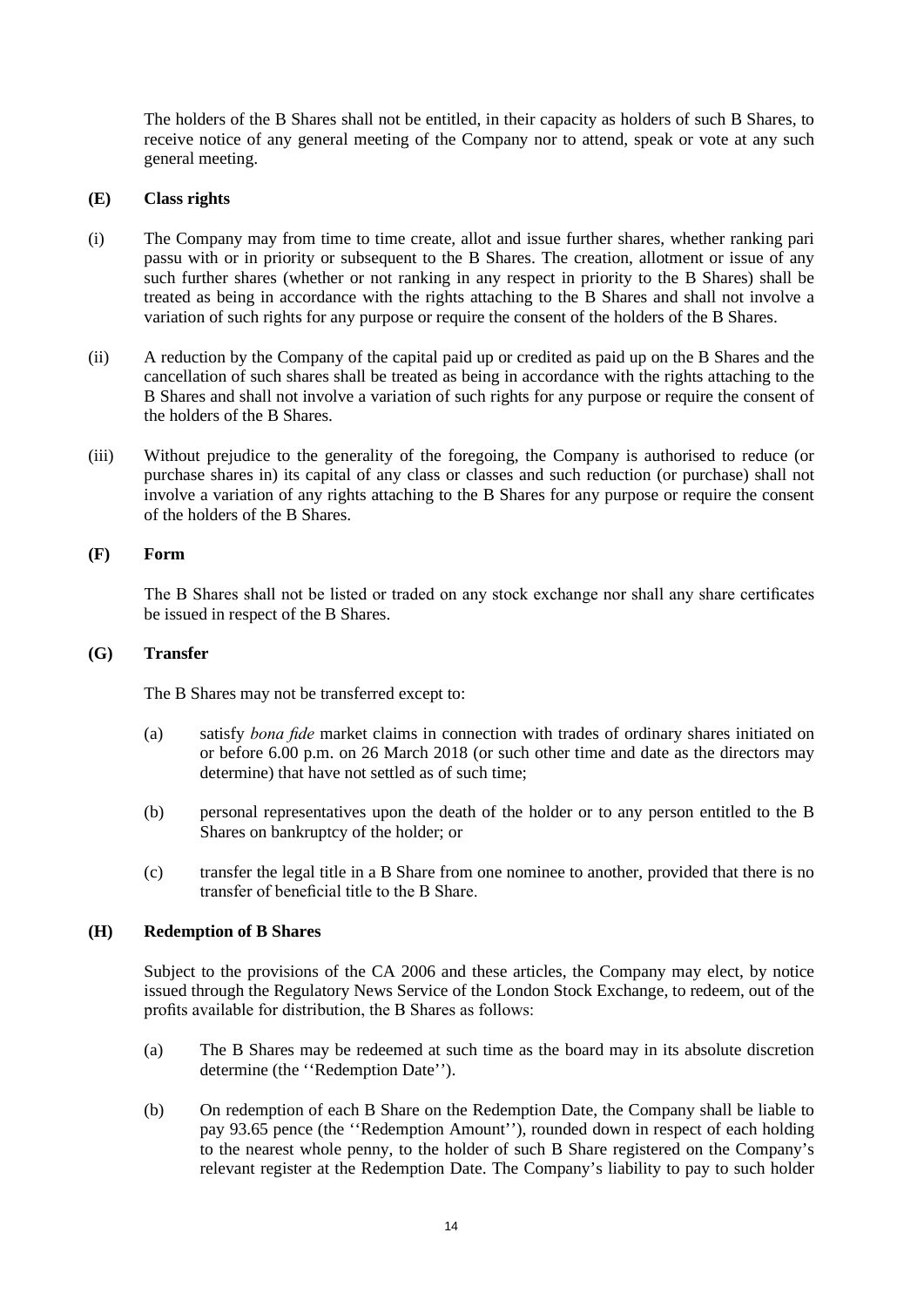the Redemption Amount for each such B Share shall be discharged by the Company by a payment to such holder of the Redemption Amount for each such B Share approximately 10 working days after the Redemption Date.

- (c) Neither the Company nor any of its directors, officers or employees shall have any liability to any person for any loss or damage arising as a result of the determination of the Redemption Date in accordance with article 7A(H)(i) above.
- (d) All B Shares redeemed shall be cancelled and the Company shall not be entitled to reissue them.

## **(I) Deletion of article 7A when no B Shares in existence**

Article 7A shall remain in force until there are no longer any B Shares in existence, notwithstanding any provision in these articles to the contrary. Thereafter article 7A shall be, and shall be deemed to be, of no effect (save to the extent that the provisions of article 7A are referred to in other articles) and shall be deleted and replaced with the wording ''article 7A has been deleted'', and the separate register for the holders of B Shares shall no longer be required to be maintained by the Company, but the validity of anything done under article 7A before that date shall not otherwise be affected and any actions taken under article 7A before that date shall be conclusive and not be open to challenge on any grounds whatsoever.

- 8. Subject to the Statutes, these articles and any resolution of the Company, the board may offer, allot (with or without conferring a right of renunciation), grant options over or otherwise deal with or dispose of any shares to such persons, at such times and generally on such terms as the board may decide.
- 9. The Company may from time to time pass an ordinary resolution referring to this article and authorising, in accordance with section 551 of the CA 2006, the board to exercise all the powers of the Company to allot shares in the Company or to grant rights to subscribe for or to convert any security into shares in the Company and:
	- (a) on the passing of the resolution the board shall be generally and unconditionally authorised to allot such shares or grant such rights up to the maximum nominal amount specified in the resolution; and
	- (b) unless previously revoked the authority shall expire on the day specified in the resolution (not being more than five years from the date on which the resolution is passed),

but any authority given under this article shall allow the Company, before the authority expires, to make an offer or agreement which would or might require shares to be allotted or rights to be granted after it expires.

- 10. (A) Subject (other than in relation to the sale of treasury shares) to the board being generally authorised to allot shares and grant rights to subscribe for or to convert any security into shares in the Company in accordance with section 551 of the CA 2006, the Company may from time to time resolve, by a special resolution referring to this article, that the board be given power to allot equity securities for cash and, on the passing of the resolution, the board shall have power to allot (pursuant to that authority) equity securities for cash as if section 561 of the CA 2006 did not apply to the allotment but that power shall be limited to:
	- (a) the allotment of equity securities in connection with a rights issue; and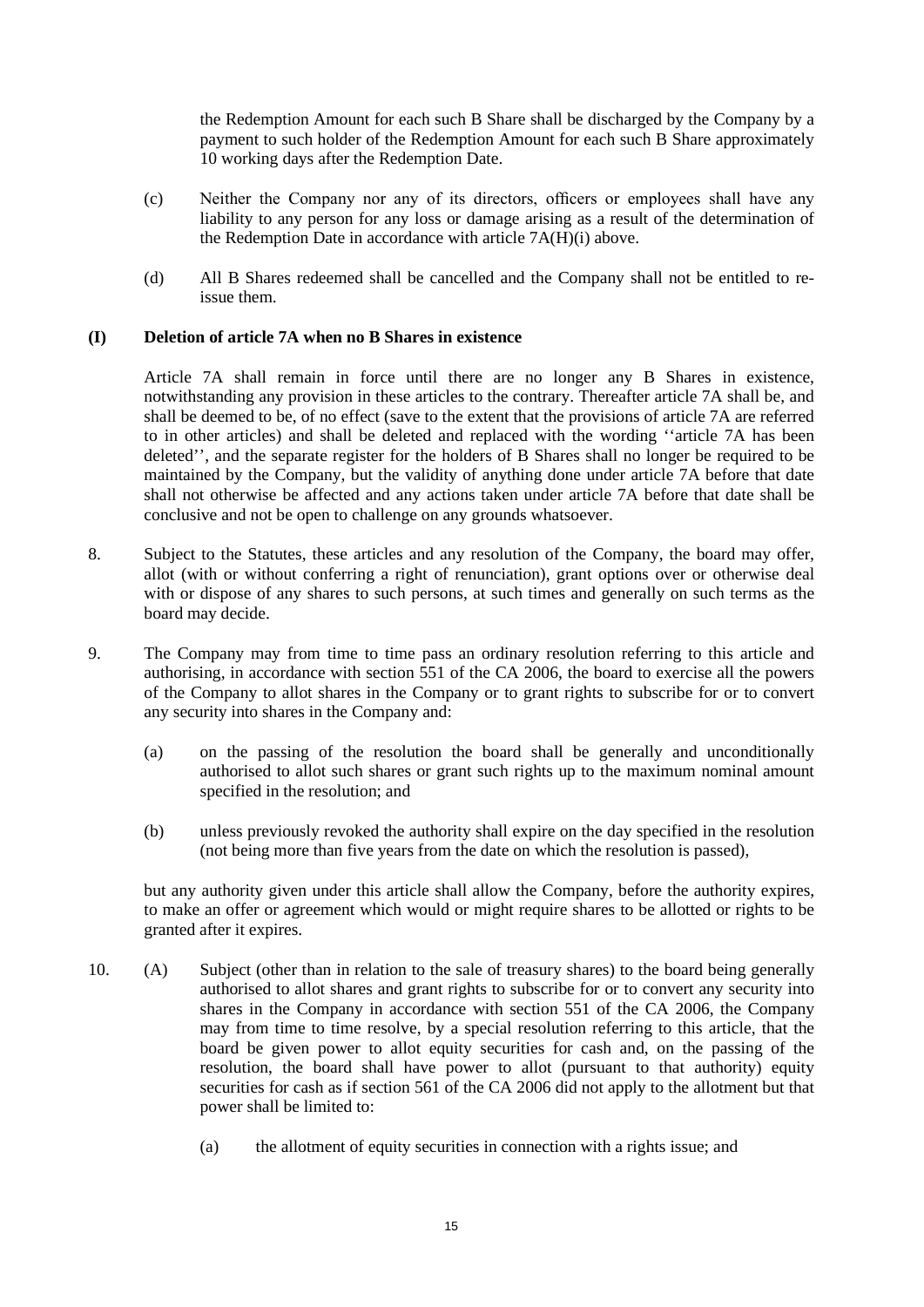(b) the allotment (other than in connection with a rights issue) of equity securities having a nominal amount not exceeding in aggregate the sum specified in the special resolution,

and unless previously revoked, that power shall (if so provided in the special resolution) expire on the date specified in the special resolution of the Company. The Company may before the power expires make an offer or agreement which would or might require equity securities to be allotted after it expires.

- (B) For the purposes of this article:
	- (i) "equity securities" and "ordinary shares" have the meanings given in section 560 of the CA 2006;
	- (ii) "rights issue" means an offer or issue of equity securities open for acceptance for a period fixed by the board to or in favour of holders of ordinary shares in proportion (as nearly as may be practicable) to their existing holdings and holders of other equity securities if this is required by the rights of those securities or, if the directors consider it necessary, as permitted by the rights of those securities; but the board may make such exclusions or other arrangements as the board considers expedient in relation to treasury shares, fractional entitlements, record dates, shares represented by depository receipts, legal or practical problems under the laws in any territory or the requirements of any relevant regulatory body or stock exchange or any other matter; and
	- (iii) a reference to the "allotment of equity securities" includes (pursuant to sections 560(2) and (3) of the CA 2006) the grant of a right to subscribe for, or to convert any securities into, ordinary shares in the Company, and the sale of any ordinary shares in the Company or (as the case may be) shares of a particular class, that immediately before the sale, were held by the Company as treasury shares.
- 11. The Company may exercise the powers conferred by the Statutes of paying commissions to persons subscribing or procuring subscriptions for shares of the Company or agreeing so to do, whether absolutely or conditionally, and any such commission may be satisfied by the payment of cash or the allotment of fully or partly paid shares of the Company or partly in the one way and partly in the other provided that the per cent. rate or the amount of the commission paid or agreed to be paid shall be disclosed in the manner required by the Statutes and shall not exceed ten per cent. of the price at which the shares in respect whereof the commission is paid are issued or an amount equivalent thereto.
- 12. Except as required by law or these articles, no person shall be recognised by the Company as holding any share upon any trust and the Company shall not be bound by or required to recognise any equitable, contingent, future or partial interest in any share or any right whatsoever in respect of any share other than an absolute right to the entirety thereof in the registered holder.
- 13. (A) The Company may give such financial assistance for the purpose of or in connection with a purchase or subscription made or to be made by any person of or for any shares in the Company or its holding company (if any), and the Company may make such loans for any purpose whatsoever on the security of its shares or those of its holding company (if any) as is in each case permitted by the Statutes.
	- (B) The Company may (subject to such ordinary or special resolution as may be required by the Statutes) make a purchase of its own shares or enter into such agreement (contingent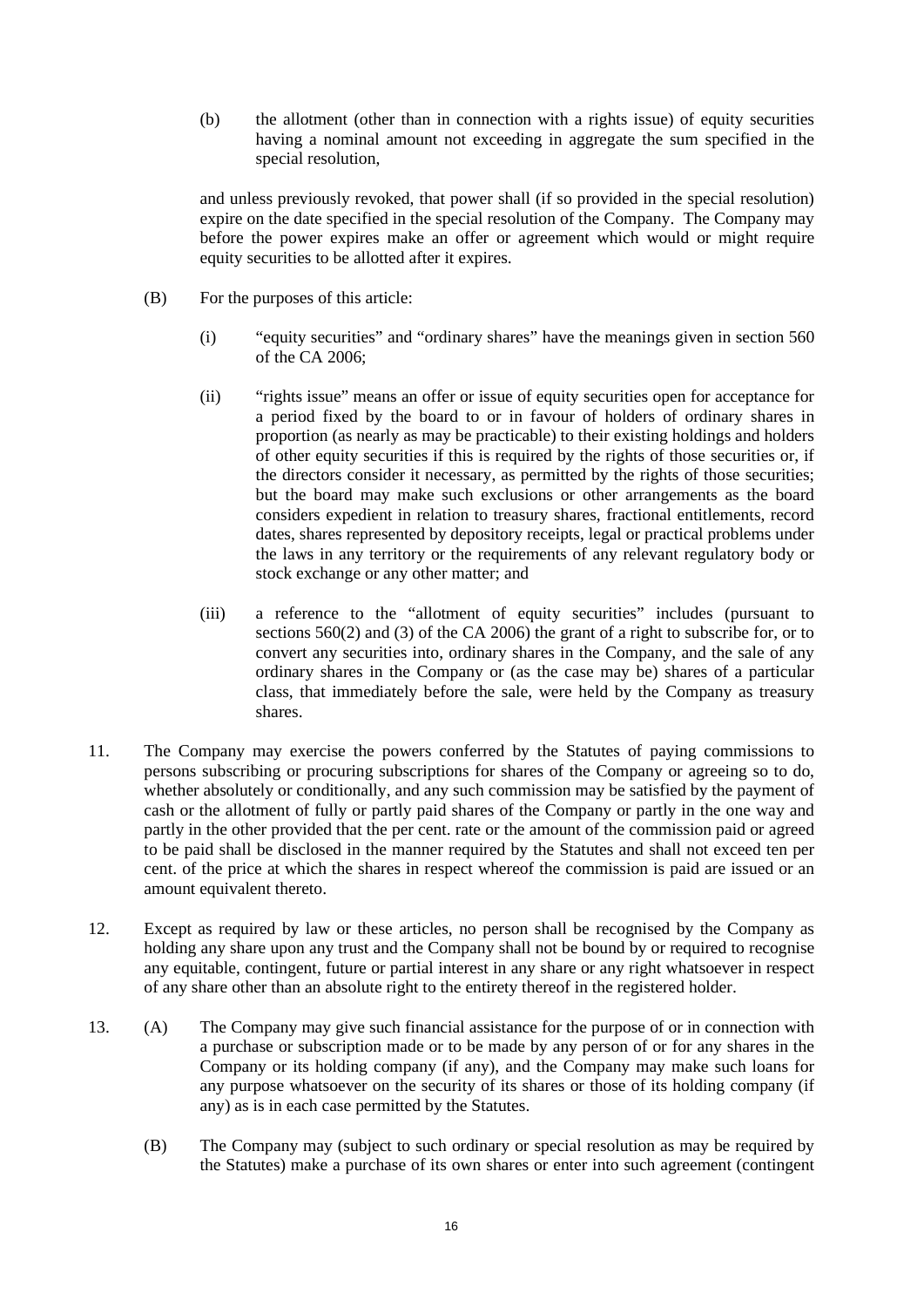or otherwise) in relation to the purchase of its own shares on such terms and in such manner as may be approved by such resolution and permitted by the Statutes.

- (C) Subject to the provisions of the Statutes and these articles any shares may be issued on the terms that they are liable to be redeemed at the option of the Company or the holder. The terms, conditions and manner of redemption of such shares may be determined by the board before the shares are allotted.
- (D) The Company with respect to paid up ordinary shares may issue warrants stating that the bearer is entitled to the ordinary shares therein specified, and may provide by coupons or otherwise for the payment of future dividends or other monies or for the exercise of rights on or in respect of the ordinary shares included in such warrants. The Company shall comply with the provisions of the CA 2006 with respect to the details required to be maintained in respect of the issue of share warrants.

A share warrant shall entitle the bearer thereof to the ordinary shares included in it, and such ordinary shares may be transferred by the delivery of the share warrant, and the provisions of these articles with respect to the issue of certificates for or the transfer and transmission of shares shall not apply to ordinary shares for which share warrants have been issued.

The Company in general meeting shall have power to determine to what extent the bearer of a share warrant shall be deemed to be a member of the Company. No new share warrants will be issued to replace one that has been lost, unless the Company is satisfied beyond reasonable doubt that the original has been destroyed.

## **CERTIFICATES**

- 14. Subject to the provisions of article [17,](#page-17-0) every person whose name is entered as a member in the register of members shall be entitled without payment to one certificate for all his shares of each class or, upon payment of such sum not exceeding 20p for every certificate after the first as the directors shall from time to time determine, to several certificates each for one or more of his shares. Where a member transfers part only of his holding of shares of a class, he shall be entitled without payment to a balance certificate for the shares of that class retained by him. Every certificate shall be issued within two months after allotment or the lodgement with the Company of the transfer of the shares, unless the conditions of issue of such shares otherwise provide, and shall specify the number, class and distinguishing numbers (if any) of the shares to which it relates and the amount paid up thereon. The Company shall not be bound to register more than four persons as the joint holders of any share (except in the case of executors or trustees of a deceased member) and, in the case of a share held jointly by several persons, the Company shall not be bound to issue more than one certificate therefor and delivery of a certificate for a share to one of several joint holders shall be sufficient delivery to all. Unless the directors otherwise determine no definitive certificate shall be issued in respect of shares held by a stock exchange nominee.
- 15. Every certificate for shares, debentures, debenture stock or other securities shall be issued under the seal or an official seal kept by virtue of Section 50 of the CA 2006 and, subject as hereinafter provided, shall bear the autographic signatures of at least two directors or of one director and the secretary or one director (signing in the presence of a witness who attests the signature) but so that the directors may by resolution determine either generally or in any particular case (a) that the signature of any director or the secretary may be affixed by some mechanical or electronic means to be specified in such resolution or (b) that the foregoing requirement that a certificate shall bear the autographic signatures of two directors or of one director and the secretary or one director (signing in the presence of a witness who attests the signature) be dispensed with altogether.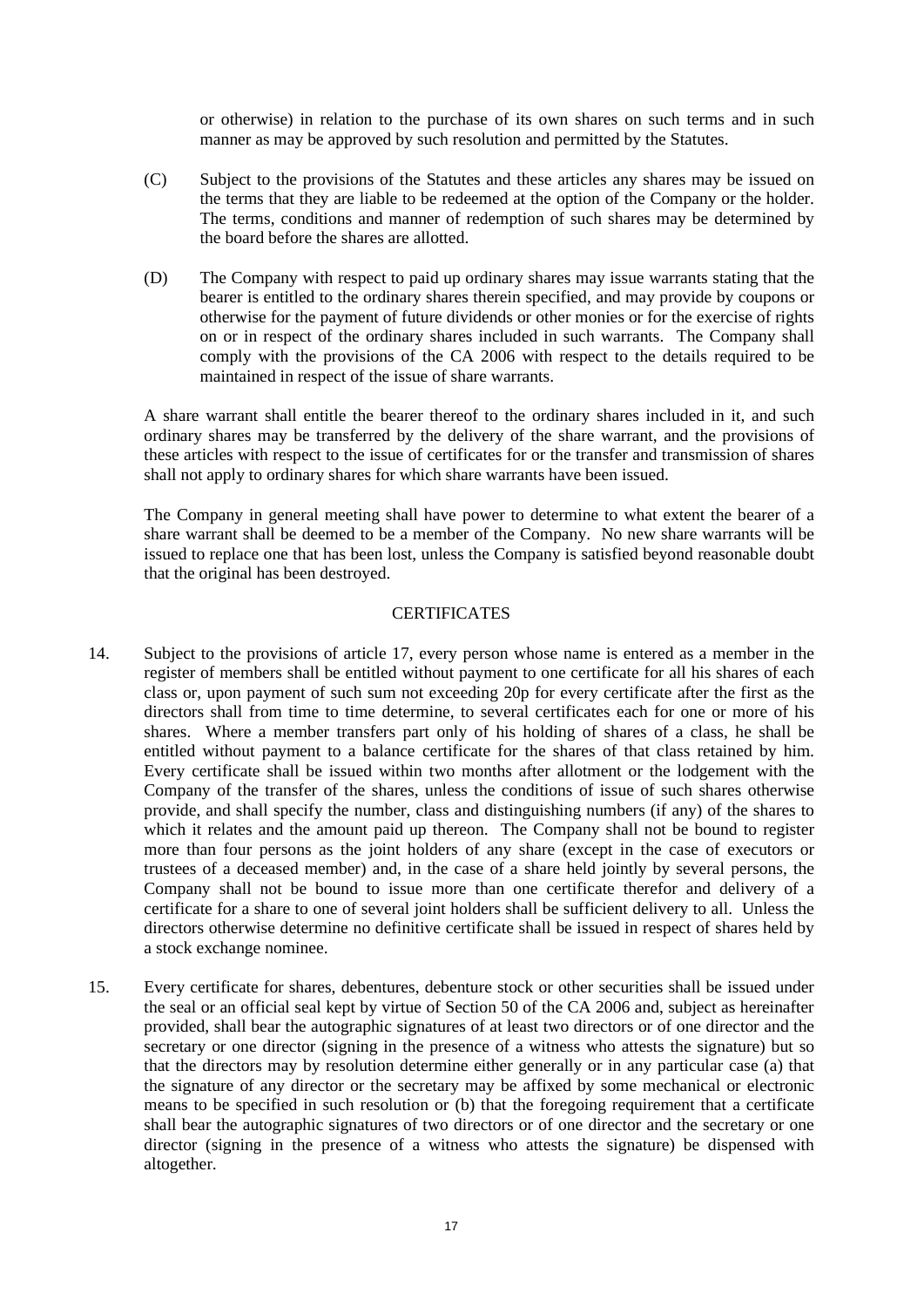16. If any such certificate shall be worn out, defaced, destroyed or lost, it may be renewed without charge on such evidence being produced as the directors shall require, and in case of wearing out or defacement on delivery up of the old certificate, or in case of destruction or loss on execution of such indemnity (if any) as the directors may from time to time require. In case of destruction or loss the member to whom such renewed certificate is given shall also bear and pay to the Company all expenses incidental to the investigation by the Company of the evidence of such destruction or loss and to such indemnity.

## UNCERTIFICATED SHARES

- <span id="page-17-0"></span>17. Subject to the Uncertificated Securities Regulations, the Board may permit shares of any class to be held in uncertificated form and to be transferred by means of a relevant system and may determine that any class of shares shall cease to be a participating security. Where the Board permits shares to be held in uncertified form, articles [20](#page-17-1) and [21](#page-17-2) shall commence to have effect immediately prior to the time at which the operator of the relevant system concerned permits the class of shares to be a participating security.
- 18. Conversion of shares held in certificated form into shares held in uncertificated form, and vice versa, may be made in such manner as the Board may in its absolute discretion think fit (subject to the Uncertificated Securities Regulations and the facilities and requirements of the relevant system).
- 19. Shares in the capital of the Company that fall within a certain class shall not form a separate class of shares from other shares in that class because any share in that class is held in uncertificated form or is permitted in accordance with the Uncertificated Securities Regulations to become a participating security.
- <span id="page-17-1"></span>20. In relation to any class of shares which is, for the time being, a participating security, and for so long as such class remains a participating security, no provision of these articles shall apply or have effect to the extent that it is in any respect inconsistent with:
	- (i) the holding of shares of that class in uncertified form;
	- (ii) the transfer of title to shares of that class by means of the relevant system; or
	- (iii) the provisions of the Uncertificated Securities Regulations

and without prejudice to the generality of this article, no provision of these articles shall apply or have effect to the extent that it is in any respect inconsistent with the maintenance, keeping or entering up by the operator so long as that is permitted or required by the Uncertificated Securities Regulations, of an operator register of members in respect of shares of that class in uncertificated form.

- <span id="page-17-2"></span>21. Without prejudice to the generality of article [20](#page-17-1) and notwithstanding anything contained in these articles, where any class of shares is, for the time being, a participating security (such class being referred to hereinafter as the "Relevant Class"):
	- (i) the register relating to the Relevant Class shall be maintained at all times in the United Kingdom;
	- (ii) shares of the Relevant Class may be issued in uncertificated form in accordance with and subject as provided in the Uncertificated Securities Regulations;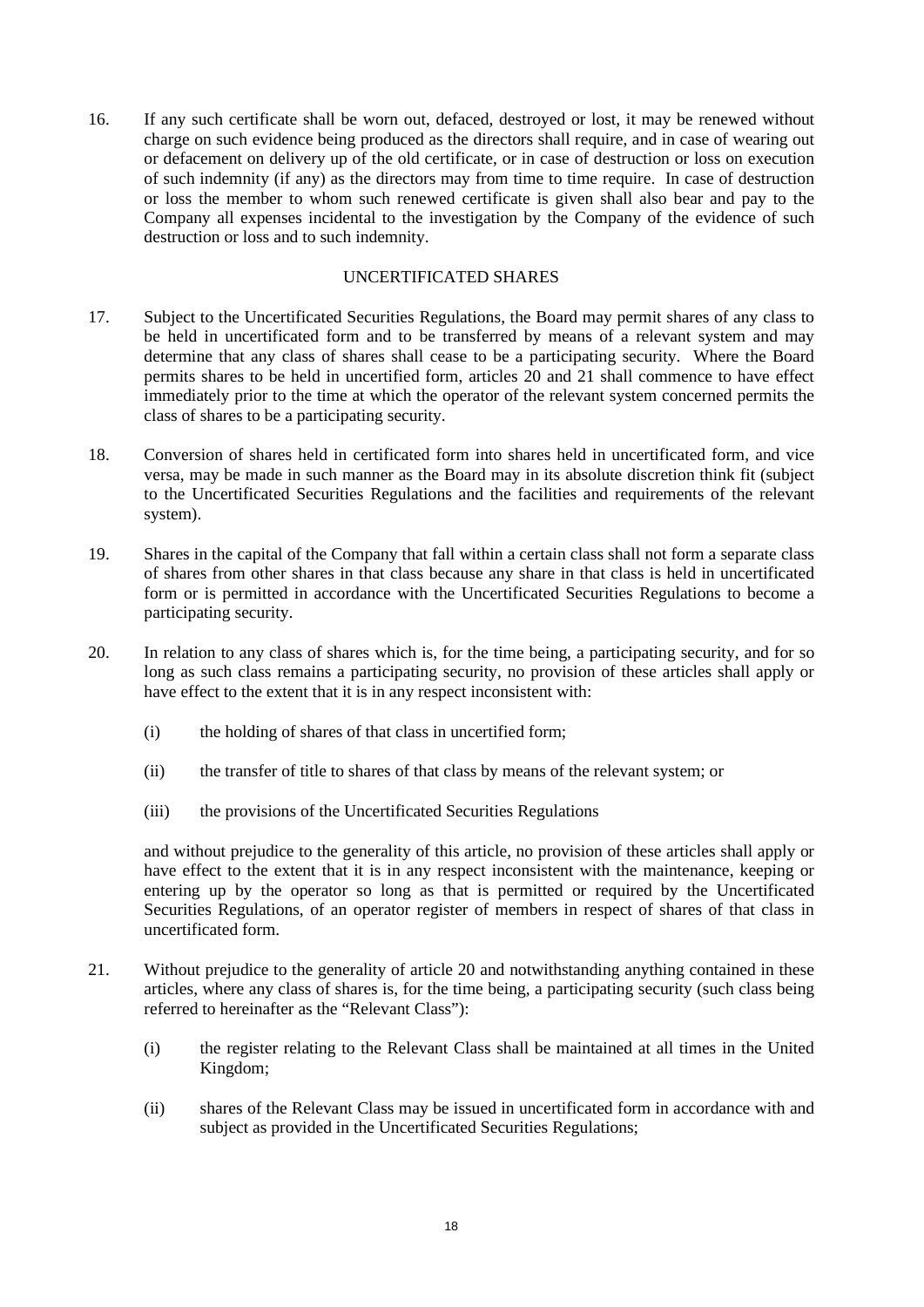(iii) unless the Directors otherwise determine, shares of the Relevant Class held by the same holder or joint holder in certificated form and uncertificated form shall be treated as separate holdings.

#### COMPANY'S RIGHTS IN RESPECT OF UNCERTIFICATED SHARES

- <span id="page-18-0"></span>22. Where any class of shares is a participating security and the Company is entitled under the Statutes, the Uncertificated Securities Regulations or the articles to sell, transfer, dispose of, forfeit, re-allot, accept the surrender of or otherwise enforce a lien over a share held in uncertificated form, the Company shall be entitled, subject to the Statutes, the articles and the facilities and requirements of the relevant system:
	- (i) to require the holder of that uncertificated share by notice to change that share into certificated form within the period specified in the notice and to hold that share in certificated form so long as required by the Company;
	- (ii) to require the holder of that uncertificated share by notice to give any instructions necessary to transfer title to that share by means of the relevant system within the period specified in the notice;
	- (iii) to require the holder of that uncertificated share by notice to appoint any person to take any step, including without limitation the giving of any instructions by means of the relevant system, necessary to transfer that share within the period specified in the notice;
	- (iv) to take any action that the Board considers appropriate to achieve the sale, transfer, disposal of, forfeiture, re-allotment or surrender of that share or otherwise to enforce a lien in respect of it; and
	- (v) to assume that the entries on any record of securities maintained by it in accordance with the Uncertificated Securities Regulations and regularly reconciled with the relevant operator register of securities are a complete and accurate reproduction of the particulars entered in the operator register of securities and shall accordingly not be liable in respect of any act or thing done or omitted to be done by or on behalf of the Company in reliance upon such assumption; in particular, any provision of these articles which requires or envisages that action will be taken in reliance on information contained in the register shall be construed to permit that action to be taken in reliance on information contained in any relevant record of securities (as so maintained and reconciled).

## LIEN

- 23. The Company shall have a first and paramount lien on every share (other than a fully paid share) for all moneys (whether presently payable or not) called or payable at a fixed time in respect of such share. The Company's lien on a share shall extend to all dividends or other moneys payable thereon or in respect thereof. The directors may at any time resolve that any share shall be exempt, wholly or partially, from the provisions of this article.
- 24. For the purpose of enforcing such lien the directors may sell all or any of the shares subject thereto at such time and in such manner as they think fit, but no sale shall be made until such time as the moneys in respect of which such lien exists or some part thereof are or is presently payable and until a notice in writing stating the amount due and demanding payment thereof and giving notice of intention to sell in default shall have been served in such manner as the directors shall think fit on such member or the persons (if any) entitled by reason of his death or bankruptcy to the shares and default in payment shall have been made by him for 14 days after such notice.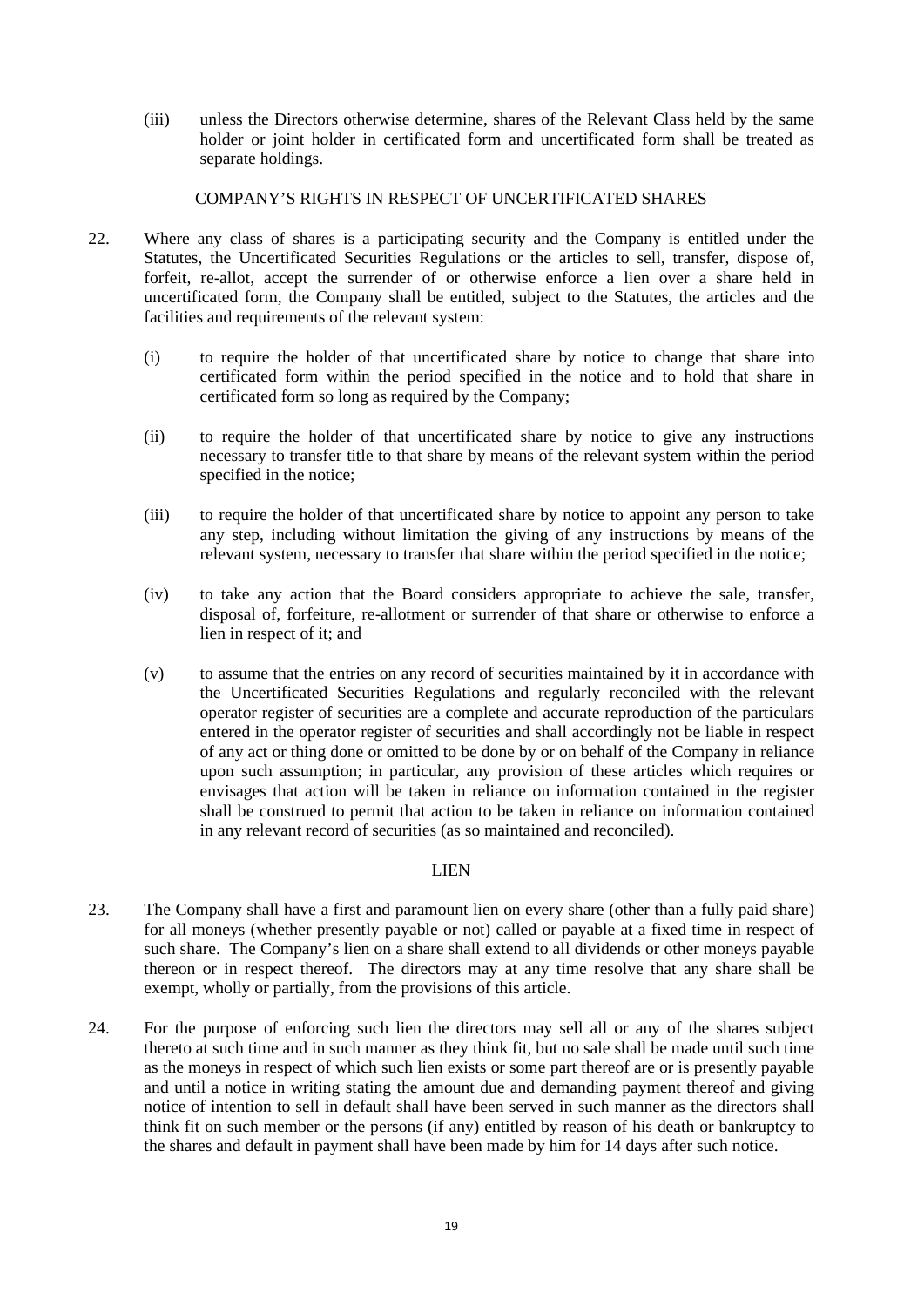- 25. The net proceeds of any such sale shall be applied in or towards payment or satisfaction of the amount in respect of which the lien exists as is presently payable and any residue shall (subject to a like lien in respect of sums not presently payable as existed upon the shares prior to the sale) be paid to the person entitled to the shares, at the date of the sale.
- 26. For the purpose of giving effect to any such sale, the directors may authorise some person to transfer the shares sold to the purchaser. The purchaser's name shall be entered in the register of members as the holder of the shares and the purchaser shall not be bound to see to the regularity or validity of, or be affected by any irregularity or invalidity in, the proceedings or be bound to see to the application of the purchase money and, after his name has been entered in the register of members, the validity of the sale shall not be impeached by any person and the remedy of any person aggrieved by the sale shall be in damages only and against the Company exclusively.

## CALLS ON SHARES

- 27. The directors may, subject to the provisions of these articles and to any conditions of issue, from time to time make such calls upon the members in respect of all moneys unpaid on their shares (whether on account of the amount of the shares or by way of premium) as they think fit, provided that 14 days' notice at least is given of each call and each member shall be liable to pay the amount of every call so made upon him to the persons and at the time and place appointed by the directors. A call may be made payable by instalments, may be revoked or postponed as the directors may determine and shall be deemed to have been made at the time when the resolution of the directors authorising such call was passed.
- 28. The joint holders of a share shall be jointly and severally liable to pay all calls in respect thereof.
- 29. If before or on the day appointed for payment thereof a sum called in respect of a share is not paid, the person from whom the sum is due shall pay interest on such amount from the day appointed for payment thereof to the time of actual payment at such rate not exceeding ten per cent. per annum as the directors shall think fit, but the directors may waive payment of such interest wholly or in part.
- 30. Any sum which by the terms of issue of a share is made payable upon allotment or at any fixed date, whether on account of the amount of the share or by way of premium, shall for all the purposes of these articles be deemed to be a call duly made and payable on the date on which by the terms of issue the same becomes payable and in case of non-payment all the relevant provisions of these articles as to payment of interest, forfeiture or otherwise shall apply as if such sum were a call duly made and notified.
- 31. The directors may make arrangements on the issue of shares for a difference between the holders of such shares in the amount of calls to be paid and in the time of payment.
- 32. The directors may, if they think fit, receive from any member willing to advance the same all or any part of the moneys unpaid upon his shares beyond the sum actually called up thereon, and upon all or any of the moneys so advanced the directors may (until the same would, but for such advance, become presently payable) pay or allow such interest (not exceeding ten per cent. per annum unless the Company in general meeting shall otherwise direct) as may be agreed between them and such member in addition to the dividend payable upon such part of the share in respect of which such advance has been made as is actually called up. Provided that no dividend shall be payable on so much of the moneys paid up on a share as exceeds the amount for the time being called up thereon. The directors may at any time repay the amount so advanced upon giving to such member not less than three months' notice in writing of their intention in that behalf, unless before the expiration of such notice the amount so advanced shall have been called up on the shares in respect of which it was advanced.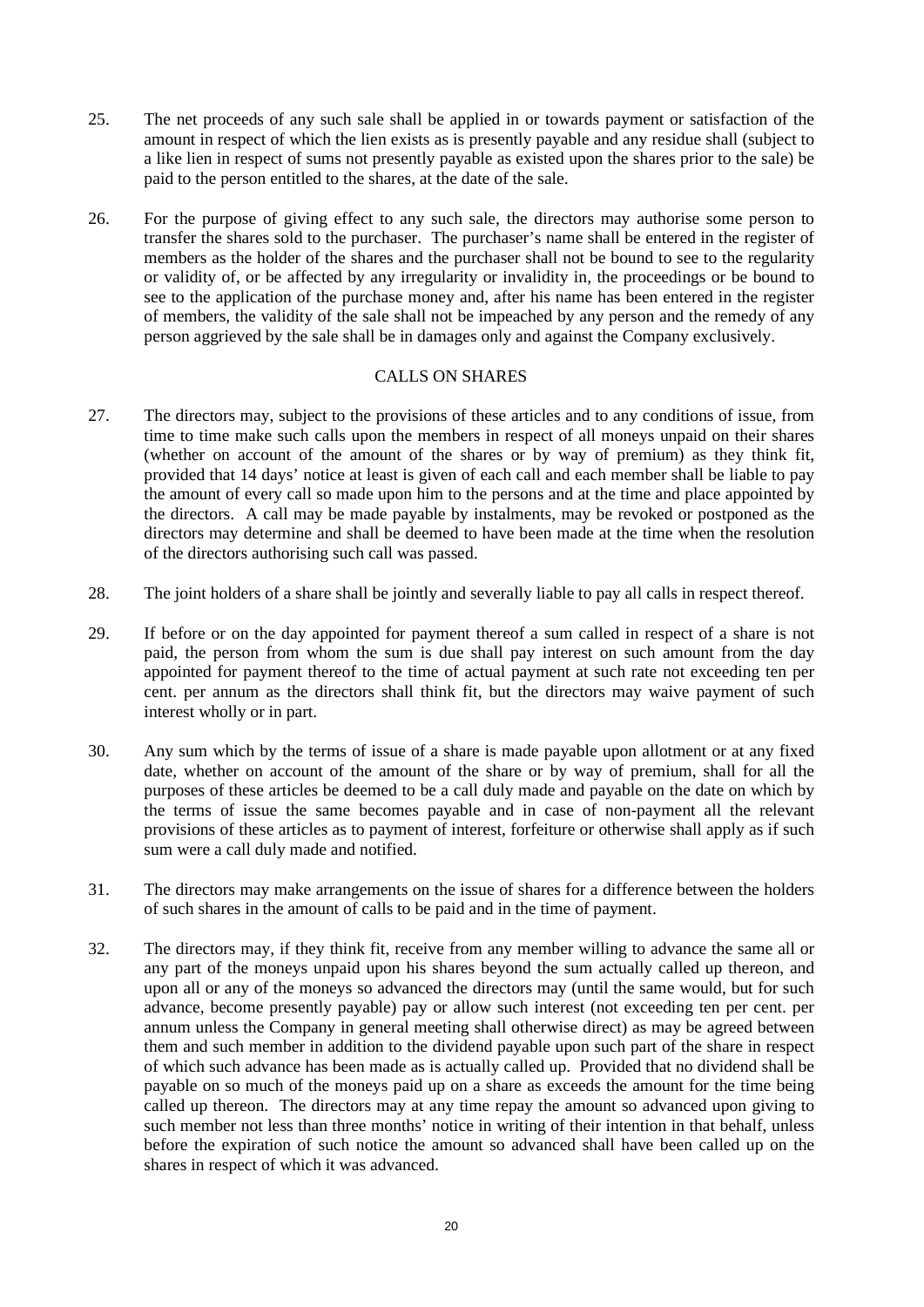#### FORFEITURE OF SHARES

- 33. If a member fails to pay any call or instalment of a call on or before the day appointed for payment thereof, the directors may at any time thereafter during such time as any part of such call or instalment remains unpaid serve a notice on him requiring him to pay so much of such call or instalment as remains unpaid together with any interest which may have accrued.
- 34. The notice shall name a further day (not earlier than 14 days from the date of service thereof) on or before which, and the place where such payment is to be made, and shall state that in the event of non-payment at or before the time and at the place appointed the shares on which the call was made will be liable to be forfeited.
- 35. If the requirements of any such notice as aforesaid are not complied with, any share in respect of which such notice has been given may at any time thereafter, before payment of all calls and interests due in respect thereof has been made, be forfeited by a resolution of the directors to that effect. A forfeiture of shares shall include all dividends declared in respect of the forfeited shares and not actually paid before the forfeiture.
- 36. Subject to the provisions of the Statutes, a forfeited share may be sold, re-allotted or otherwise disposed of, either to the person who was before the forfeiture the holder thereof or entitled thereto or to any other person, upon such terms and in such manner as the directors shall think fit, and whether with or without all or any part of the amount previously paid on the share being credited as paid, and at any time before such sale, re-allotment or disposal the forfeiture may be cancelled on such terms as the directors think fit. Where a forfeited share held in certificated form is to be transferred to any person, the Board may authorise some person to execute an instrument of transfer of the forfeited share to the transferee. Where a forfeited share held in uncertificated form is to be transferred to any person, the Board may exercise any of the Company's powers under article [22\(iv\)](#page-18-0) to effect the transfer of the share to that person.
- 37. A member whose share has been forfeited shall cease to be a member in respect of the forfeited share but shall, notwithstanding the forfeiture, remain liable to pay to the Company all moneys which at the date of forfeiture were presently payable by him to the Company in respect of the share with interest thereon from the date of forfeiture down to the date of payment at such rate not exceeding ten per cent. per annum as the directors shall think fit in the same manner in all respects as if the share had not been forfeited, and to satisfy all (if any) the claims and demands which the Company might have enforced in respect of the share at the time of forfeiture without any deduction or allowance for the value of the share at the time of forfeiture.
- 38. A statutory declaration in writing that the declarant is a director or the secretary of the Company and that a share in the Company has been duly forfeited on a date stated in the declaration shall be conclusive evidence of the facts therein stated as against all persons claiming to be entitled to the share and such declaration and the receipt of the Company for the consideration (if any) given for the share on the sale, re-allotment or disposal thereof together with the certificate for the share delivered to a purchaser or allottee thereof shall (subject to the execution of a transfer if the same be so required) constitute a good title to the share and the person to whom the share is sold, reallotted or disposed of shall be registered as the holder of the share and shall not be bound to see to the application of the consideration (if any) nor shall his title to the share be affected by any irregularity or invalidity in the proceedings in reference to the forfeiture, sale, re-allotment or disposal of the share.
- 39. The directors shall have power subject to the Statutes to accept on such terms and conditions as they think fit the surrender of any share in lieu of forfeiture thereof in accordance with these articles and (subject to such terms and conditions) the provisions of these articles shall apply to the share so surrendered as if the same had been forfeited.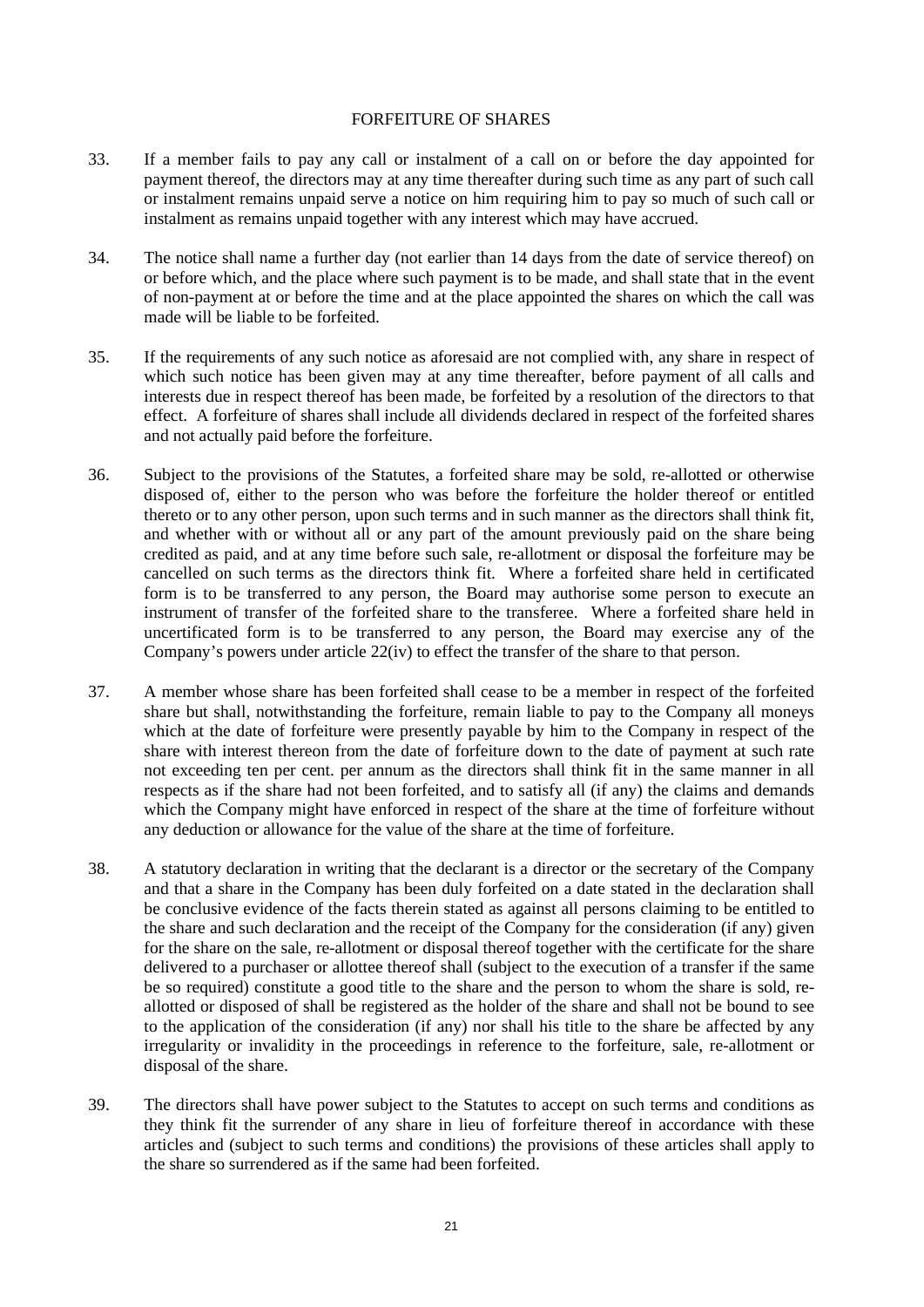40. When any share has been forfeited in accordance with these articles, notice of the forfeiture shall be given to the person formerly a member in respect of the forfeited share and an entry of such notice having been given and of the forfeiture with the date thereof shall be made in the register of members opposite to the entry of the share but no forfeiture shall be in any manner invalidated by any omission or neglect to give such notice or make such entry as aforesaid.

# TRANSFER OF SHARES

- 41. Subject to the provisions of article [42A](#page-21-0) all transfers of certificated shares shall be affected by transfer in writing in any usual or common form or in any other form which the directors may approve but need not be under seal. Transfer of shares in uncertificated form shall be effected by means of the relevant system in accordance with the Statutes and the Articles. The Company shall not require the payment of any fee in relation to the registration of any transfer or other document relating to or affecting the title to any share.
- 42. The instrument of transfer of a certificated share shall be signed by or on behalf of the transferor and in the case of a share other than a fully paid share by or on behalf of the transferee. The transferor shall be deemed to remain the holder of the share until the name of the transferee is entered in the register of members in respect thereof.
- <span id="page-21-0"></span>42A. Nothing in these articles shall require shares or other securities of the Company to be transferred by a written instrument if the Statutes so permit. The Board has power to adopt and implement any arrangements it thinks fit to evidence the transfer of title to shares or other securities of the Company which accord with the Statutes.
- <span id="page-21-1"></span>43. The directors may, in their absolute discretion, decline to register any transfer of shares (not being fully paid shares) to a person of whom they shall not approve (save that such discretion will not be exercised in a manner which would prevent dealings in such shares from taking place on an open and proper basis) and they may also decline to register any transfer of shares on which the Company has a lien. The directors may also refuse to register a transfer of shares (whether fully paid or not) in favour of more than four persons jointly.
- <span id="page-21-2"></span>44. The directors may also decline to recognise any instrument of transfer unless:
	- (i) the instrument of transfer duly stamped is deposited at the Office or such other place as the directors may appoint accompanied by the certificate of the shares to which it relates (save in the case of a transfer by a recognised person to whom the certificate was issued) and such other evidence as the directors may reasonably require to show the right of the transferor to make the transfer; and
	- (ii) the instrument of transfer is in respect of only one class of share.
- 45. The Board may refuse to register the transfer of an uncertificated share in any circumstances permitted by the Uncertificated Securities Regulations and the rules and practices of the operator of the relevant system.
- 46. If the directors decline to register any transfer of shares they shall, as soon as practicable and in any event within two months after the date on which the transfer was lodged with the Company or the operator instruction was received, as the case may be, send to the transferee notice of the refusal. The board shall provide the transferee with such further information about the reasons for the refusal as the transferee may reasonably request.
- 47. All instruments of transfer which shall be registered shall be retained by the Company.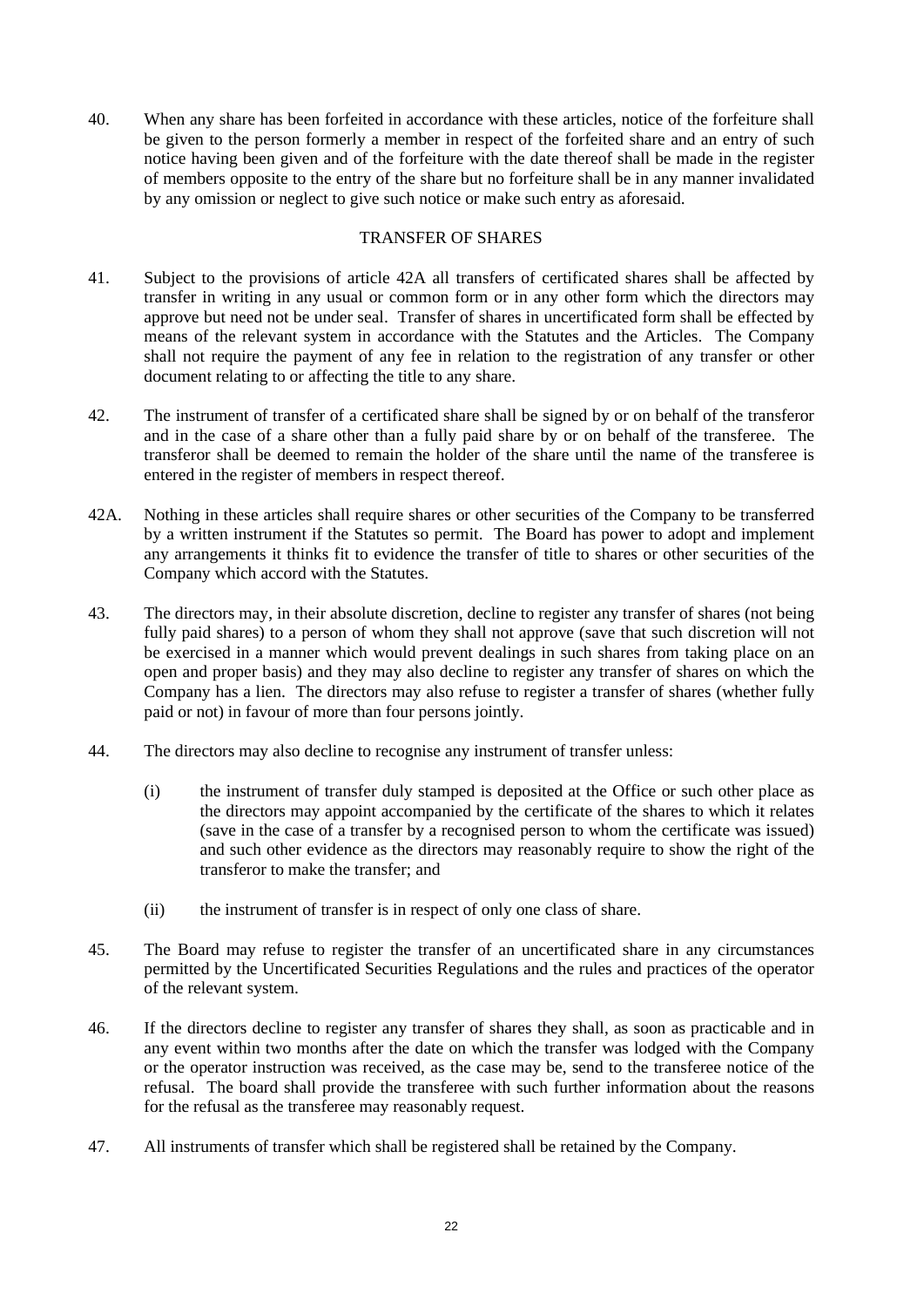- <span id="page-22-0"></span>48. If the company destroys or deletes:
	- (i) the Company shall be entitled to destroy all instruments of transfer of shares or operator instructions for the transfer of shares and all other documents on the faith of which entries are made in the register of members at any time after the expiration of six years from the date on which such entry was made and all dividend mandates and notifications of change of name or address at any time after the expiration of two years from the date of recording thereof and all share certificates which have been cancelled at any time after the expiration of one year from the date of cancellation thereof and it shall conclusively be presumed in favour of the Company that every instrument of transfer or operator instruction for the transfer of shares so destroyed was a valid and effective instrument duly and properly registered and every share certificate so destroyed was as a valid and effective document duly and properly cancelled and every other document hereinbefore mentioned so destroyed was a valid and effective document in accordance with the recorded particulars thereof in the books or records of the Company, provided always or;
	- (ii) the provisions aforesaid shall apply only to the destruction of a document in good faith and without notice of any claim (regardless of the parties thereto) to which the document might be relevant;
	- (iii) nothing herein contained shall be construed as imposing upon the Company any liability in respect of the destruction of any such document earlier than as aforesaid or in any case where the conditions of proviso [\(i\) above](#page-22-0) are not fulfilled:
	- (iv) references herein to the destruction of any document include references to the disposal thereof in any manner.
- 49. Nothing in these articles shall preclude the directors from recognising a renunciation of the allotment of any share by the allottee in favour of some other person.

## TRANSMISSION OF SHARES

- 50. In the case of the death of a member, the survivors or survivor where the deceased was a joint holder of shares in the Company and the legal personal representatives of the deceased where he was a sole or only surviving holder shall be the only persons recognised by the Company as having any title to his interest in such shares, but nothing in this article shall release the estate of a deceased joint holder from any liability in respect of any share jointly held by him.
- 51. Any person becoming entitled to a share in consequence of the death or bankruptcy of a member may, upon producing such evidence of title as may from time to time be required by the directors and subject as hereinafter provided, elect either to be registered himself as the holder of the share or to have some person nominated by him registered as the transferee thereof.
- 52. If the person so becoming entitled to a certificated share shall elect to be registered himself, he shall deliver or send to the Company a notice in writing signed by him stating that he so elects. If he shall elect to have another person registered to a certificated share, he shall testify his election by executing to that person a transfer of such share. All the limitations, restrictions and provisions of these articles relating to the right to transfer and the registration of transfers of shares shall be applicable to any such notice or transfer as if the death or bankruptcy of the member had not occurred and the notice or transfer were a transfer signed by such member. If the person so becoming entitled elects to be registered himself or have another person registered and the share is an uncertificated share, he shall take any action the Board may require (including without limitation the execution of any document and the giving of any instruction by means of a relevant system) to enable himself or that person to be registered as the holder of the share.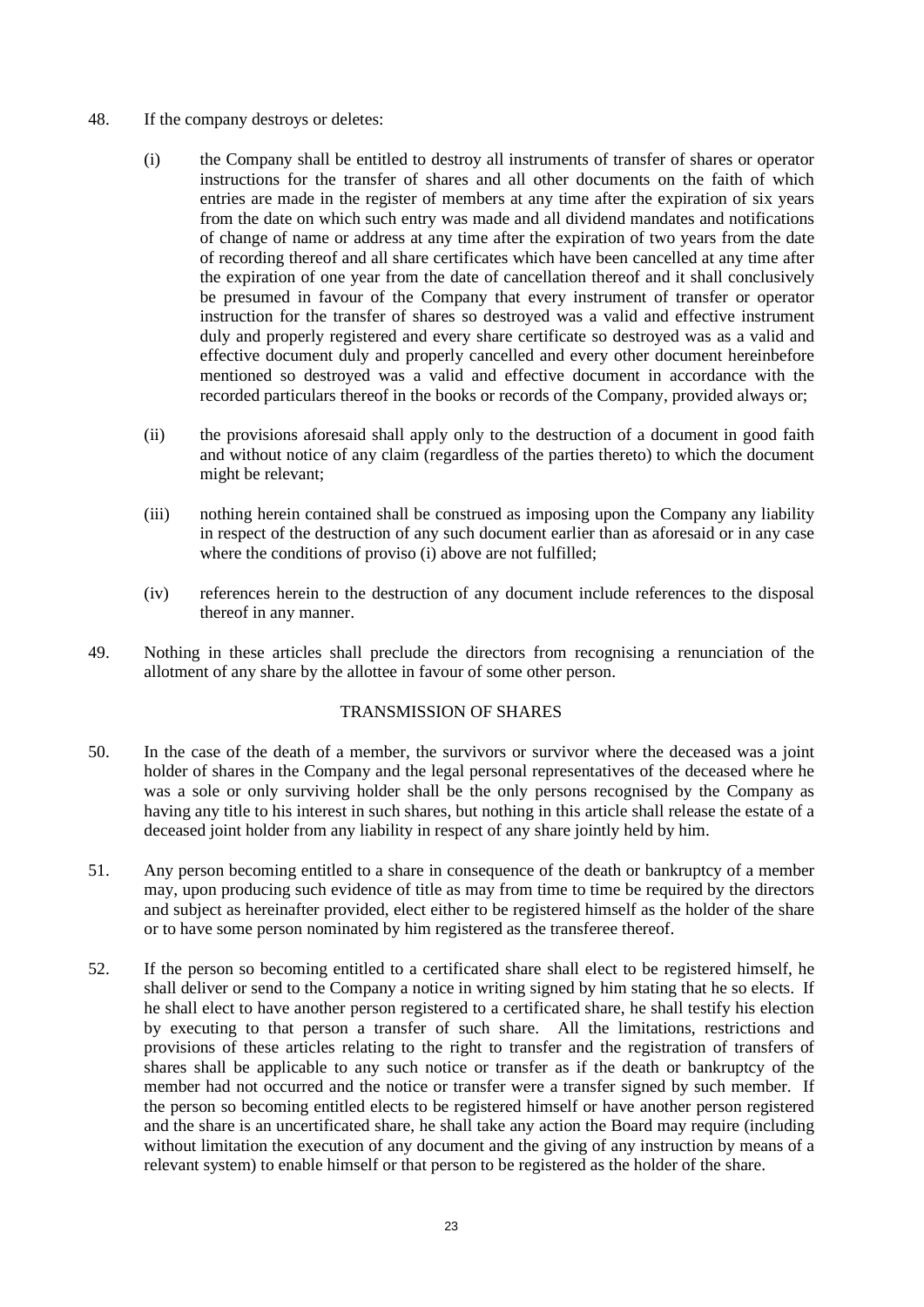53. A person becoming entitled to a share in consequence of the death or bankruptcy of a member shall be entitled to receive and give a good discharge for all dividends and other moneys payable on or in respect of the share but he shall not, before being registered as a member in respect of the share, be entitled in respect of it to receive notice of, or to attend or vote at, meetings of the Company or to exercise any right conferred by membership in relation to meetings of the Company or, save as aforesaid, to any of the rights or privileges of a member.

#### DISCLOSURE OF INTERESTS IN SHARES

- <span id="page-23-1"></span>54. (A) No member shall, unless the directors otherwise determine, be entitled in respect of any share or shares held by him to vote (either in person or by representative or proxy) at any general meeting or at any separate meeting of the holders of any class of shares or to exercise any other right conferred by membership in relation to any such meeting of the Company if he or any other person appearing to be interested in such share or shares has been duly served with a notice under Section 793 of the CA 2006 (or under any other statutory provision or provision of these articles for the time being in force enabling the Company by notice in writing to require any persons to give any information regarding that share or those shares) which requires him or such other person to give information to the Company in accordance with such Section or provision and:
	- (i) he or any such person is in default in supplying to the Company the information thereby required within (i) 14 days after service of the notice (or such longer period as may be specified in such notice) if the shares specified in such notice represent at least 0.25 per cent. of the shares of the class to which such shares belong in issue on the date of service of such notice (calculated exclusive of any shares held as treasury shares) or (ii) 28 days after service of the notice (or such longer period as may be specified in such notice) in any other case; or
	- (ii) in purported compliance with such notice, he or any such person has made a statement which, in the opinion of the directors, is false or misleading in any material particular (and in the latter case he or any such person has failed to correct such statement within a further period of 14 days after service of a further notice in writing requiring him so to correct it).

The directors may at any time restore the aforementioned entitlement of the member by notice in writing to such member and shall restore such entitlement when the said notice under Section 793 of the CA 2006 (or as otherwise provided in this article) has been complied with in respect of all the shares to which such notice related.

- <span id="page-23-0"></span>(B) The directors may, in their absolute discretion, refuse pursuant to article [43](#page-21-1) to register any transfer of shares which does not appear to them to be a transfer pursuant to an arm's length sale and which relates to shares held by a member in relation to which he or any other person appearing to be interested in such shares has been duly served with a notice under Section 793 of the CA 2006 (or under any other statutory provision or provisions of these articles for the time being in force enabling the Company by notice in writing to require any person to give any information regarding those shares) which requires him or such other person to give information to the Company in accordance with such Section or provision and:
	- (i) he or any such person is in default in supplying to the Company the information thereby required within 14 days after service of the notice (or such longer period as may be specified in such notice); or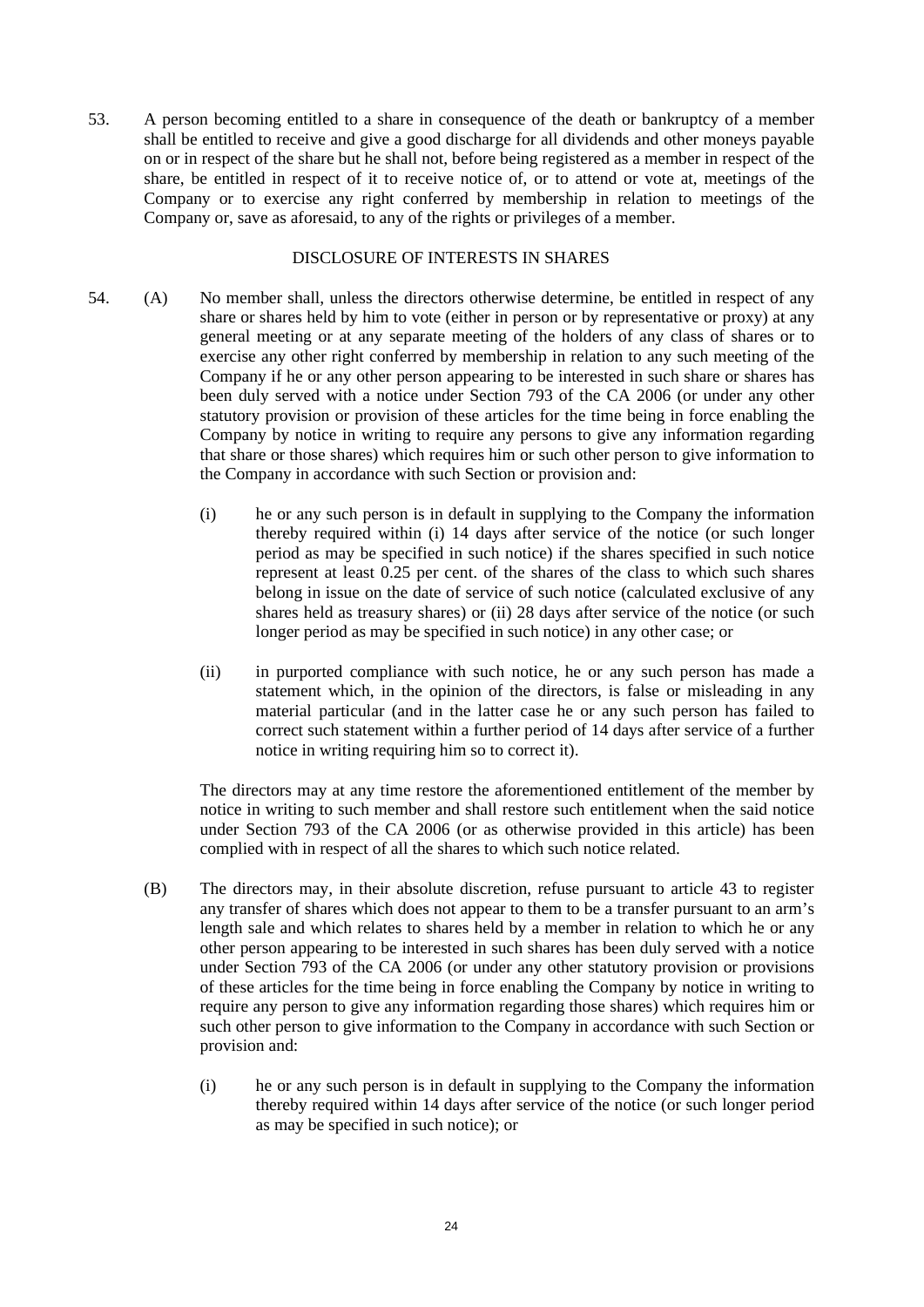(ii) in purported compliance with such notice, he or any such person has made a statement which, in the opinion of the directors, is false or misleading in any material particular (and in the latter case has failed to correct such statement within a further period of 14 days after service of a further notice in writing requiring him so to correct);

provided that the shares specified in such notice represent at least 0.25 per cent. of the shares of the class to which such shares belong in issue on the date of service of such notice, and are calculated as exclusive of any shares held as treasury shares.

Any notice served pursuant to this article [54\(B\)s](#page-23-0)hall contain a statement to the effect that upon failure to supply such information before the expiry of a period specified in such notice (being not less than 14 days from the (date of service of such notice) the directors may, in their absolute discretion, refuse to register any transfer of such shares which does not appear to them to be a transfer pursuant to an arm's length sale or registration of the transfer is required by the Uncertificated Securities Regulations (except that for the purposes of ensuring this article can apply to all shares held by the holder, the Company may in accordance with the Uncertificated Securities Regulations, issue written notification to the operator of the relevant system requiring the conversion into certificated form of any shares held by the holder in uncertificated form).

The restrictions on transfer provided by this article [54\(B\)s](#page-23-0)hall take effect only upon the service on the registered holder of the shares in question of a notice to the effect that he has thereby become subject to the said restrictions and such restrictions shall only apply for so long as the information requested pursuant to this article [54\(B\)](#page-23-0) has not been supplied to the Company or until the directors are satisfied that such shares have been acquired by a new beneficial owner following an arm's length sale, whichever is the earlier.

- <span id="page-24-0"></span>(C) The directors may, in their absolute discretion, withhold pursuant to article [54\(B\)](#page-23-0) the payment of any dividend to a member in respect of any shares held by him in relation to which he or any other person appearing to be interested in such shares has been duly served with a notice under Section 793 of the CA 2006 (or under any other statutory provision or provision of these articles for the time being in force enabling the Company by notice in writing to require any persons to give any information regarding those shares) which requires him or such other person to give information to the Company in accordance with such Section or provision and:
	- (i) he or any such person is in default in supplying to the Company the information thereby required within 14 days after service of the notice (or such longer period as may be specified in such notice); or
	- (ii) in purported compliance with such notice, he or any such person has made a statement which, in the opinion of the directors, is false or misleading in any material particular (and in the latter case has failed to correct such statement within a further period of 14 days after service of a further written notice requiring him so to correct); provided that the shares specified in such notice represent at least 0.25 per cent. of the shares of the class to which such shares belong in issue on the date of such notice, and are calculated as exclusive of any shares held as treasury shares.

Any notice served pursuant to this article [54\(C\)](#page-24-0) shall contain a statement to the effect that upon failure to supply such information before the expiry of a period specified in such notice (being not less than 14 days from the date of service of such notice) the directors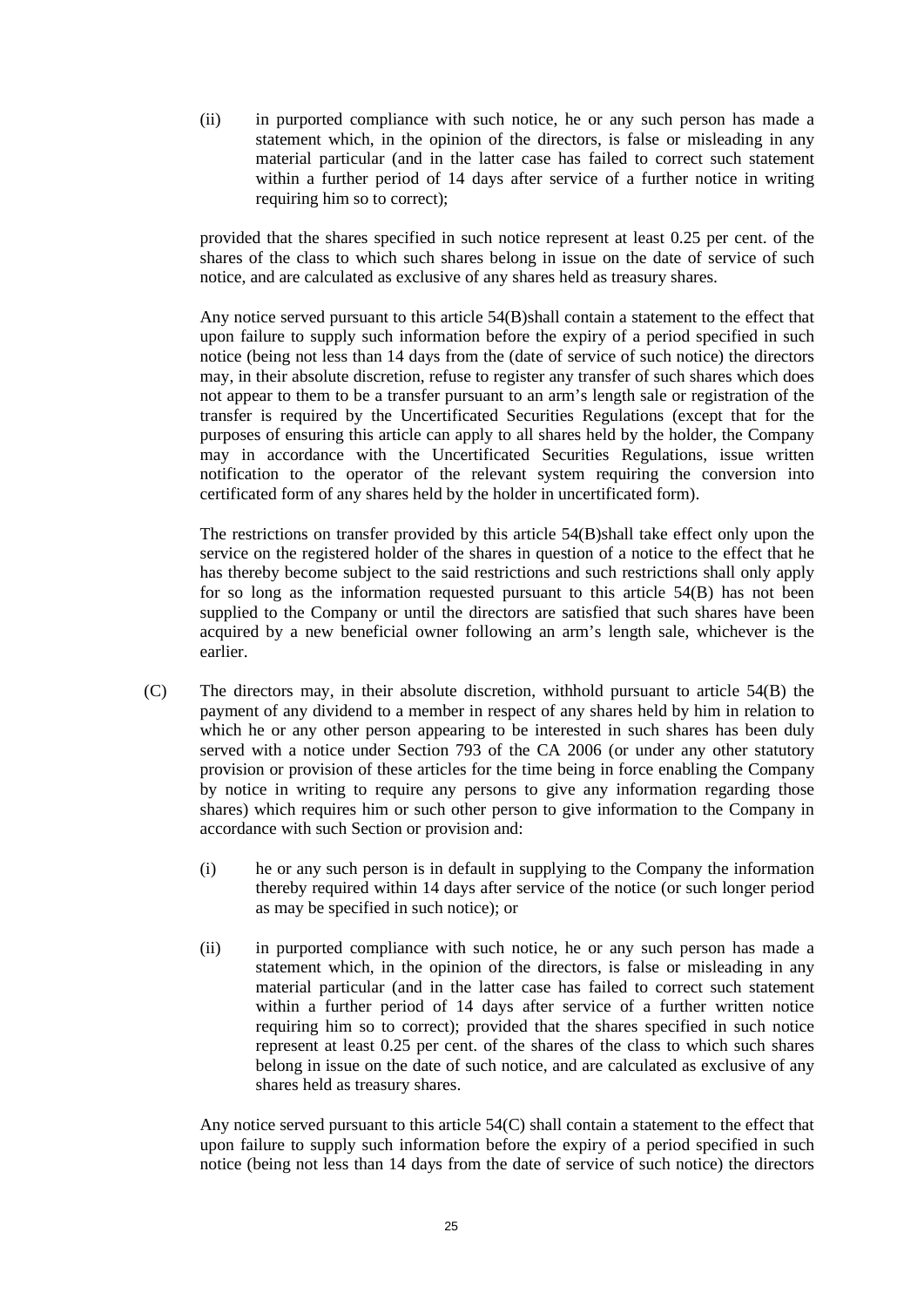may, in their absolute discretion, withhold the payment of any dividend in respect of any such shares held by him and the person on whom such notice was served.

The withholding provisions of article [132\(B\)](#page-47-1) shall take effect only upon service on the registered holder of the shares in question of a notice to the effect that he has thereby become subject to the said withholding provisions and such provisions shall only apply for so long as the information requested pursuant to this article has not been supplied to the Company or until the directors are satisfied that such shares have been acquired by a new beneficial owner following an arm's length sale, whichever is the earlier.

The directors may at any time restore the aforementioned entitlement of the member by notice in writing to such member and shall restore such entitlement when the said notice under Section 793 of the CA 2006 (or as otherwise provided in this article) has been complied with in respect of all the shares to which such notice related.

- (D) The directors shall be entitled to serve a notice under Section 793 of the CA 2006 which fulfils all or any of article  $54(A)$ ,  $54(B)$  or  $54(C)$  above (as the case may be) on a person who is not the registered holder of shares in the Company only if the registered holder of the shares in question has previously been, or is simultaneously with the service of such a notice, served by the Company with a notice under the said Section 793 of the CA 2006. The directors shall not be required to serve separate notices for the purposes of article [54\(A\),](#page-23-1) [54\(B\)](#page-23-0) or [54\(C\)](#page-24-0) and, subject to the other provisions of this article [54,](#page-23-1) they may serve a notice in respect of all or any of the said articles which shall be effective for the purposes of article  $54(A)$ ,  $54(B)$  or  $54(C)$  (as the case may be). Notwithstanding the foregoing, the Company shall be entitled to serve separate notices at such times as it so chooses in respect of article [54\(A\),](#page-23-1) [54\(B\)](#page-23-0) and [54\(C\)](#page-24-0)*.*
- (E) For the purposes of this article [54](#page-23-1)*,* a person shall be treated as appearing to be interested in any shares if (after taking into account any information supplied in response to any notice under the Section 793 of the CA 2006 and any other information) the directors know or have reasonable cause to believe that the person in question is or may be interested in the shares.
- (F) For the purpose of this article [54](#page-23-1) a sale shall be regarded as being an "arm's length sale" if it is on a recognised investment exchange as defined for the purposes of the Financial Services and Markets Act 2000 or it is on any stock exchange outside the United Kingdom on which the Company's shares are listed or regularly traded and the restrictions on transfer provided by this article [54](#page-23-1) shall not apply where such transfer arises from acceptance of a takeover offer as defined in Section 974 of the CA 2006.
- (G) Shares issued in respect of shares which are for the time being not entitled to vote at a general meeting pursuant to this article or to receive dividends pursuant to this article and article [54\(B\)](#page-23-0) shall, on issue, become subject to the same restriction.
- (H) The Company is not, by virtue of anything done for the purposes of this article, to be affected by notice of, or put on enquiry as to the rights of any person in relation to, any shares.
- (I) The provisions of this article [54](#page-23-1) shall be in addition and without prejudice to the provisions of the Statutes and nothing done by the Company pursuant to this article or article [43](#page-21-1) or [44](#page-21-2) or [132\(B\)](#page-47-1) shall prejudice the Company's rights under the same.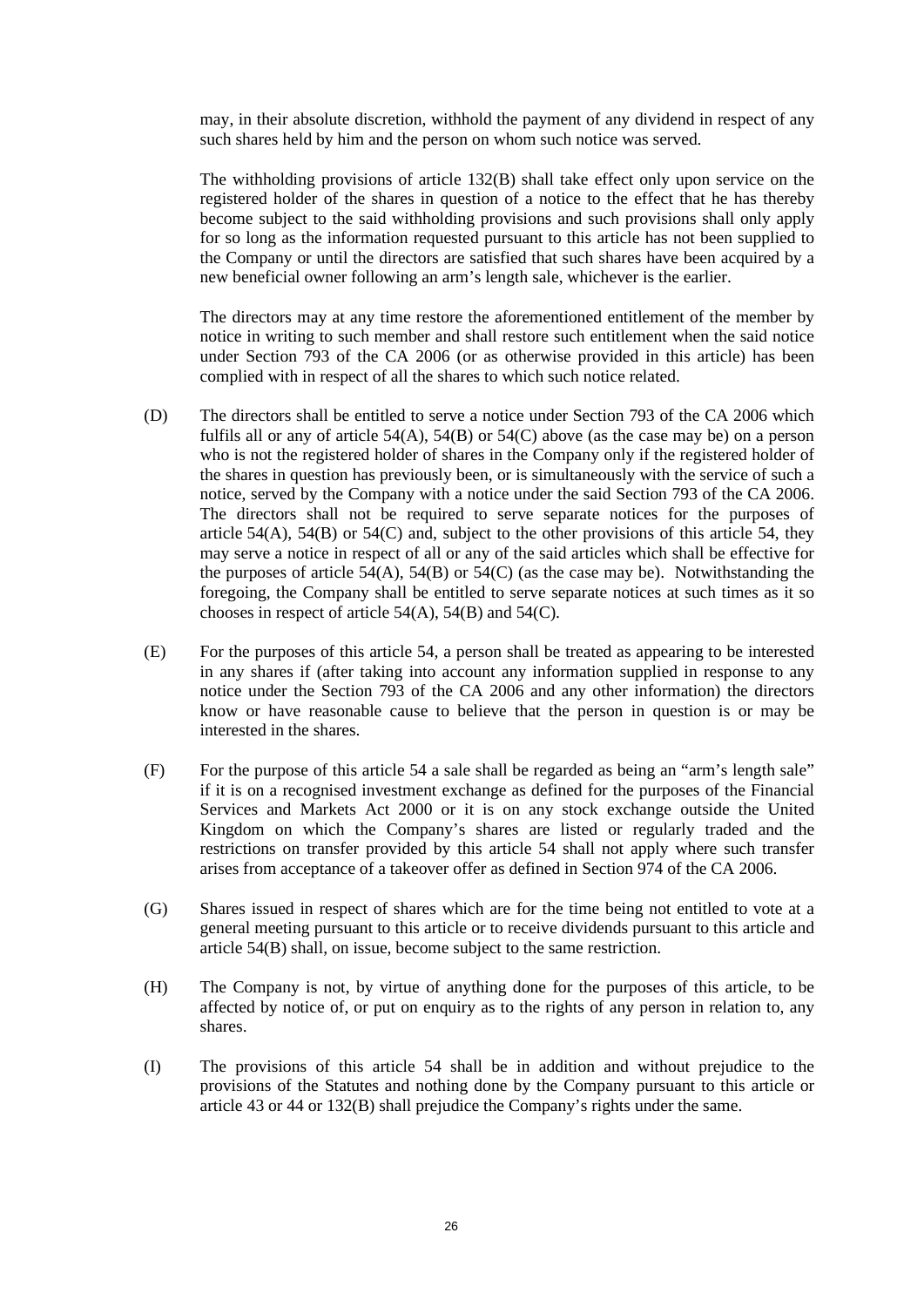#### ALTERATION OF CAPITAL

- <span id="page-26-1"></span><span id="page-26-0"></span>55. (A) The company may exercise the powers conferred by the Statutes to:
	- (i) increase its share capital by allotting new shares;
	- (ii) reduce its share capital, any capital redemption reserve and any share premium account;
	- (iii) subdivide or consolidate and divide all or any of its share capital;
	- (iv) re-convert stock into shares; and
	- (v) redenominate all or any of its shares and reduce its share capital in connection with such a redenomination.
	- (B) A resolution by which any share is sub-divided may determine that, as between the holders of the shares resulting from the sub-division, one or more of the shares may have such preferred or other special rights, or may have such qualified or deferred rights or be subject to such restrictions, as compared with the other or others, as the Company has power to attach to new shares.
	- (C) If as a result of any consolidation and division or sub-division of shares any members would become entitled to fractions of a share, the board may deal with the fractions as it thinks fit. In particular, the board may:
		- (i) (on behalf of those members) aggregate and sell the shares representing the fractions to any person (including, subject to the Statutes, the Company) and distribute the net proceeds of sale in due proportion among those members (except that any proceeds in respect of any holding less than a sum fixed by the board may be retained for the benefit of the Company); or
		- (ii) subject to the Statutes, first, allot to a member credited as fully paid by way of capitalisation of any reserve account of the Company such number of shares as rounds up his holding to a number which, following consolidation and division or sub-division, leaves a whole number of shares.
	- (D) For the purpose of a sale under paragraph [\(C\)](#page-26-0)[\(i\) above,](#page-26-1) the board may authorise a person to transfer the shares to, or as directed by, the purchaser, who shall not be bound to see to the application of the purchase money and the title of the new holder to the shares shall not be affected by any irregularity in or invalidity of the proceedings relating to the sale.
	- (E) Anything done in pursuance of this article shall be done in the manner provided and subject to any conditions imposed by the Statutes so far as they shall be applicable, and so far as they shall not be applicable in accordance with the terms of the resolution authorising the same, and so far as neither the Statutes nor such resolution shall be applicable in such manner as the directors deem most expedient.

#### GENERAL MEETINGS

56. The board shall convene and the Company shall in each year hold a general meeting as its annual general meeting in accordance with the Statutes. The annual general meeting shall be held at such time and place as the directors shall determine.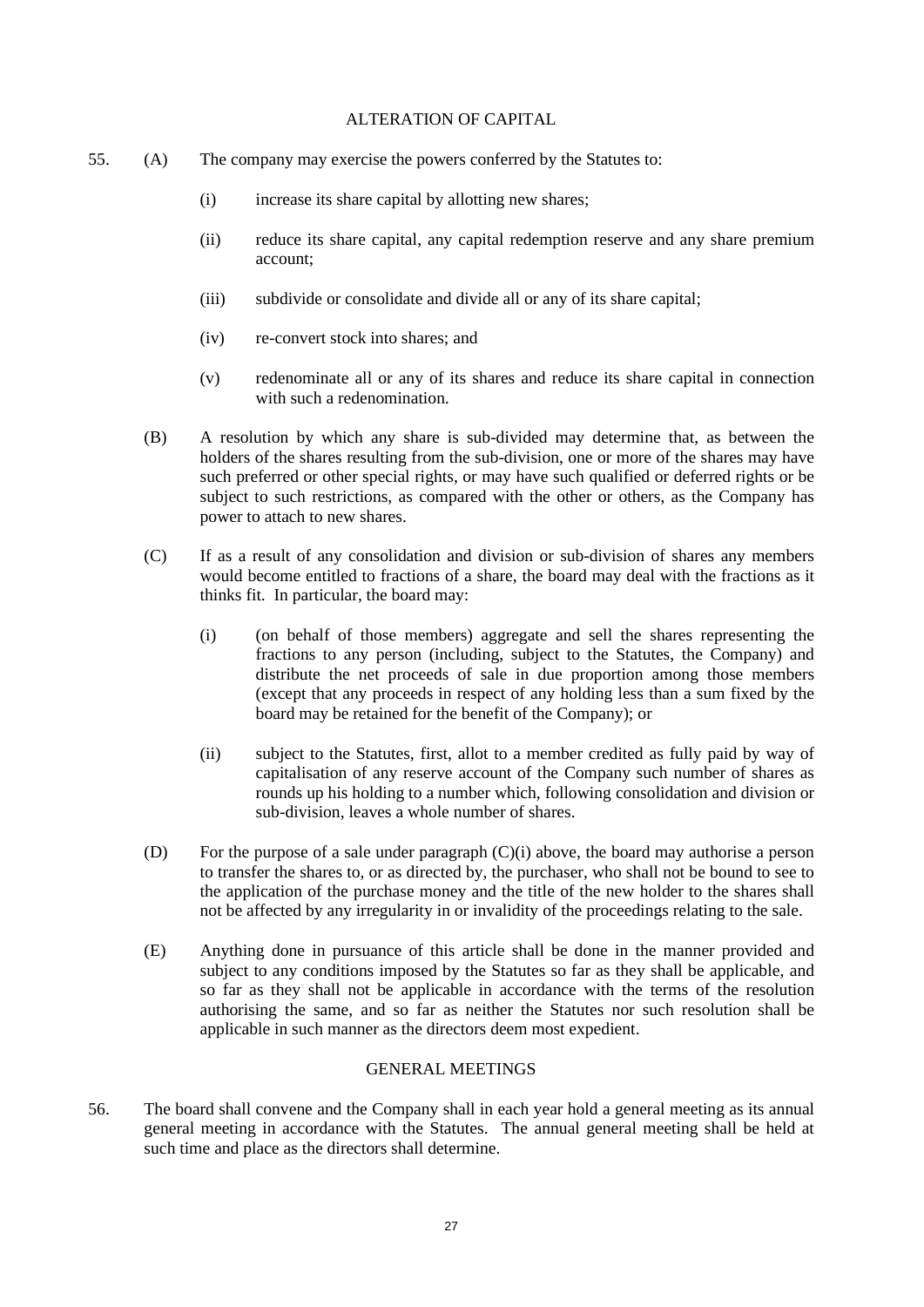57. The directors may at any time call a general meeting other than an annual general meeting. General meetings shall also be convened on such requisition, or in default may be convened by such requisitionists, as is provided by the Statutes.

## NOTICE OF GENERAL MEETINGS

- <span id="page-27-2"></span>58. Subject to the Statutes, an annual general meeting shall be called by not less than 21 clear days' notice and all other general meetings shall be called by not less than 14 clear days' notice or by not less than such minimum notice period as is permitted by the Statutes. The notice (including any notice given by means of a website) shall comply with all applicable requirements of the Statutes and shall specify whether the meeting will be an annual general meeting.
- 59. In every notice calling a meeting of the Company there shall appear with reasonable prominence a statement that a member entitled to attend and vote is entitled to appoint one or more proxies to attend, speak and vote instead of him and that a proxy need not also be a member.
- 60. Subject to the provisions of the Statutes, it shall be the duty of the Company on the requisition in writing of such number of members as is specified in the Statutes and (unless the Company otherwise resolves) at the expense of the requisitionists to give to members entitled to receive notice of the next annual general meeting notice of any resolution which may properly be moved and is intended to be moved at that meeting and to circulate to members entitled to have notice of any general meeting sent to them any statement of not more than 1000 words with respect to the matter referred to in any proposed resolution or the business to be dealt with at that meeting.
- <span id="page-27-0"></span>61. (A) The accidental omission to give notice to, or the non-receipt of notice by, any person entitled to receive notice shall not invalidate the proceedings at any general meeting.
	- (B) Paragraph [\(A\)](#page-27-0) [above](#page-27-0) applies to confirmatory copies of notices (and confirmatory notifications of website notices) of meetings sent pursuant to article [152\(B\)\(ii\)](#page-51-1) in the same way as it applies to notices of meetings.

## PROCEEDINGS AT GENERAL MEETINGS

- 62. The chairman (if any) of the board of directors or in his absence some other director nominated by the directors shall preside at every general meeting but, if at any meeting neither the chairman nor such other director be present within 15 minutes after the time appointed for holding the same or if neither of them be willing to act as chairman, the directors present shall choose some director present to be chairman of the meeting or, if no director be present or if all the directors present decline to take the chair, the members present shall choose some member present to be chairman of the meeting.
- <span id="page-27-1"></span>63. No business shall be transacted at any general meeting unless a quorum is present. Two qualifying persons entitled to vote at the meeting shall be a quorum unless:
	- (a) each is a qualifying person only because he is authorised to act as the representative of a corporation in relation to the meeting, and they are representatives of the same corporation; or
	- (b) each is a qualifying person only because he is appointed as proxy of a member in relation to the meeting, and they are proxies of the same member.

For the purposes of these articles, a "qualifying person" means:

(i) an individual who is a member of the Company;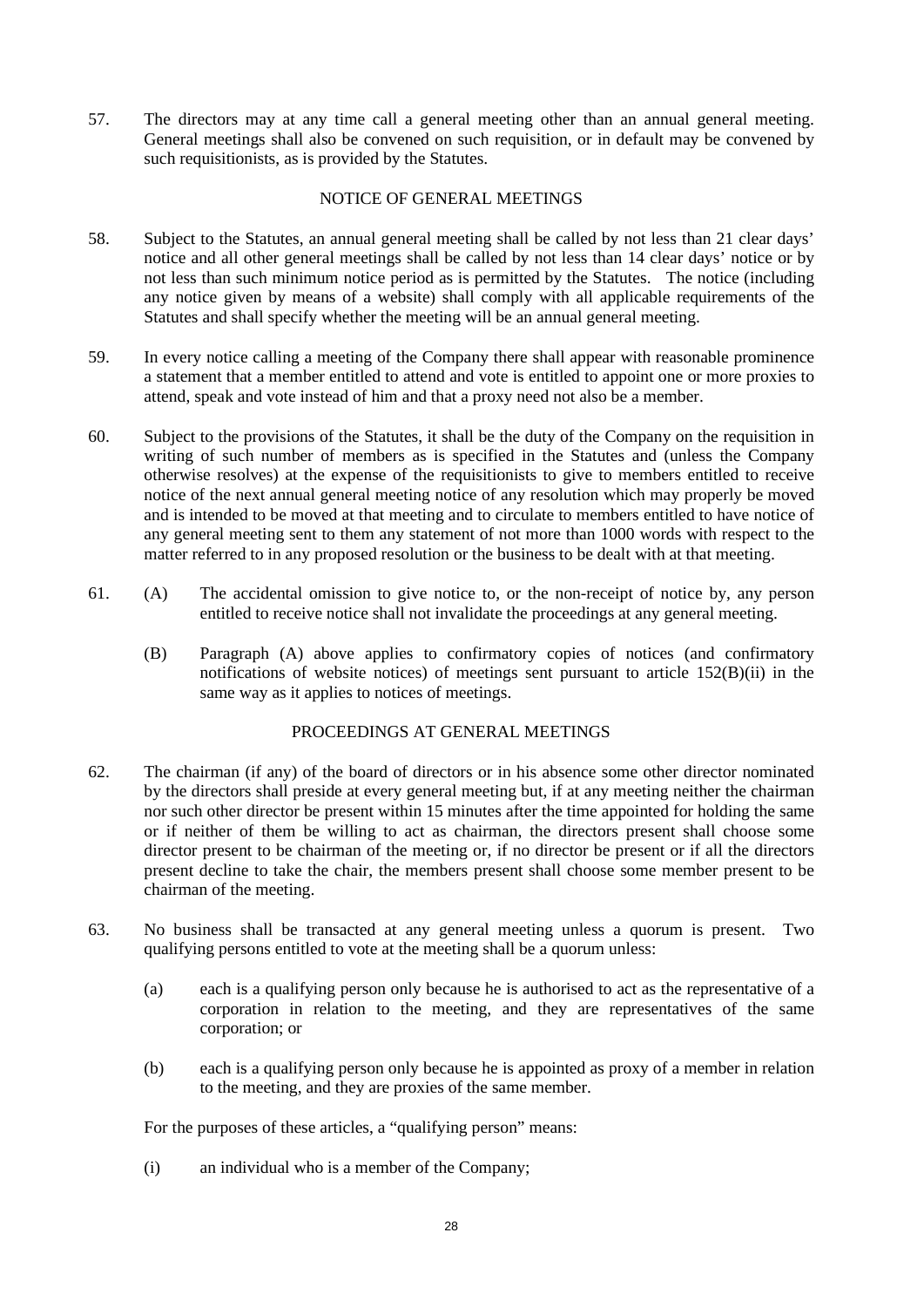- (ii) a person authorised to act as the representative of a corporation in relation to the meeting; or
- (iii) a person appointed as proxy of a member in relation to the meeting.
- 64. If within half an hour from the time appointed for the meeting a quorum is not present, the meeting, if convened on the requisition of or by members, shall be dissolved. In any other case it shall stand adjourned for ten clear days (or, if that day is a Saturday, a Sunday or a holiday, to the next working day) and at the same time and place or, subject to article [65](#page-28-0) and the Statutes, to such other day and at such other time and place as the directors may determine and, if at such adjourned meeting a quorum is not present within 15 minutes from the time appointed for holding the meeting, the meeting shall be dissolved.
- <span id="page-28-0"></span>65. The chairman of the meeting may with the consent of any meeting at which a quorum is present, and shall if so directed by the meeting, adjourn the meeting from time to time and from place to place. Whenever a meeting is adjourned for 14 days or more, seven clear days' notice at the least specifying the place, the day and the hour of the adjourned meeting shall be given as in the case of the original meeting, but it shall not be necessary to specify in such notice the nature of the business to be transacted at the adjourned meeting. Save as aforesaid, no member shall be entitled to any notice of an adjourned meeting. No business shall be transacted at any adjourned meeting other than the business which might have been transacted at the meeting from which the adjournment took place.
- 66. (a) A general meeting may be held at more than one place if:
	- (i) the notice convening the meeting specifies that it shall be held at more than one place; or
	- (ii) the board resolves, after the notice convening the meeting has been given, that the meeting shall be held at more than one place; or
	- (iii) it appears to the chairman of the meeting that the place of the meeting specified in the notice convening the meeting is inadequate to accommodate all persons entitled and wishing to attend.
	- (b) A general meeting held at more than one place is duly constituted and its proceedings are valid if (in addition to the other provisions of these articles relating to general meetings being satisfied) the chairman of the meeting is satisfied that facilities (whether electronic or otherwise) are available to enable each person present at each place to participate in the business of the meeting.
	- (c) Each person present at each place who would be entitled to count towards the quorum in accordance with the provisions of article [63](#page-27-1) shall be counted in the quorum for, and shall be entitled to vote at, the meeting. The meeting is deemed to take place at the place at which the chairman of the meeting is present.
- 67. At any general meeting a resolution put on the vote of the meeting shall be decided on a show of hands unless before or upon the declaration of the result of the show of hands a poll is demanded by the chairman of the meeting or by at least three members present in person or by proxy having the right to vote at the meeting or by a member or members representing not less than one-tenth of the total voting rights of all members having the right to vote at the meeting (excluding any voting rights attached to any shares in the Company held as treasury shares) or by a member or members holding shares conferring a right to vote at the meeting being shares on which an aggregate sum has been paid up equal to not less than one-tenth of the total sum paid up on all the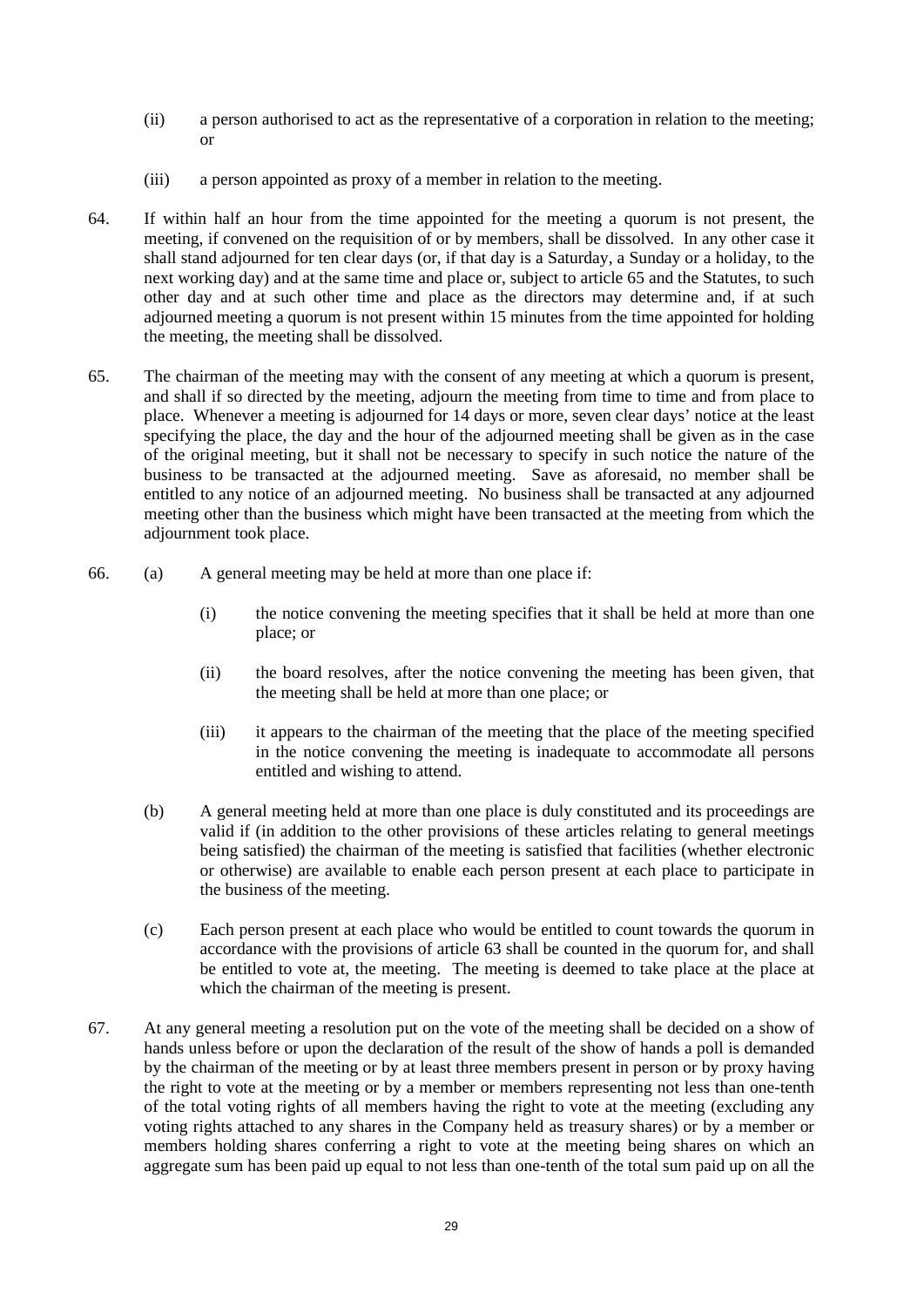shares conferring that right (excluding any voting rights attached to any shares in the Company held as treasury shares).

- 68. The instrument appointing a proxy to vote at a meeting shall be deemed also to confer authority to demand or join in demanding a poll, and for the purposes of the last preceding article a demand by a person as proxy for a member shall be the same as a demand by the member.
- 69. A poll demanded on the election of a chairman of a meeting or on a question of adjournment shall be taken forthwith. A poll demanded on any other question shall be taken either immediately or at such time (not being more than 30 days from date of the meeting or adjourned meeting at which the poll was demanded) and place as the chairman of the meeting shall direct and no notice need be given of a poll not taken immediately. A poll shall be taken in such manner (including the use of ballot or voting papers) as the chairman shall direct. The result of the poll shall be deemed to be the resolution of the meeting at which the poll was demanded. The demand for a poll may be withdrawn. The demand for a poll shall not prevent the continuance of a meeting for the transaction of any business other than the question on which a poll has been demanded.

## VOTES OF MEMBERS

- 70. Subject to these articles and to any special rights or restrictions as to voting for the time being attached to any class of shares, the provisions of the CA 2006 shall apply in relation to voting rights.
- 71. Subject to article [72 below,](#page-29-0) on a vote on a resolution on a show of hands at a general meeting, every proxy present who has been duly appointed by one or more members entitled to vote on the resolution has one vote.
- <span id="page-29-0"></span>72. On a vote on a resolution on a show of hands at a general meeting, a proxy has one vote for and one vote against the resolution if:
	- (i) the proxy has been duly appointed by more than one member entitled to vote on the resolution; and
	- (ii) the proxy has been instructed by, or exercises his discretion given by, one or more of those members to vote for the resolution and has been instructed by, or exercises his discretion given by, one or more other of those members to vote against it.
- 73. For the purposes of determining which persons are entitled to attend or vote at any general meeting, and how many votes such persons may cast, the Company must specify in the notice of the meeting a time, not more than 48 hours before the time fixed for the meeting, by which a person must be entered on the register in order to have the right to attend or vote at the meeting. In calculating the period mentioned, no account shall be taken of any part of a day that is not a working day. Changes to entries on the register after the time so specified shall be disregarded in determining the rights of any person to attend or vote at the meeting, notwithstanding any provisions in the Statutes or these articles to the contrary.
- 74. A corporation which is a member may by resolution of its directors or other governing body authorise such person or persons as it thinks fit to act as its representative or representatives at any meeting of the Company or of any class of members of the Company and such corporation shall be deemed to be present at any such meeting at which any such representative or representatives is present.
- 75. In the event of any member becoming incapable by reason of mental disorder of managing and administering his property and affairs the receiver or other person authorised to act on his behalf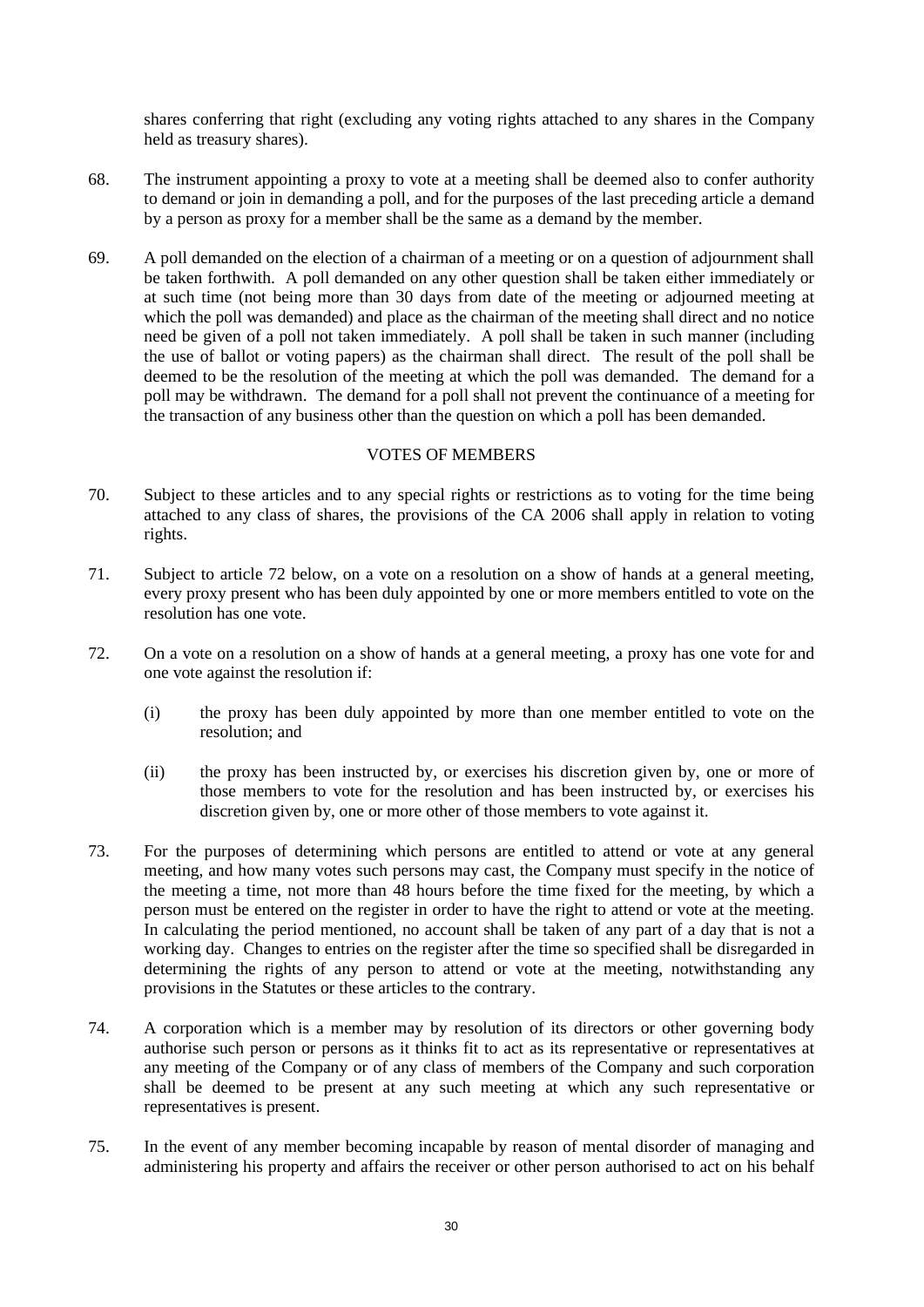may vote on his behalf both on a show of hands or on a poll; provided that such evidence as the directors may require of the authority of the receiver or other person claiming to vote shall, in the case of an instrument in writing, have been deposited at the Office or, in the case of a document or information in electronic form be received at such address as may have been specified for that purpose, in each case not less than 48 hours before the time for holding the meeting or adjourned meeting at which he claims to vote. In calculating the period mentioned, no account shall be taken of any part of a day than is not a working day.

- 76. In the case of joint holders of a share, the vote of the senior who tenders a vote, whether in person or by proxy, shall be accepted to the exclusion of the votes of the other joint holders and for this purpose seniority shall be determined by the order in which the names stand in the register of members in respect of the joint holding.
- 77. No member shall, unless the directors otherwise determine, be entitled to vote at any general meeting, either personally or by proxy, or to exercise any privilege as a member unless all calls or other sums presently payable by him in respect of shares in the Company have been paid.
- 78. On a show of hands and on a poll, votes may be given either personally or by proxy.
- 79. No objection shall be raised to the qualification of any voter except at the meeting or adjourned meeting at which the vote objected to is given or tendered and every vote not disallowed at such meeting shall be valid for all purposes. Any such objection made in due time shall be referred to the chairman of the meeting, whose decision shall be final and conclusive. A declaration by the chairman of the meeting that a resolution has been carried or carried unanimously or by a particular majority or lost or not carried by a particular majority and an entry to that effect in the book containing the minutes of proceedings of the Company shall be conclusive evidence of the fact without proof of the number or proportion of the votes recorded in favour of or against the resolution.
- 80. If any votes are counted which ought not to have been counted or might have been rejected or if any votes are not counted which ought to have been counted the error shall not vitiate the result of the voting unless it is pointed out at the same meeting or at any adjournment thereof and it is in the opinion of the chairman of the meeting of sufficient magnitude to vitiate the result of the voting.
- <span id="page-30-0"></span>81. Subject to the Statutes, an appointment of proxy shall be in any usual or common form or in any other form which the Directors may prescribe and accept and, in the case of a instrument in writing, shall be signed under the hand of the appointor or of his attorney duly authorised in writing or, if the appointor is a corporation, either under its common seal or under the hand of an officer or attorney duly authorised in that behalf. Appointments of proxy need not be witnessed.
- <span id="page-30-1"></span>82. An appointment of a proxy may be by means of a communication sent in electronic form in accordance with these presents, authenticated or executed in such manner as is specified by the Directors.
- 83. Any person (whether a member of the Company or not) may be appointed to act as a proxy. A member may appoint more than one proxy in relation to a meeting, provided that each proxy is appointed to exercise the rights attached to a different share or shares held by him.
- <span id="page-30-3"></span><span id="page-30-2"></span>84. An appointment of a proxy (together with any evidence of authority required by the directors pursuant to article [81](#page-30-0) o[r 82\)](#page-30-1) must:
	- (A) in the case of an instrument in writing, be delivered to such place or one of such places (if any) in the United Kingdom as may be specified for that purpose in, or by way of note to,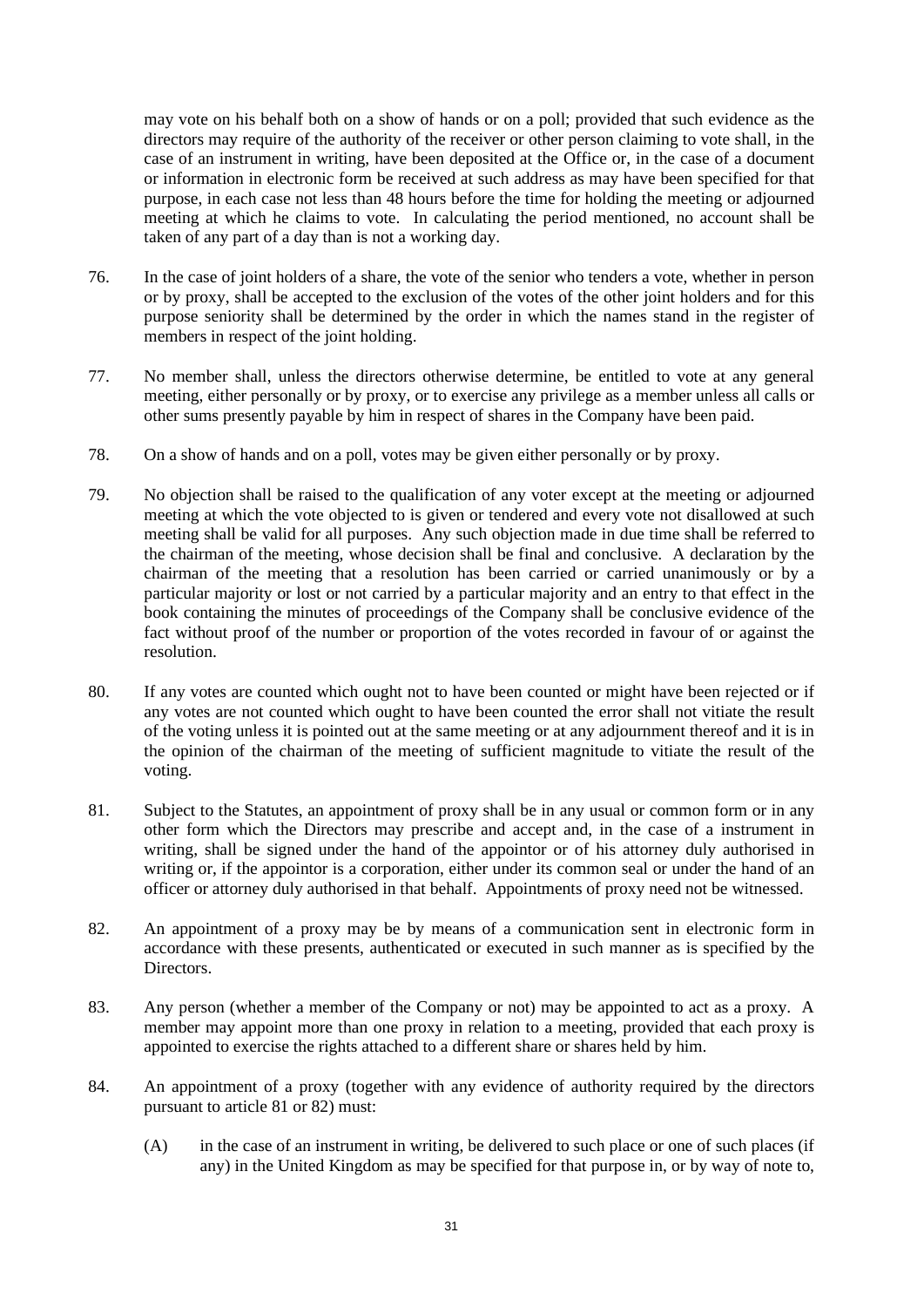or in any documents accompanying, the notice convening the meeting or any notice of any adjournment or in the form of appointment of proxy (or, if no place is so specified, to the Office) not less than 48 hours before the time fixed for holding the meeting at which the appointee proposes to vote; and

- <span id="page-31-0"></span>(B) in the case of an appointment by means of a communication sent in electronic form, be received at such address as may have been specified for that purpose in (i) the notice convening the meeting or notice of any adjournment, (ii) any instrument of proxy sent out by the Company in relation to the meeting or adjourned meeting, or (iii) any invitation sent or supplied in electronic form to appoint a proxy issued by the Company in relation to the meeting or adjourned meeting, in each case not later than 48 hours before the time appointed for the holding of the meeting or adjourned meeting or (in the case of a poll taken otherwise than at, or on the same day as, the meeting or adjourned meeting) for the taking of the poll at which it is to be used and in default shall not be treated as valid; provided that an appointment of a proxy relating to more than one meeting (including any adjournment thereof) having once been so delivered or received for the purposes of any meeting shall not require again to be delivered or received in relation to any subsequent meeting to which it relates. No appointment of proxy shall be valid after the expiration of twelve months from the date stated in it as the date of its execution or, in the case of an appointment contained in an electronic communication, the date it was sent.
- (C) In calculating the 48 hour periods mentioned in [\(A\)](#page-30-2) and [\(B\) above,](#page-31-0) no account shall be taken of any part of a day that is not a working day.
- (D) The board may, but shall not be bound to, require reasonable evidence of the identity of the member and of the proxy, the member's instructions (if any) as to how the proxy is to vote and, where the proxy is appointed by a person acting on behalf of the member, authority of that person to make the appointment.
- <span id="page-31-1"></span>(E) Without limiting the foregoing, in relation to any shares which are held in uncertificated form, the directors may from time to time permit appointments of a proxy to be made by means of a communication sent in electronic form in the form of an Uncertificated Proxy Instruction, (that is, a properly authenticated dematerialised instruction, and/or other instruction or notification, which is sent by means of the relevant system concerned and received by such participant in that system acting on behalf of the Company as the directors may prescribe, in such form and subject to such terms and conditions as may from time to time be prescribed by the directors (subject always to the facilities and requirements of the relevant system concerned); and may in a similar manner permit supplements to, or amendments or revocations of, any such Uncertificated Proxy Instruction to be made by like means. The directors may in addition prescribe the method of determining the time at which any such properly authenticated dematerialised instruction (and/or other instruction or notification) is to be treated as received by the Company or such participant. The directors may treat any such Uncertificated Proxy Instruction which purports to be or is expressed to be sent on behalf of a holder of a share as sufficient evidence of the authority of the person sending that instruction to send it on behalf of that holder. For the purposes of this article [84](#page-30-3)[\(E\)](#page-31-1) "properly authenticated dematerialised instruction" shall have the same meaning as given in the Uncertificated Securities Regulations.
- 85. The directors may at the expense of the Company send by post or otherwise to the members forms of appointment of proxy with or without stamped envelopes for their return for use at any general meeting or at any separate meeting of the holders of any class of shares, either in blank or nominating any one or more of the directors or any other persons in the alternative. If for the purpose of any meeting invitations to appoint as proxy a person or one of a number of persons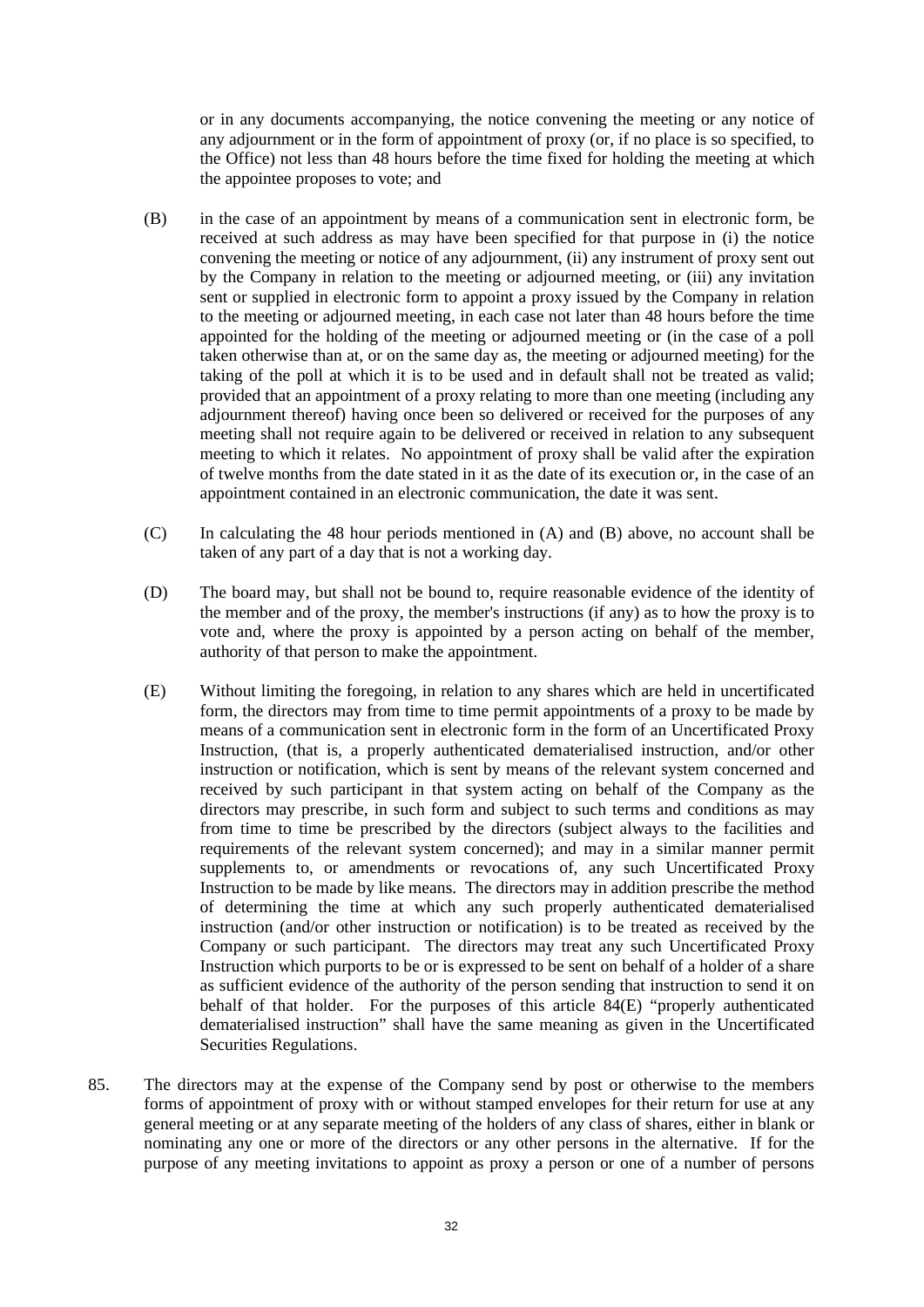specified in the invitations are issued at the expense of the Company, such invitations shall be issued to all (and not to some only) of the members entitled to be sent a notice of the meeting and to vote thereat by proxy. The accidental omission to issue such invitations to or the non-receipt of such invitations by any of such members shall not invalidate the proceedings at that meeting or any adjournment thereof.

- 86. A vote given in accordance with the terms of the form of appointment of proxy shall be valid notwithstanding the death or insanity of the principal or the revocation of the appointment of proxy or of the authority under which the appointment of proxy was executed provided that no intimation of such death, insanity or revocation shall have been received by the Company at the Office or, in the case of an appointment of proxy contained in an electronic communication, at the address at which such appointment was duly received, in each case three hours at least before the commencement of the meeting or adjourned meeting at which the appointment of proxy is used.
- 87. A vote given by a proxy or by a representative of a corporation shall be valid notwithstanding that he has not voted in accordance with any instructions given by the member by whom he is appointed. The company shall not be obliged to check whether the proxy or representative of a corporation has in fact voted in accordance with any such member's instructions.

## DIRECTORS

- 88. Unless otherwise determined by the Company by ordinary resolution the number of directors shall be not less than two nor more than ten.
- 89. A director shall be entitled to attend and speak at any separate meeting of the holders of any class of shares in the Company.
- 90. There shall be available to be paid out of the funds of the Company to the directors as fees in each year an aggregate sum not exceeding £500,000<sup>1</sup> as the directors may determine, such sum to be divided among such directors in such proportion and manner as they may agree or, in default of agreement, equally provided that any such director holding the office of director for part of a year shall, unless otherwise agreed, be entitled only to a proportionate part of such fee. The Company may by ordinary resolution increase the amount of the fees payable under this article. The provisions of this article shall not apply to the remuneration of any director holding executive office whose remuneration shall be determined in accordance with the provisions of article [100.](#page-34-0)
- 91. The directors shall also be entitled to be paid all travelling, hotel and other expenses incurred by them respectively in and about the performance of their duties as directors, including their expenses of travelling to and from meetings of the directors or committees of the directors or general meetings.
- 92. Any director who serves on any committee or who devotes special attention to the business of the Company or who otherwise performs services which in the opinion of the directors are outside the scope of the ordinary duties of a director may be paid such extra remuneration by way of salary, commission, participation in profits or otherwise as the directors may determine.

# APPOINTMENT, RETIREMENT, DISQUALIFICATION AND REMOVAL OF DIRECTORS

<span id="page-32-0"></span>93. At each annual general meeting a director shall retire from office if:

<sup>1</sup> This sum was increased to £750,000 by an ordinary resolution of the Company passed on 24 July 2020.

The sum was previously increased to £600,000 by an ordinary resolution of the Company passed on 3 July 2014.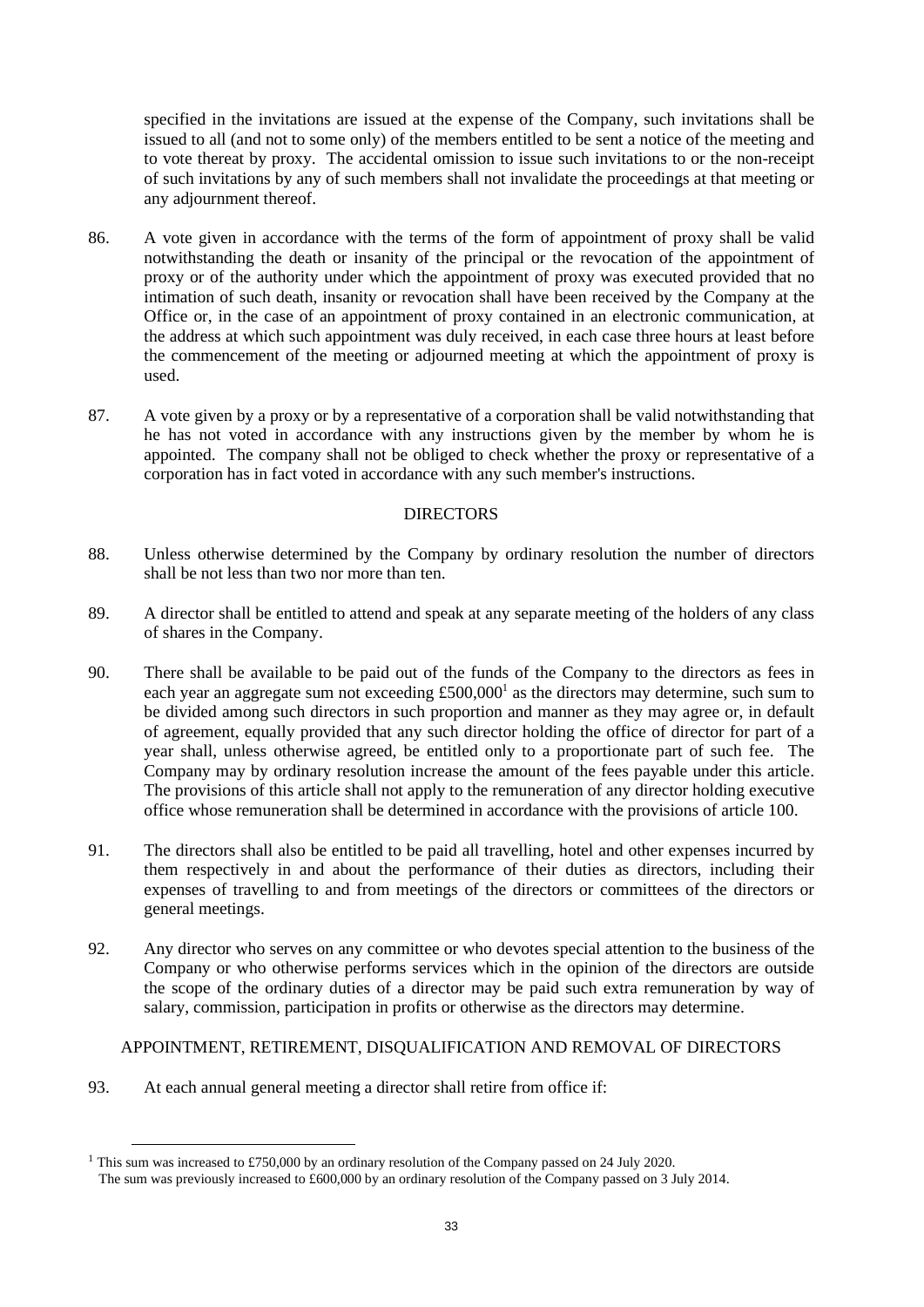- (i) he has been appointed by the board since the previous annual general meeting; or
- (ii) it is the third annual general meeting following the annual general meeting at which he was elected or last re-elected.

A retiring director shall be eligible for re-election.

- 94. The Company may by ordinary resolution at the meeting at which any director retires in manner aforesaid fill up the vacated office by appointing a person thereto and in default the retiring director, if willing to act, shall be deemed to have been re-appointed unless at such meeting it is expressly resolved not to fill such vacated office or a resolution for the reappointment of such director shall have been put to the meeting and lost.
- 95. At a general meeting a motion for the appointment of two or more persons as directors of the Company by a single resolution shall not be put unless a resolution that it shall be so put has been first agreed to by the meeting without any vote being given against it.
- 96. No person other than a director retiring at the meeting shall, unless recommended by the directors for appointment, be eligible for appointment to the office of director at any general meeting unless, not less than seven nor more than 42 days before the day appointed for the meeting, there shall have been given to the Company notice in writing by some member duly qualified to be present and vote at the meeting of his intention to propose such person for appointment and also notice in writing signed by the person to be proposed of his willingness to be appointed.
- <span id="page-33-0"></span>97. The directors may from time to time and at any time appoint any person to be a director either to fill a casual vacancy or as an additional director provided that the total number of directors shall not exceed the maximum number fixed by or in accordance with these articles.
- 98. (A) The office of a director shall be vacated:
	- (i) if a receiving order be made against him or he make any arrangement or composition with his creditors generally;
	- (ii) if a registered medical practitioner who has examined him gives a written opinion to the Company stating that he has become physically or mentally incapable of acting as a director and may remain so for more than three months; or by reason of his mental health a court makes an order which wholly or partly prevents him from personally exercising any powers or rights which he would otherwise have and, in either case, the directors resolve that his office be vacated;
	- (iii) if he ceases to be a director or be prohibited from being a director by an order made under any provisions of the Statutes;
	- (iv) if he be absent from meetings of the directors for six successive months without leave and his alternate director (if any) shall not during such period have attended in his stead and the directors resolve that his office be vacated; or
	- (v) if he (not being a director holding for a fixed term an executive office in his capacity as a director) resigns his office by notice in writing to the Company.
- 99. (A) In addition to any power to remove a director conferred on the Company by the Statutes, the Company may by special resolution remove any director before the expiration of his period of office but nothing in this article shall be taken as depriving a person removed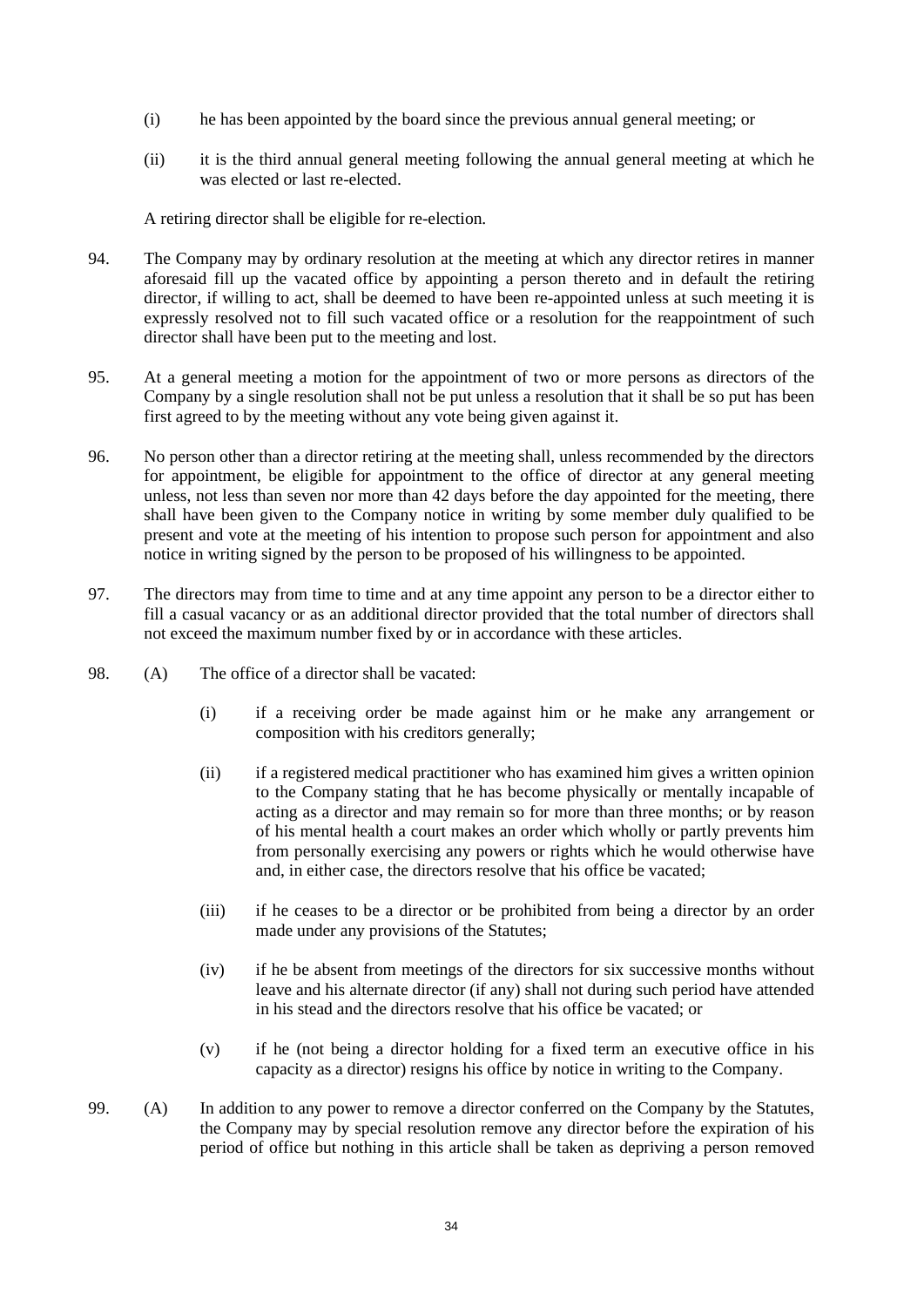thereunder of compensation or damages payable to him in respect of the termination of his appointment as director or of any appointment terminating with that of director.

(B) Subject to the provisions of these articles the Company may by ordinary resolution appoint another person in place of the director so removed from office and without prejudice to the powers of the directors under article [97](#page-33-0) of these articles may appoint any person to be a director either to fill a casual vacancy or as an additional director. A person appointed in place of a director so removed or to fill such a vacancy shall be subject to retirement as set out in article [93](#page-32-0) at the same time as if he had become a director on the day on which the director in whose place he is appointed was last appointed director.

## EXECUTIVE DIRECTORS

- <span id="page-34-0"></span>100. (A) The directors may from time to time appoint one or more of their body to be the holder of any executive office on such terms and (subject to the provisions of the Statutes) for such period as they think fit and may revoke or vary any such appointment.
	- (B) A director so appointed to any executive office shall be subject to retirement as set out in article [93.](#page-32-0)
	- (C) The appointment of any director to the office of chairman, deputy chairman, managing director, joint managing director or assistant managing director shall automatically terminate if he ceases for any reason to be a director but without prejudice to any claim for damages for breach of any contract of service between him and the Company.
	- (D) The appointment of any director to any other executive office shall not automatically terminate if for any reason he ceases to be a director unless the contract or resolution under which he holds office shall expressly state otherwise in which event such termination shall be without prejudice to any claim for damages for breach of any contract of service between him and the Company.
	- (E) A director holding any such executive office shall receive such remuneration, whether in addition to or in substitution for his ordinary remuneration as a director and whether by way of salary, commission, participation in profits or otherwise, as the directors may determine.
	- (F) The directors may confer upon a director holding any such executive office any of the powers exercisable by them as directors upon such terms and conditions and with such restrictions as they think fit and either collaterally with or to the exclusion of their own powers, and may from time to time revoke, withdraw or vary all or any such powers.

## ALTERNATE DIRECTORS

101. A director may from time to time by writing under his hand appoint another director or any other person to be his alternate but no such appointment of any person not being a director shall be operative unless and until approved by the directors. Every such alternate shall (subject to his giving to the Company an address within the United Kingdom at which notices may be served upon him) be entitled to notice of meetings of the directors and to attend and vote as a director at any such meeting at which his appointor is not personally present and generally at such meeting to have and exercise all the powers, rights, duties and authorities of his appointor. Every such alternate shall also be entitled in the absence from the United Kingdom of his appointor to sign on such appointor's alternate shall thereupon cease and determine, save in any case where such absent alternate director leaves an address or an electronic address for the purpose in which case a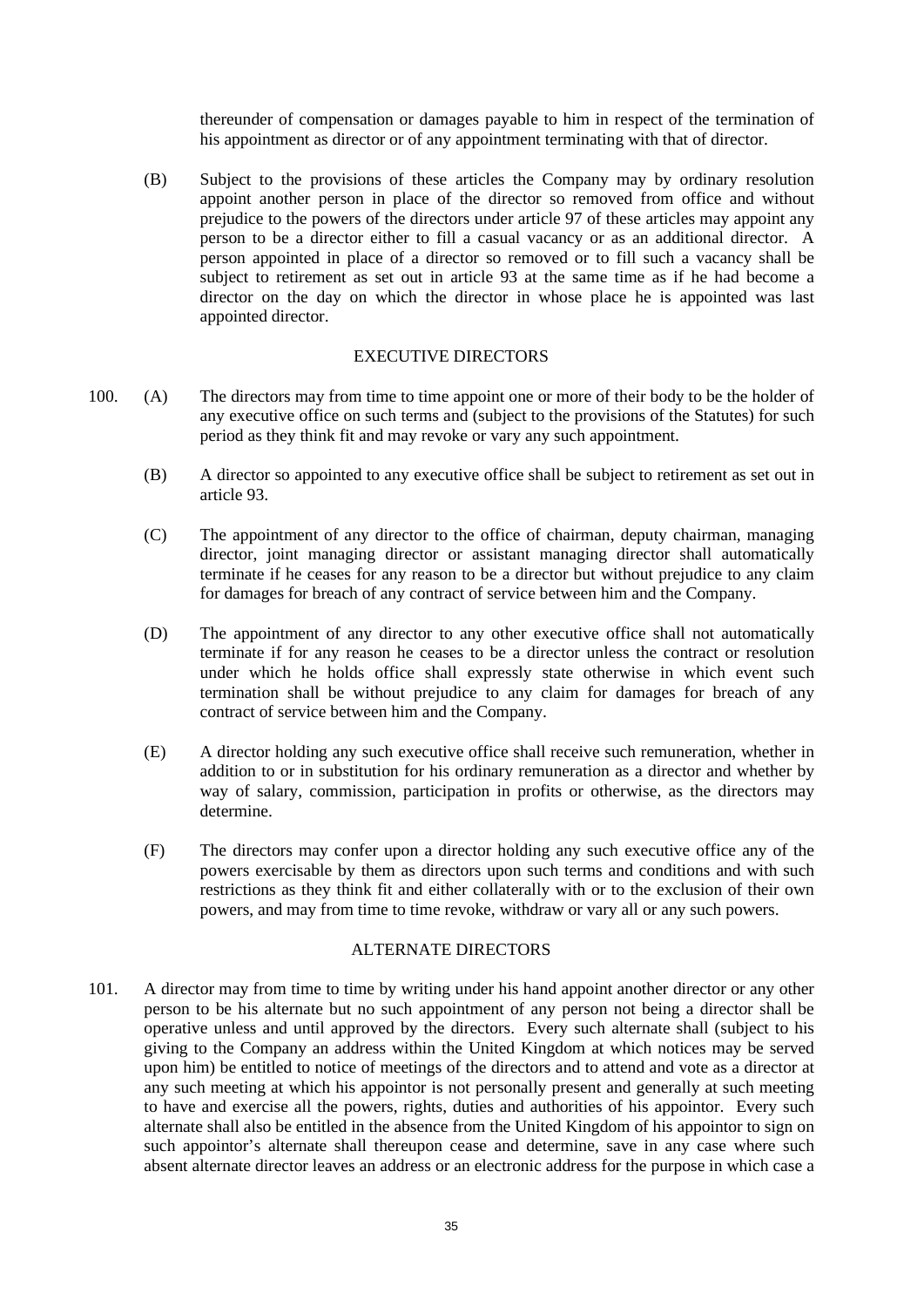notice sent or supplied in electronic form to the relevant address shall be deemed to constitute notice to the alternate director at the time when it is despatched or sent; provided that, if any director retires but is re-appointed by the meeting at which such retirement took effect, any appointment made by him pursuant to this article which was in force immediately prior to his retirement shall continue to operate after his re-appointment as if he had not so retired. The appointment of an alternate shall cease and determine on the happening of any event which if he was a director would render him legally disqualified from acting as a director or if he has a receiving order made against him or if he compounds with his creditors generally or if he becomes of unsound mind. An alternate director shall not be required to hold any share qualification by reason of such appointment.

#### POWERS OF DIRECTORS

- 102. The business of the Company shall be managed by the directors, who may exercise all such powers of the Company and do on behalf of the Company all such acts as may be exercised and done by the Company and as are not by the Statutes or by these articles required to be exercised or done by the Company in general meeting, subject nevertheless to any regulations of these articles, to the provisions of the Statutes and to such regulations being not inconsistent with the aforesaid regulations or provisions as may be prescribed by the Company in general meeting, but no regulation made by the Company in general meeting shall invalidate any prior act of the directors which would have been valid if such regulation had not been made. The general powers given by this article shall not be limited or restricted by any special authority or power given to the directors by any other article.
- 103. Without prejudice to the generality of the foregoing provisions:
	- (A) The directors may make such arrangements as may be thought fit for the management of the Company's affairs in the United Kingdom or abroad, may for this purpose appoint local boards, attorneys and agents and fix their remuneration and may delegate to them such powers as may be deemed requisite or expedient.
	- (B) The directors may from time to time and at any time by power of attorney under the seal appoint any corporation or person or any fluctuating body of persons, whether nominated directly or indirectly by the directors, to be the attorney or attorneys of the Company for such purposes and with such powers, authorities and discretions (not exceeding those vested in or exercisable by the directors under these articles), for such period and subject to such conditions as they may think fit, and any such power of attorney may contain such provisions for the protection and convenience of persons dealing with any such attorneys as the directors may think fit and may authorise any such attorney to subdelegate all or any of the powers, authorities and discretions vested in him.
	- (C) The directors may exercise all the powers of the Company to pay, provide, arrange or procure the grant of pensions or other retirement benefits, death, disability or sickness benefits, health, accident and other insurances or other such benefits, allowances, gratuities or insurances, including in relation to termination of employment, to or for the benefit of any person who is or has been at any time a director of the Company or in the employment or service of the Company or of any body corporate which is or was associated with the Company or of the predecessors in business of the Company or any such associated body corporate, or the relatives or dependants of any such person. For that purpose, the board may procure the establishment and maintenance of, or participation in, or contribution to, any pension fund, scheme or arrangement and the payment of any insurance premiums. The directors may also exercise all the powers of the Company to establish, subsidise, support and subscribe to, any institutions, associations, clubs or funds calculated to be for the benefit of or to advance the interests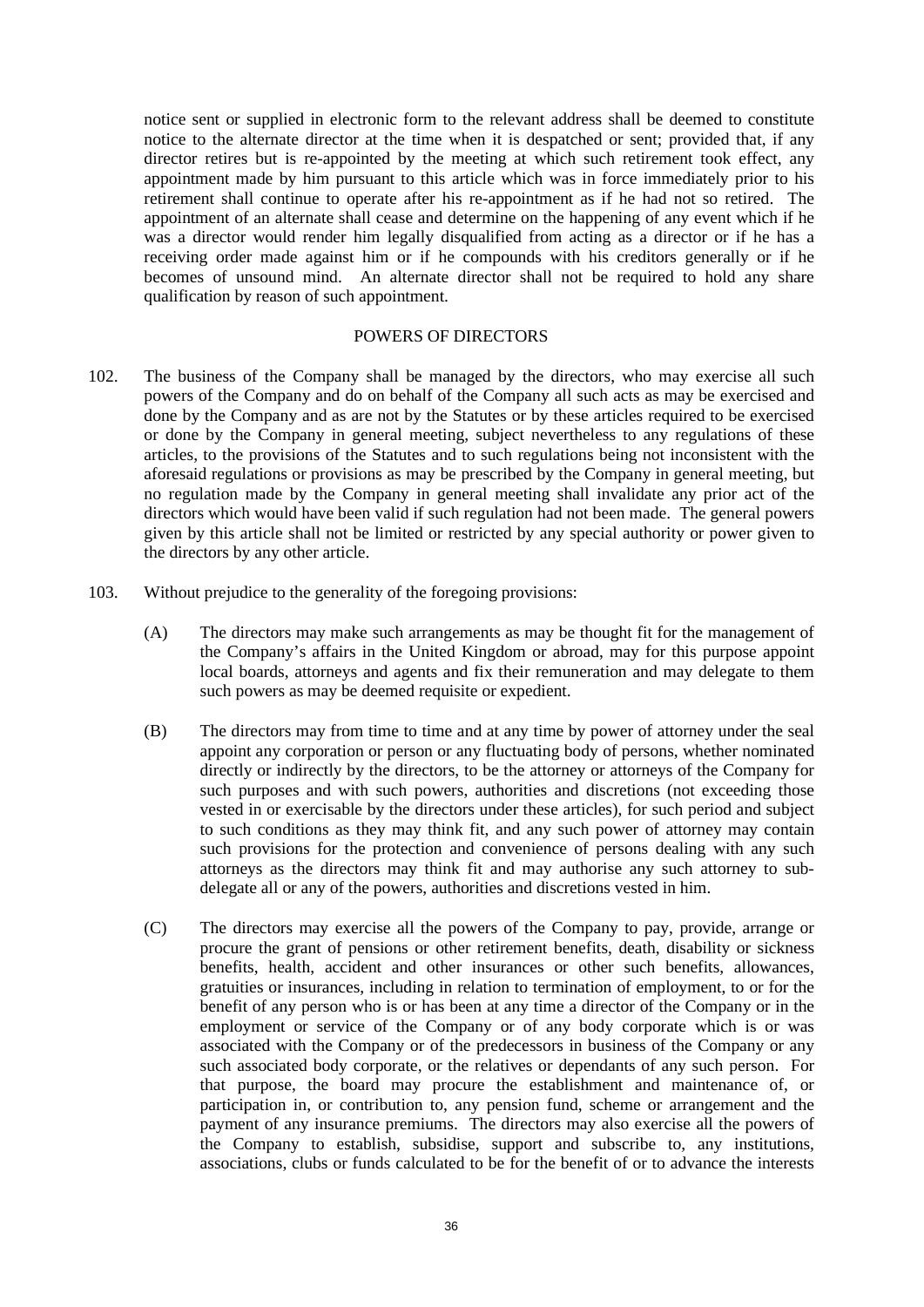and well-being of the Company or of any such other company or body corporate as aforesaid or of any such persons as aforesaid and may subscribe or guarantee money for any charitable or benevolent object or for any exhibition or any public, general or useful object, and may do any of the matters aforesaid either alone or in conjunction with any such other company or body corporate as aforesaid; provided that the directors shall not be entitled without the previous sanction of an ordinary resolution of the Company to exercise the powers conferred by this paragraph in favour of any person who is or was a director of the Company or of any such other company or body corporate as aforesaid but who does not hold or has not held any salaried employment or office in the Company or in any such other company or body corporate as aforesaid or in favour of the wife, widow, family or dependants of any such person.

- (D) The directors may also exercise all the powers of the Company to establish and maintain any employees' share scheme, share option scheme or share incentive scheme whereby selected employees of the Company or of any associated body corporate are given the opportunity of acquiring shares in the capital of the Company on the terms and subject to the conditions set out in such scheme and establish and (if any such scheme so provides) contribute to any scheme for the purchase by or transfer allotment or issue to trustees of shares in the Company or its holding company to be held for the benefit of employees (including directors and officers) of the Company and subject to the Statutes lend money to such trustees or employees to enable them to purchase such shares provided that if any shares are to be issued to employees or trustees under the provisions of any such scheme pursuant to which the rights attaching to such shares shall be altered or varied then any such scheme shall be approved by special resolution and these articles shall be deemed to be altered so far as appropriate by the special resolution approving such scheme.
- <span id="page-36-1"></span><span id="page-36-0"></span>104. (A) Subject as hereinafter provided the directors may exercise all the powers of the Company to borrow money, and to mortgage or charge its undertaking, property and uncalled capital or any part thereof and, subject to the provisions of the Statutes, to issue debentures and other securities, whether outright or as collateral security for any debt, liability or obligation of the Company or of any third party.
	- (B) The directors will procure that, except with the prior sanction of an ordinary resolution, the aggregate amount for the time being outstanding in respect of all borrowings (other than amounts for the time being owing to and beneficially owned by a member of the group) shall not exceed twice the adjusted capital and reserves.
	- (C) For the purpose of this article [104:](#page-36-0)

| "group"                                    | means the Company and the subsidiaries;                                                                                                                                                                                                                                                                                   |
|--------------------------------------------|---------------------------------------------------------------------------------------------------------------------------------------------------------------------------------------------------------------------------------------------------------------------------------------------------------------------------|
| "subsidiary"                               | means a subsidiary (as defined by Section 1159 of the CA 2006) for the<br>time being of the Company;                                                                                                                                                                                                                      |
| "latest"<br>consolidated<br>balance sheet" | means at any date the then latest consolidated balance sheet of the group<br>prepared in accordance with the historical cost convention, modified if<br>applicable by the revaluation of assets, which has been audited and has<br>been reported on by the auditors, whether or not as the main accounts of<br>the group; |
| "borrowings"                               | means and includes, inter alia, as at any date:                                                                                                                                                                                                                                                                           |
|                                            | all moneys borrowed (with or without security) by any member<br>(i)<br>of the group, together with any fixed or minimum premium                                                                                                                                                                                           |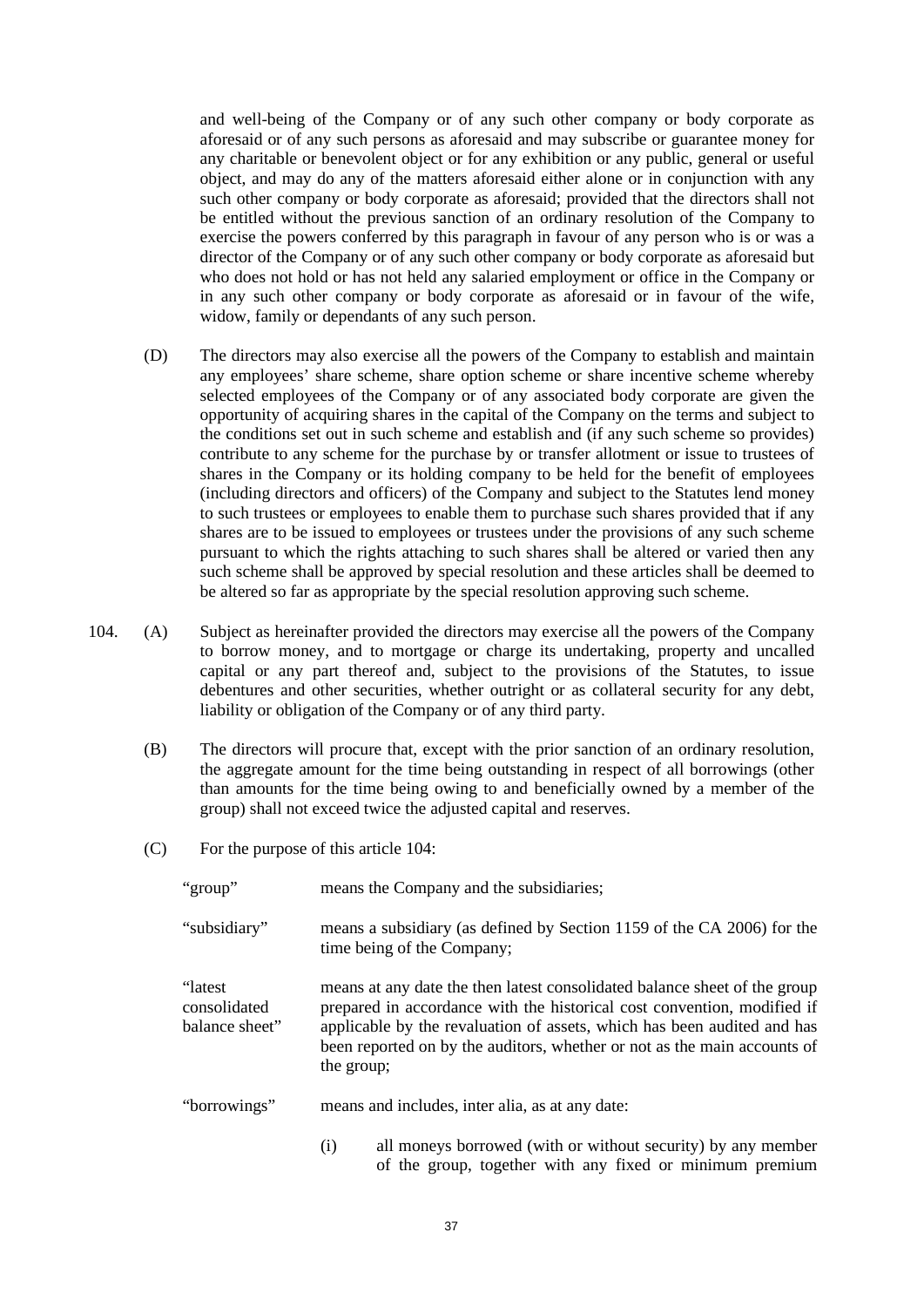payable on final repayment;

- (ii) the nominal amount of the issued share capital (other than equity share capital which as regards capital has rights no more favourable than those attached to its ordinary share capital) of any subsidiary which is not beneficially owned by the Company or another subsidiary which is wholly owned;
- (iii) the nominal amount of any share capital and the principal amount of any borrowings or other indebtedness, together in each case with any fixed or minimum premium payable on final redemption or repayment, of anybody whether corporate or unincorporate, the repayment of which is guaranteed or secured by or is the subject of an indemnity given by the Company or a subsidiary and the beneficial interest in the right to which redemption or repayment is not owned by the Company or a wholly owned subsidiary;
- (iv) the principal amount raised by any member of the group by acceptances (not being acceptances in the ordinary course of trading which have been outstanding for 180 days or less) or under any acceptance credit opened on its behalf by a bank or accepting house;
- (v) the principal amount of any debenture (as defined by Section 738 of the CA 2006) of any member of the group, whether issued in whole or in part for cash or other consideration; provided however that, in the case of a debenture which constitutes a deep discount security for the purposes of Section 57 of the Income and Corporation Taxes Act 1988 and contains provision for prepayment or acceleration, the principal amount shall be deemed at relevant time to be the highest amount which would, if such debenture were then to be repaid in accordance with any such provision for prepayment or acceleration, be repayable in respect of the principal amount thereof;
- (vi) any part of the purchase price of any immoveable property acquired by any member of the group, the payment of which is deferred beyond the date of completion of the conveyance, assignment or transfer of the legal estate to such property, or, if no such conveyance, assignment or transfer is to take place within six months after the date on which the contract for such purchase is entered into or (if later) becomes unconditional, beyond that date; and
- (vii) amounts prospectively payable for the hire or lease of any property to the extent that a capital amount in respect of such amounts is included in the latest consolidated balance sheet;

but shall not include:

(viii) amounts otherwise falling to be taken into account as borrowings for the purpose of the limit contained in paragraph [\(B\) above](#page-36-1) and intended to be applied within six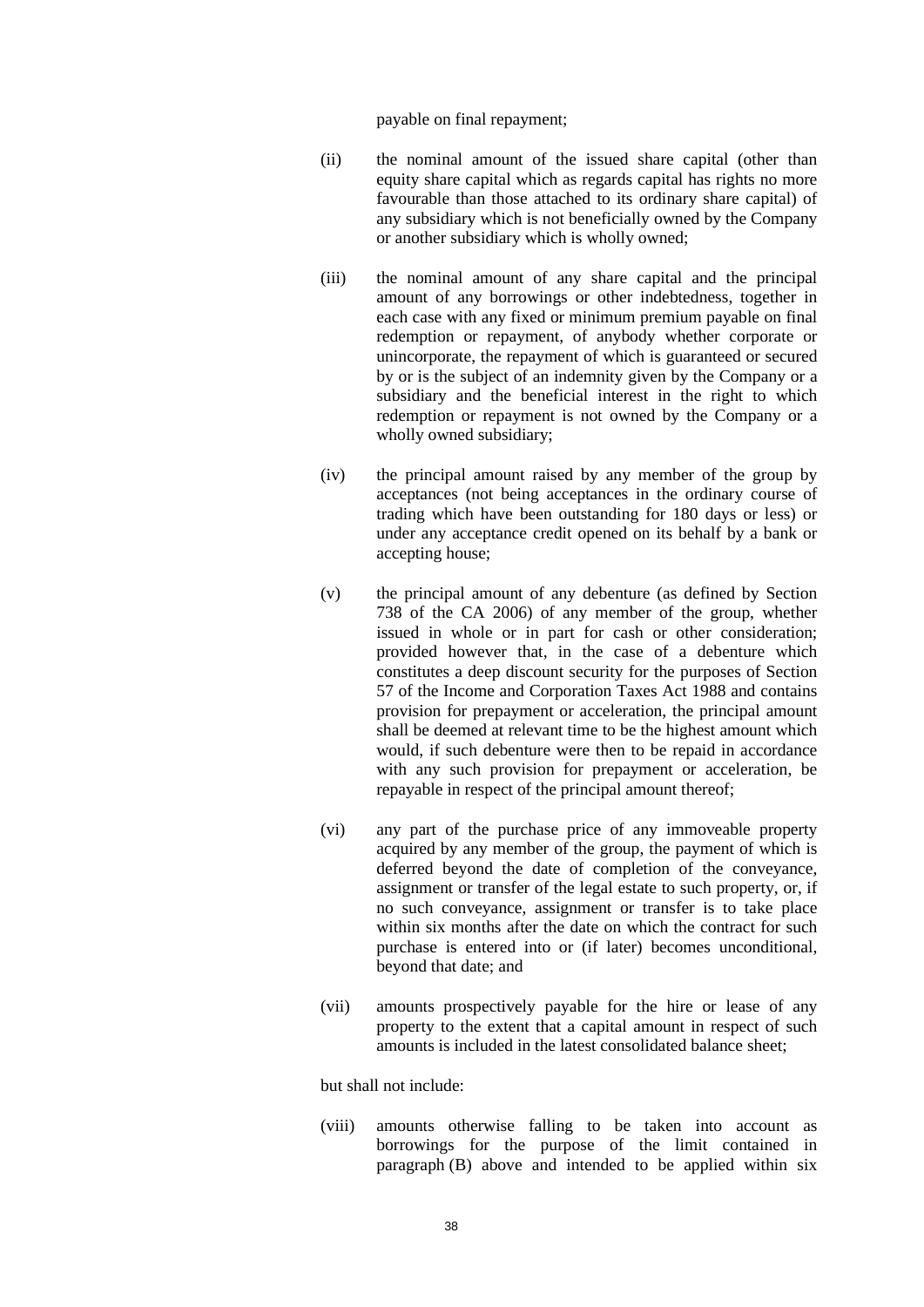months of being borrowed or otherwise raised in the repayment of the whole or any part of other borrowings then outstanding which fall to be taken into account for the purpose of such limit pending their application for such purpose or the expiration of such period, whichever shall be the earlier; or

(ix) in the case of a partly-owned subsidiary the proportion of the total amounts for the time outstanding of borrowings by such subsidiary otherwise than from the Company or another subsidiary which corresponds to the proportion of the total nominal amount of the issued equity share capital of such subsidiary not beneficially owned directly or indirectly by the Company but only to the extent that an amount equivalent to such proportion exceeds borrowings from such partly-owned subsidiary by the Company or another subsidiary;

and so that:

- (x) no amount shall be taken into account more than once in the same calculation;
- (xi) when the aggregate amount of borrowings required to be taken into account on any particular day is being ascertained, any such borrowings denominated or repayable in a currency other than sterling shall be translated for the purpose of calculating the sterling equivalent at the rate of exchange prevailing on that day in London (and so that for this purpose the rate of exchange shall be taken as the middle market rate as at the close of business of any leading bank approved by the directors);
- (xii) borrowings of a company which becomes a subsidiary after 19th July 1988 and which are outstanding at the date when such company becomes a subsidiary shall for the period of six months from the date of such event be deemed not to be borrowings for the purpose of the limit contained in paragraph [\(B\) above](#page-36-1) to the extent that they exceed any increase in such limit arising out of the adjustments made to the adjusted capital and reserves on account of the transaction whereby such company becomes a subsidiary and of any other transaction effected during such period of six months whereby the minority interest (if any) in such subsidiary is reduced; and any company which it is proposed shall become or cease to be a subsidiary contemporaneously with any relevant transaction shall be treated as if it had already become or ceased to be a subsidiary;
- "adjusted capital and reserves" means at any relevant time the aggregate of the amount paid up or credited as paid up on the issued share capital of the Company and the amounts standing to the credit of the consolidated capital and revenue reserves of the group (including for the purpose hereof any share premium account, capital redemption reserve, revaluation reserve and the amount standing to the credit of the revenue account) all as shown in the latest consolidated balance sheet but;
	- (i) adjusted as necessary to take account of (a) any increase in or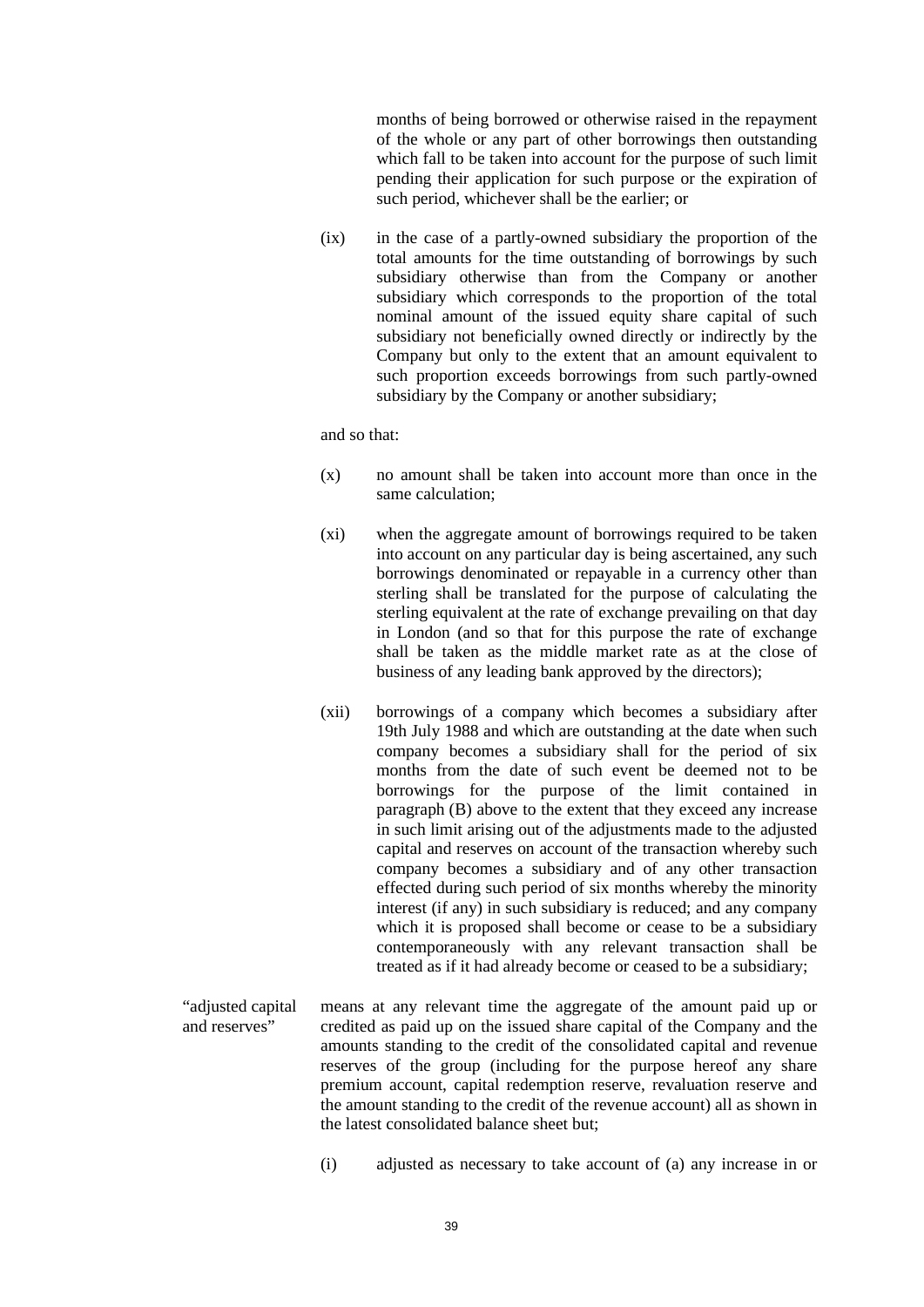reduction of such share capital and reserves (other than in respect of any unaudited revenue attributable to the ordinary course of trading) since the date to which the latest consolidated balance sheet shall have been made up, (b) any distribution in cash or in specie made to members of the Company or to minority shareholders in subsidiaries from such reserves since such date and not provided for therein, (c) any subsidiary not consolidated in the latest consolidated balance sheet, any company which since such date has ceased to be a subsidiary and any company which will become or will cease to be a subsidiary as a result of the transaction in relation to which the calculation falls to be made and (d) any other variation in the Company's interests in subsidiaries since such date;

- (ii) after excluding all sums set aside for taxation (whether in respect of deferred tax or otherwise) and all amounts attributable to minority interests in subsidiaries;
- (iii) after deducting all amounts (if any) attributable to goodwill and other intangible assets and any debit balance on the revenue account or other reserve account;
- (iv) after deducting an amount equal to such part of the interests of the Company or any of the subsidiaries in an associated company as is attributable to any post-acquisition undistributed profits and reserves, but including such interests at original cost or, if lower, book value; and
- (v) after making such other adjustments (if any) as the auditors may consider appropriate;
- "auditors" means the auditors for the time being of the Company or, in the event of their being unable or unwilling to carry out any action requested of them pursuant to the provisions hereof, such other firm of chartered accountants as the directors may in writing nominate or approve for the purpose;
- "equity share capital" means equity share capital as defined by Section 548 of the CA 2006; references to statutes or provisions of statutes include any statutory modification or re-enactment there of for the time being in force.
- <span id="page-39-1"></span><span id="page-39-0"></span>105. (A) If a situation (a "Relevant Situation") arises in which a director has, or can have, a direct or indirect interest that conflicts, or possibly may conflict, with the interests of the Company (including, without limitation, in relation to the exploitation of any property, information or opportunity, whether or not the Company could take advantage of it but excluding any situation which cannot reasonably be regarded as likely to give rise to a conflict of interest) the following provisions shall apply if the conflict of interest does not arise in relation to a transaction or arrangement with the Company:
	- (i) if the Relevant Situation arises from the appointment or proposed appointment of a person as a director of the Company, the directors (other than the director, and any other director with a similar interest, who shall not be counted in the quorum at the meeting and shall not vote on the resolution) may resolve to authorise the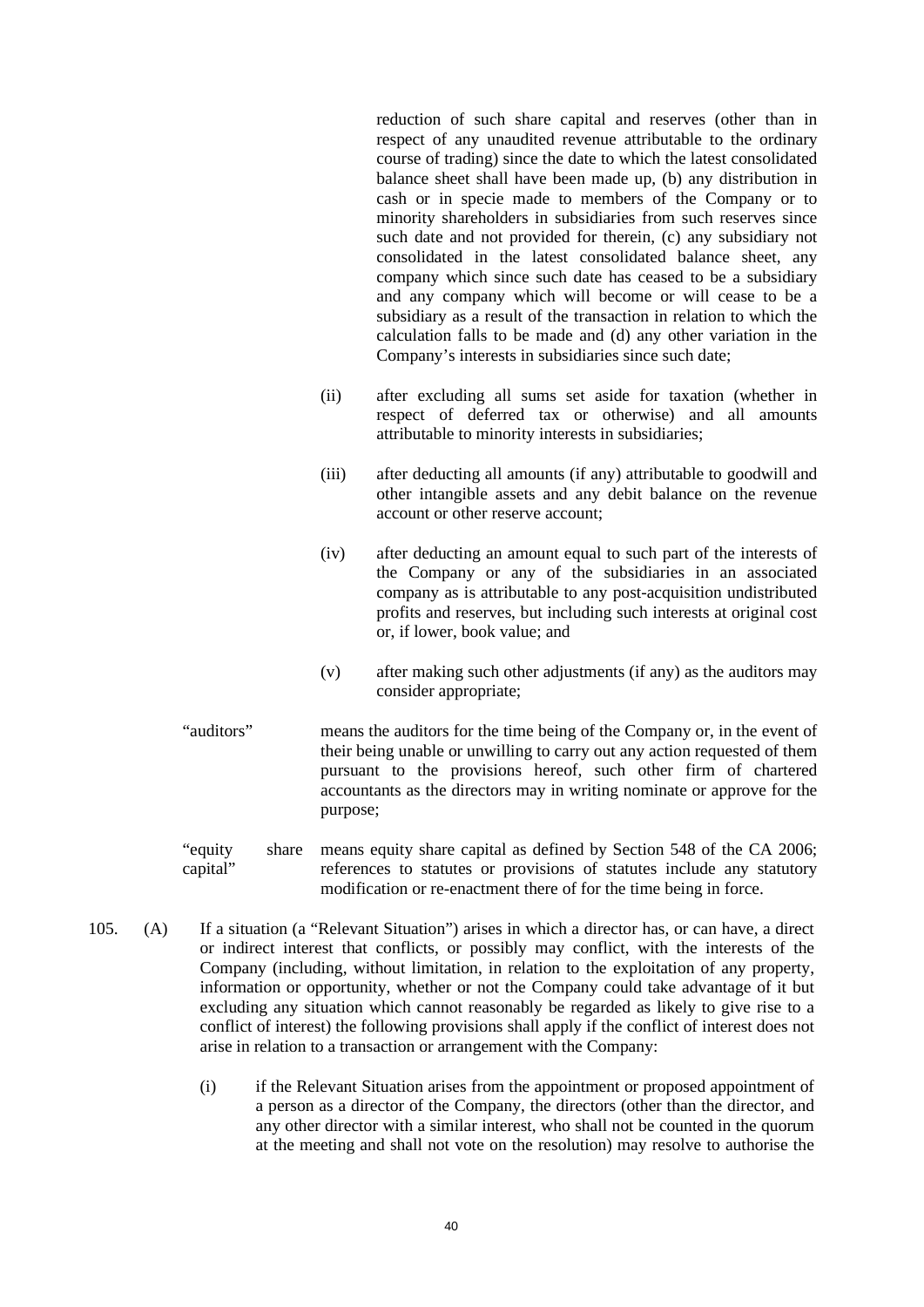appointment of the director and the Relevant Situation on such terms as they may determine;

- <span id="page-40-0"></span>(ii) if the Relevant Situation arises in circumstances other than in paragraph [\(i\)](#page-39-0)  [above,](#page-39-0) the directors (other than the director and any other director with a similar interest who shall not be counted in the quorum at the meeting and shall not vote on the resolution) may resolve to authorise the Relevant Situation and the continuing performance by the director of his duties on such terms as they may determine.
- (B) Any reference in paragraph [\(A\)](#page-39-1) [above](#page-39-1) to a conflict of interest includes a conflict of interest and duty and a conflict of duties.
- (C) Any terms determined by directors under paragraph [\(A\)\(i\)](#page-39-0) or [\(A\)\(ii\) above](#page-40-0) may be imposed at the time of the authorisation or may be imposed or varied subsequently and may include (without limitation):
	- (i) whether the interested directors may vote (or be counted in the quorum at a meeting) in relation to any resolution relating to the Relevant Situation;
	- (ii) the exclusion of the interested directors from all information and discussion by the Company of the Relevant Situation; and
	- (iii) (without prejudice to the general obligations of confidentiality) the application to the interested directors of a strict duty of confidentiality to the Company for any confidential information of the Company in relation to the Relevant Situation.
- (D) An interested director must act in accordance with any terms determined by the directors under paragraph  $(A)(i)$  or  $(A)(ii)$  above.
- (E) Except as specified in paragraph [\(A\)](#page-39-1) [above,](#page-39-1) any proposal made to the directors and any authorisation by the directors in relation to a Relevant Situation shall be dealt with in the same way as any other matter may be proposed to and resolved upon by the directors in accordance with the provisions of these articles.
- (F) Any authorisation of a Relevant Situation given by the directors under paragraph [\(A\)](#page-39-1) [above](#page-39-1) may provide that, where the interested director obtains (other than through his position as a director of the Company) information that is confidential to a third party, he will not be obliged to disclose it to the Company or to use it in relation to the Company's affairs in circumstances where to do so would amount to a breach of that confidence.
- <span id="page-40-3"></span>106. A director shall declare the nature and extent of his interest in a Relevant Situation within article  $105(A)(i)$  or  $105(A)(ii)$  to the other directors.
- <span id="page-40-1"></span>107. If a director is in any way, directly or indirectly, interested in a proposed transaction or arrangement with the Company, he must declare the nature and extent of that interest to the other directors.
- <span id="page-40-2"></span>108. Where a director is in any way, directly or indirectly, interested in a transaction or arrangement that has been entered into by the Company, he must declare the nature and extent of his interest to the other directors, unless the interest has already been declared under article [107 above.](#page-40-1)
- 109. (A) The declaration of interest must (in the case of article [108\)](#page-40-2) and may, but need not (in the case of articl[e 106](#page-40-3) or [107\)](#page-40-1) be made: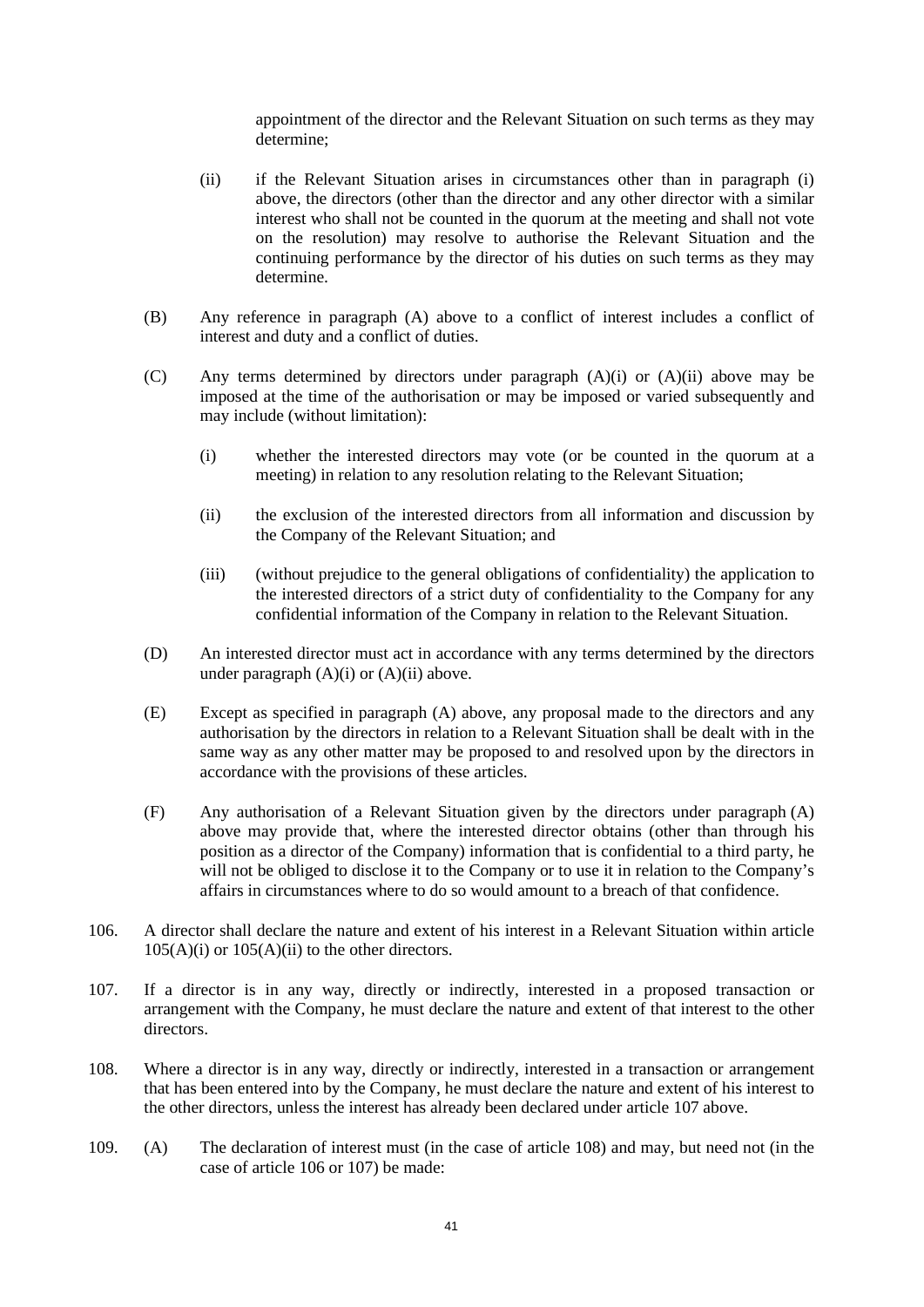- (i) at a meeting of the directors; or
- (ii) by notice to the directors in accordance with section 184 of the CA 2006 (notice in writing) or section 185 of the CA 2006 (general notice).
- (B) If a declaration of interest proves to be, or becomes, inaccurate or incomplete, a further declaration must be made.
- (C) Any declaration of interest required by article [106 above](#page-40-3) must be made as soon as is reasonably practicable. Failure to comply with this requirement does not affect the underlying duty to make the declaration of interest.
- (D) Any declaration of interest required by article [107 above](#page-40-1) must be made before the Company enters into the transaction or arrangement.
- (E) Any declaration of interest required by article [108 above](#page-40-2) must be made as soon as is reasonably practicable. Failure to comply with this requirement does not affect the underlying duty to make the declaration of interest.
- (F) A declaration in relation to an interest of which the director is not aware, or where the director is not aware of the transaction or arrangement in question, is not required. For this purpose, a director is treated as being aware of matters of which he ought reasonably to be aware.
- (G) A director need not declare an interest:
	- (i) if it cannot reasonably be regarded as likely to give rise to a conflict of interest;
	- (ii) if, or to the extent that, the other directors are already aware of it (and for this purpose the other directors are treated as aware of anything of which they ought reasonably to be aware); or
	- (iii) if, or to the extent that, it concerns terms of his service contract that have been or are to be considered by a meeting of the directors or by a committee of the directors appointed for the purpose under the articles.
- <span id="page-41-0"></span>110. (A) Subject to the Statutes and to declaring his interest in accordance with article [106,](#page-40-3) [107](#page-40-1) or [108 above,](#page-40-2) a director may:
	- (i) enter into or be interested in any transaction or arrangement with the Company, either with regard to his tenure of any office or position in the management, administration or conduct of the business of the Company or as vendor, purchaser or otherwise;
	- (ii) hold any other office or place of profit with the Company (except that of auditor) in conjunction with his office of director for such period (subject to the Statutes) and upon such terms as the board may decide and be paid such extra remuneration for so doing (whether by way of salary, commission, participation in profits or otherwise) as the board may decide, either in addition to or in lieu of any remuneration under any other provision of these articles;
	- (iii) act by himself or his firm in a professional capacity for the Company (except as auditor) and be entitled to remuneration for professional services as if he were not a director;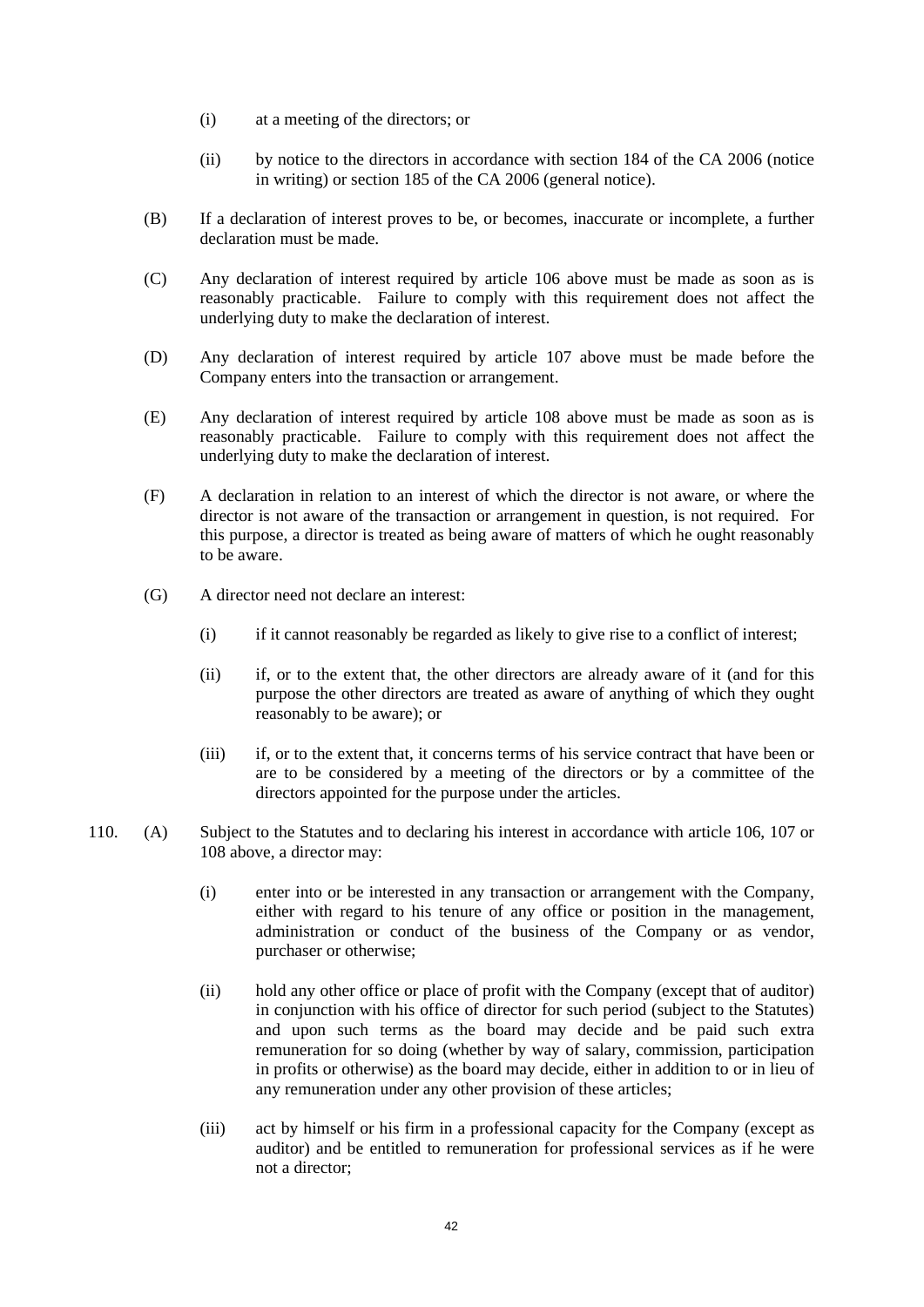- (iv) be or become a member or director of, or hold any other office or place of profit under, or otherwise be interested in, any holding company or subsidiary undertaking of that holding company or any other company in which the Company may be interested. The board may cause the voting rights conferred by the shares in any other company held or owned by the Company or exercisable by them as directors of that other company to be exercised in such manner in all respects as it thinks fit (including the exercise of voting rights in favour of any resolution appointing the directors or any of them as directors or officers of the other company or voting or providing for the payment of any benefit to the directors or officers of the other company); and
- (v) be or become a director of any other company in which the Company does not have an interest if that cannot reasonably be regarded as likely to give rise to a conflict of interest at the time of his appointment as a director of that other company.
- (B) A director shall not, by reason of his holding office as director (or of the fiduciary relationship established by holding that office), be liable to account to the Company for any remuneration, profit or other benefit resulting from:
	- (i) any Relevant Situation authorised under article [105\(A\);](#page-39-1) or
	- (ii) any interest permitted under paragraph [\(A\)](#page-41-0) [above,](#page-41-0)

and no contract shall be liable to be avoided on the grounds of any director having any type of interest authorised under article [105\(A\)](#page-39-1) or permitted under paragraph [\(A\)](#page-41-0) [above.](#page-41-0)

- (C) A director shall not vote (or be counted in the quorum at a meeting) in respect of any resolution concerning his own appointment (including fixing or varying its terms), or the termination of his own appointment, as the holder of any office or place of profit with the Company or any other company in which the Company is interested but, where proposals are under consideration concerning the appointment (including fixing or varying its terms), or the termination of the appointment, of two or more directors to offices or places of profit with the Company or any other company in which the Company is interested, those proposals may be divided and a separate resolution may be put in relation to each director and in that case each of the directors concerned (if not otherwise debarred from voting under this article) shall be entitled to vote (and be counted in the quorum) in respect of each resolution unless it concerns his own appointment or the termination of his own appointment.
- (D) A director shall also not vote (or be counted in the quorum at a meeting) in relation to any resolution relating to any transaction or arrangement with the Company in which he has an interest which may reasonably be regarded as likely to give rise to a conflict of interest and, if he purports to do so, his vote shall not be counted, but this prohibition shall not apply and a director may vote (and be counted in the quorum) in respect of any resolution concerning any one or more of the following matters:
	- (i) any transaction or arrangement in which he is interested by virtue of an interest in shares, debentures or other securities of the Company or otherwise in or through the Company;
	- (ii) the giving of any guarantee, security or indemnity in respect of money lent or obligations incurred by him or by any other person at the request of, or for the benefit of, the Company or any of its subsidiary undertakings, or a debt or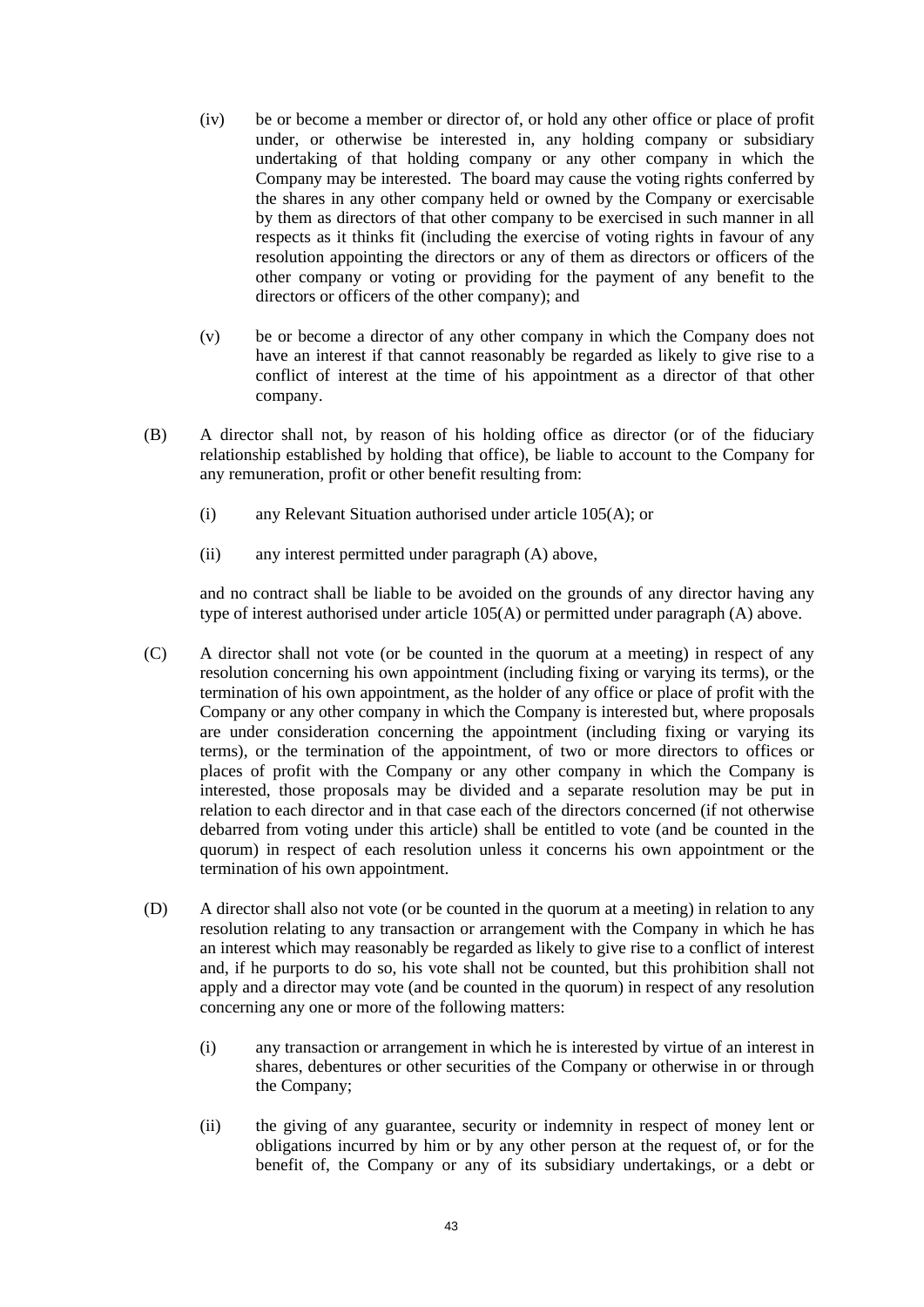obligation of the Company or any of its subsidiary undertakings for which he himself has assumed responsibility in whole or in part (either alone or jointly with others) under a guarantee or indemnity or by the giving of security;

- (iii) indemnification (including loans made in connection with it) by the Company in relation to the performance of his duties on behalf of the Company or of any of its subsidiary undertakings;
- (iv) any issue or offer of shares, debentures or other securities of the Company or any of its subsidiary undertakings in respect of which he is or may be entitled to participate in his capacity as a holder of any such securities or as an underwriter or sub-underwriter;
- (v) any transaction or arrangement concerning any other company in which he does not hold, directly or indirectly as shareholder, or through his direct or indirect holdings of financial instruments (within the meaning of Chapter 5 of the Disclosure and Transparency Rules) voting rights representing 1% or more of any class of shares in the capital of that company;
- (vi) any arrangement for the benefit of employees of the Company or any of its subsidiary undertakings which does not accord to him any privilege or benefit not generally accorded to the employees to whom the arrangement relates; and
- (vii) the purchase or maintenance of insurance for the benefit of directors or for the benefit of persons including directors.
- (E) In the case of an alternate director, an interest of his appointor shall be treated as an interest of the alternate in addition to any interest which the alternate otherwise has.
- (F) If any question arises at any meeting as to whether an interest of a director (other than the chairman of the meeting) may reasonably be regarded as likely to give rise to a conflict of interest or as to the entitlement of any director (other than the chairman of the meeting) to vote in relation to a transaction or arrangement with the Company and the question is not resolved by his voluntarily agreeing to abstain from voting, the question shall be referred to the chairman of the meeting and his ruling in relation to the director concerned shall be final and conclusive except in a case where the nature or extent of the interest of the director concerned, so far as known to him, has not been fairly disclosed. If any question shall arise in respect of the chairman of the meeting and is not resolved by his voluntarily agreeing to abstain from voting, the question shall be decided by a resolution of the board (for which purpose the chairman shall be counted in the quorum but shall not vote on the matter) and the resolution shall be final and conclusive except in a case where the nature or extent of the interest of the chairman of the meeting, so far as known to him, has not been fairly disclosed.
- (G) Subject to the Statutes, the Company may by ordinary resolution suspend or relax the provisions of this article to any extent or ratify any transaction or arrangement not duly authorised by reason of a contravention of this article.
- 111. The board may exercise any of the powers conferred by the Statutes to make provision for the benefit of any persons employed or formerly employed by the Company or any of its subsidiaries (other than a director or former director or shadow director) in connection with the cessation or the transfer to any person of the whole or part of the undertaking of the Company or any of its subsidiaries.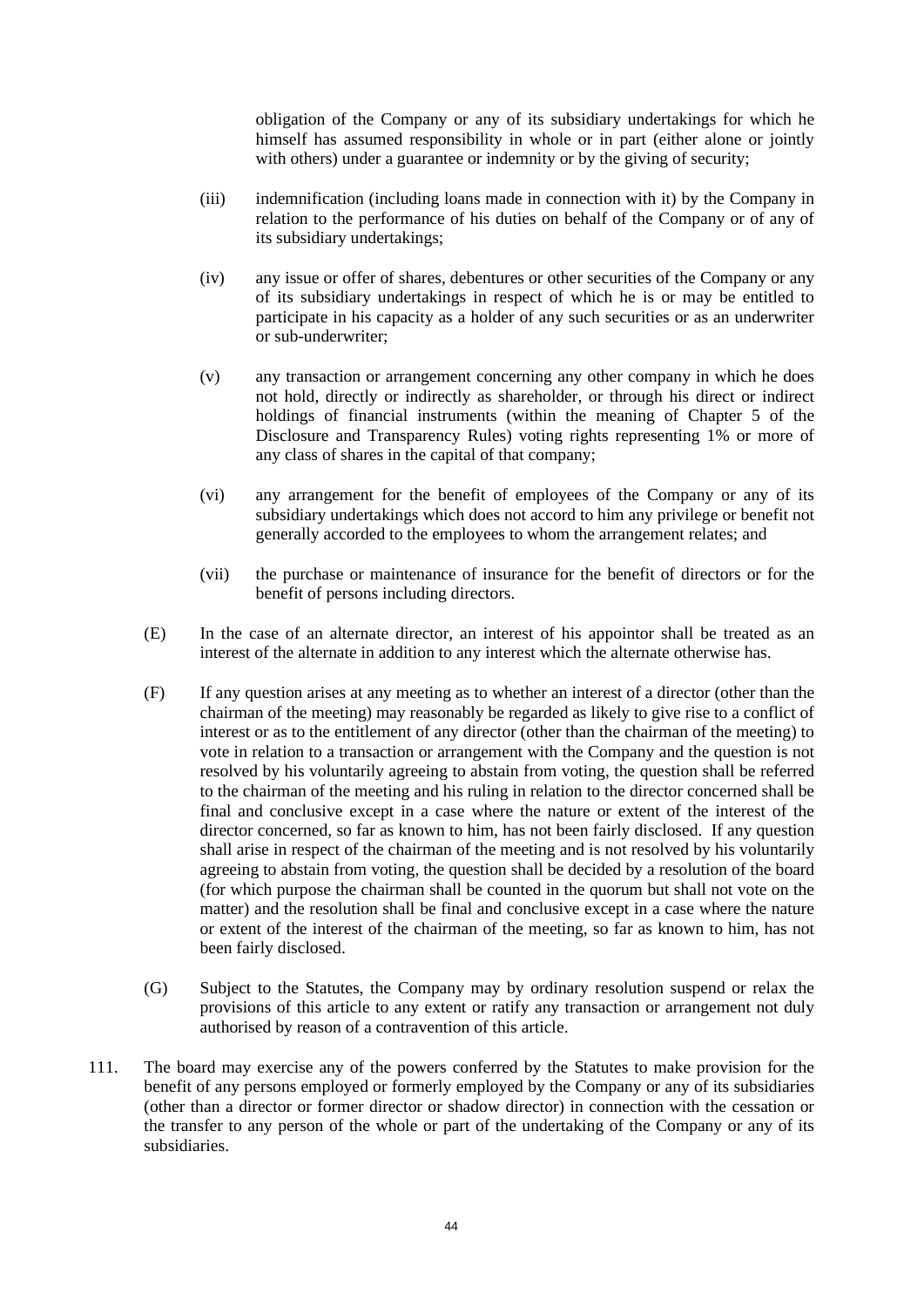- 112. The board may change the name of the Company.
- 113. All cheques, promissory notes, drafts, bills of exchange and other negotiable or transferable instruments and all receipts for moneys paid to the Company shall be signed, drawn, accepted, endorsed or otherwise executed as the case may require in such manner as the directors shall from time to time determine.

#### PROCEEDINGS OF DIRECTORS

- 114. The directors may meet together for the despatch of business, adjourn and otherwise regulate their meetings as they think fit. Questions arising at any meeting shall be decided by a majority of votes. A director who is also an alternate director shall be entitled in the absence of the director by whom he was appointed to a separate vote on behalf of such director in addition to his own vote. In the case of an equality of votes the chairman shall have a second or casting vote.
- 115. A director may, and on the request of a director the secretary shall, at any time summon a meeting of the directors. It shall not be necessary to give notice of a meeting of directors to any director for the time being absent from the United Kingdom.
- 116. The quorum necessary for the transaction of the business of the directors shall be two or such higher number as from time to time may be fixed by the directors. For the purpose of this article, an alternate director shall be counted in a quorum but so that not less than two individuals shall constitute the quorum.
- 117. The continuing directors or a sole continuing director may at any time act notwithstanding any vacancy in their body; provided that in case the directors shall at any time be reduced in number to less than the minimum number fixed by or in accordance with these articles, the continuing directors or director may act for the purpose of appointing an additional director or directors to make up such minimum or of summoning a general meeting of the Company but for no other purpose. If there are no directors or director able or willing to act, then any two members may summon a general meeting for the purpose of appointing directors.
- 118. The directors may from time to time appoint and remove a chairman and a deputy chairman and determine the periods for which they are to hold office. The chairman shall preside at all meetings of the directors but, if no such chairman be appointed or if at any meeting the chairman be not present, the deputy chairman shall preside, but if no such deputy chairman has been appointed or if at any meeting the deputy chairman is also not present within five minutes after the time appointed for holding the same, the directors present shall choose one of their number to be chairman of such meeting.
- 119. The directors may delegate any of their powers to committees consisting of such one or more members of their body as they think fit. Any committee so formed shall in the exercise of any power so delegated conform to any regulations that may from time to time be imposed upon it by the directors.
- 120. The meetings and proceedings of any such committee consisting of two or more members shall be governed by the provisions of these articles regulating the meetings and proceedings of the directors so far as the same are applicable and are not superseded by any regulations made by the directors under the last preceding article.
- 121. All acts bona fide done by any meeting of directors or of a committee of the directors or by any person acting as a director shall, notwithstanding that it be afterwards discovered that there was some defect in the appointment of any such director or person acting as aforesaid or that they or any of them were disqualified or had vacated office or were not entitled to vote, be as valid as if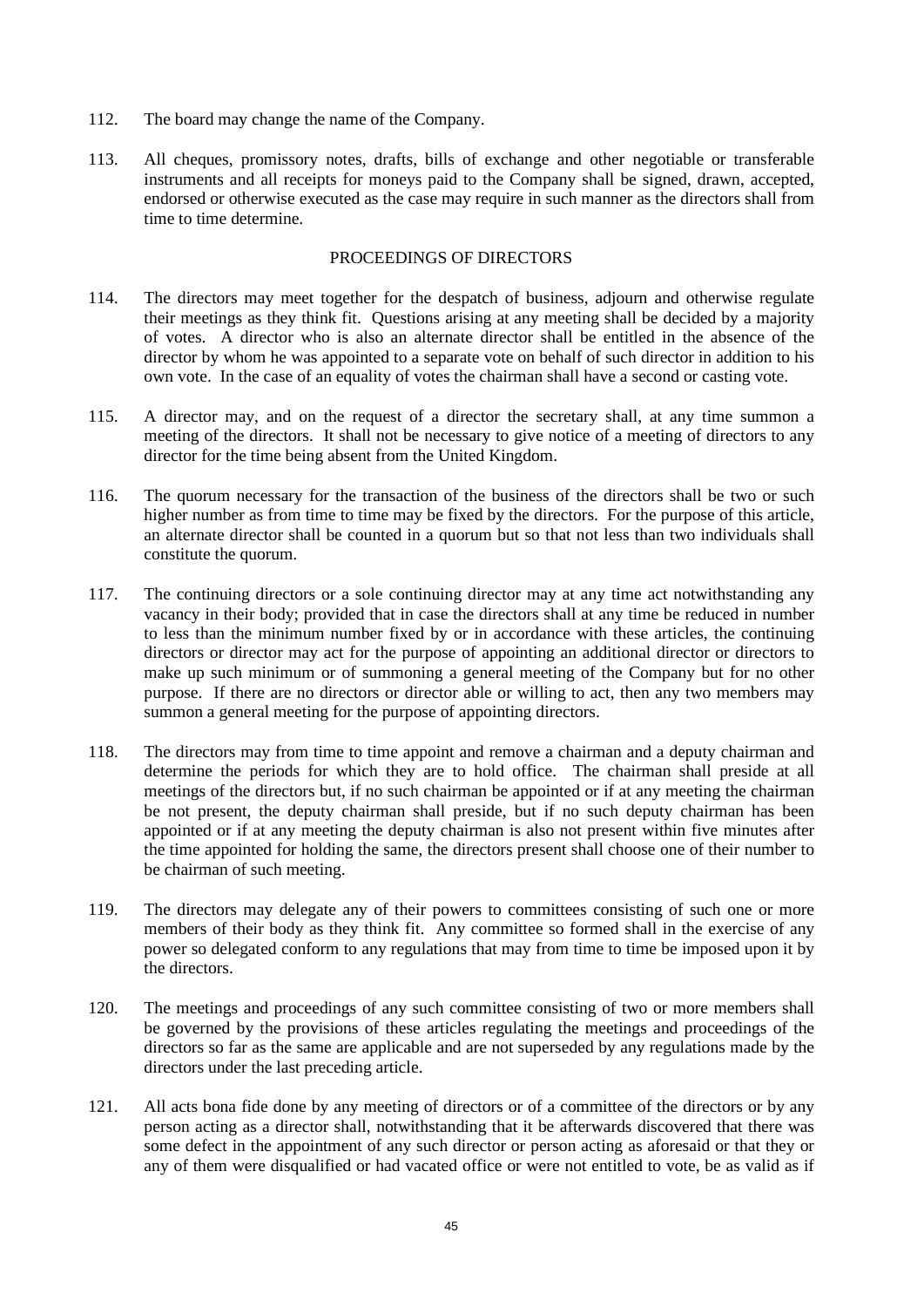every such person had been duly appointed, was qualified and had continued to be a director and had been entitled to vote.

- 122. The directors shall cause proper minutes to be made of all resolutions and proceedings at general meetings of the Company and of meetings of directors and committees of directors and of the attendances of the directors thereat and of all appointments of officers made by the directors.
- 123. A resolution in writing signed by all the directors for the time being entitled to receive notice of a meeting of directors shall be as effective for all purposes as a resolution duly passed at a meeting of the directors duly convened and held, and may consist of one, or several, documents or communications in electronic form (in like form) each signed or approved by one or more directors.
- 124. Meetings of the directors of any committee of the directors may take place in any part of the world. A director or his alternate director or a member of a committee of the board may participate in a meeting of the board or of a committee of the board whether through the medium of conference telephone or any other form of communication equipment (whether electronic or otherwise) notwithstanding that the persons participating may not all be meeting in one particular place if all persons participating in the meeting are able to hear and speak to each other throughout the meeting. A person participating in this way is deemed to be present in person at the meeting and is counted in a quorum and entitled to vote. The meeting is deemed to take place where the largest group of those participating is assembled or, if there is no such group, where the chairman of the meeting then is.

## **SECRETARY**

125. The secretary shall be appointed by the directors. Anything by the Statutes required or authorised to be done by or to the secretary may, if the office is vacant or there is for any other reason no secretary capable of acting, be done by or to any assistant or deputy secretary or, if there is no assistant or deputy secretary capable of acting, by or to an officer of the Company authorised generally or specially in that behalf by the directors; provided that any provision of the Statutes or these articles requiring or authorising a thing to be done by or to a director and the secretary shall not be satisfied by its being done by or to the same person acting both as a director and as, or in the place of, the secretary.

## REGISTER OF DIRECTORS' SHARE AND DEBENTURE HOLDINGS

126. The register of directors' share and debenture holdings shall be kept in accordance with the Statutes and shall be open to the inspection of any member or holder of debentures of the Company or of any person authorised by the Statutes between the hours of 10 a.m. and noon on each day during which the same is bound to be open for inspection pursuant to the Statutes. The said register shall also be produced at the commencement of each annual general meeting and shall remain open and accessible during the continuance of the meeting to any person attending the meeting.

#### THE SEAL

<span id="page-45-0"></span>127. (A) The seal shall not be affixed to any instrument except by the authority of a resolution of the directors or a committee of the directors (which may consist of an instruction or approval given in hard copy form or in electronic form) and, except as hereinafter provided, every instrument to which the seal shall be so affixed shall be autographically signed by a director and countersigned by a second director or the secretary or an assistant secretary or some other person appointed by the directors for such purpose or signed by one director in the presence of a witness who attests the signature and, in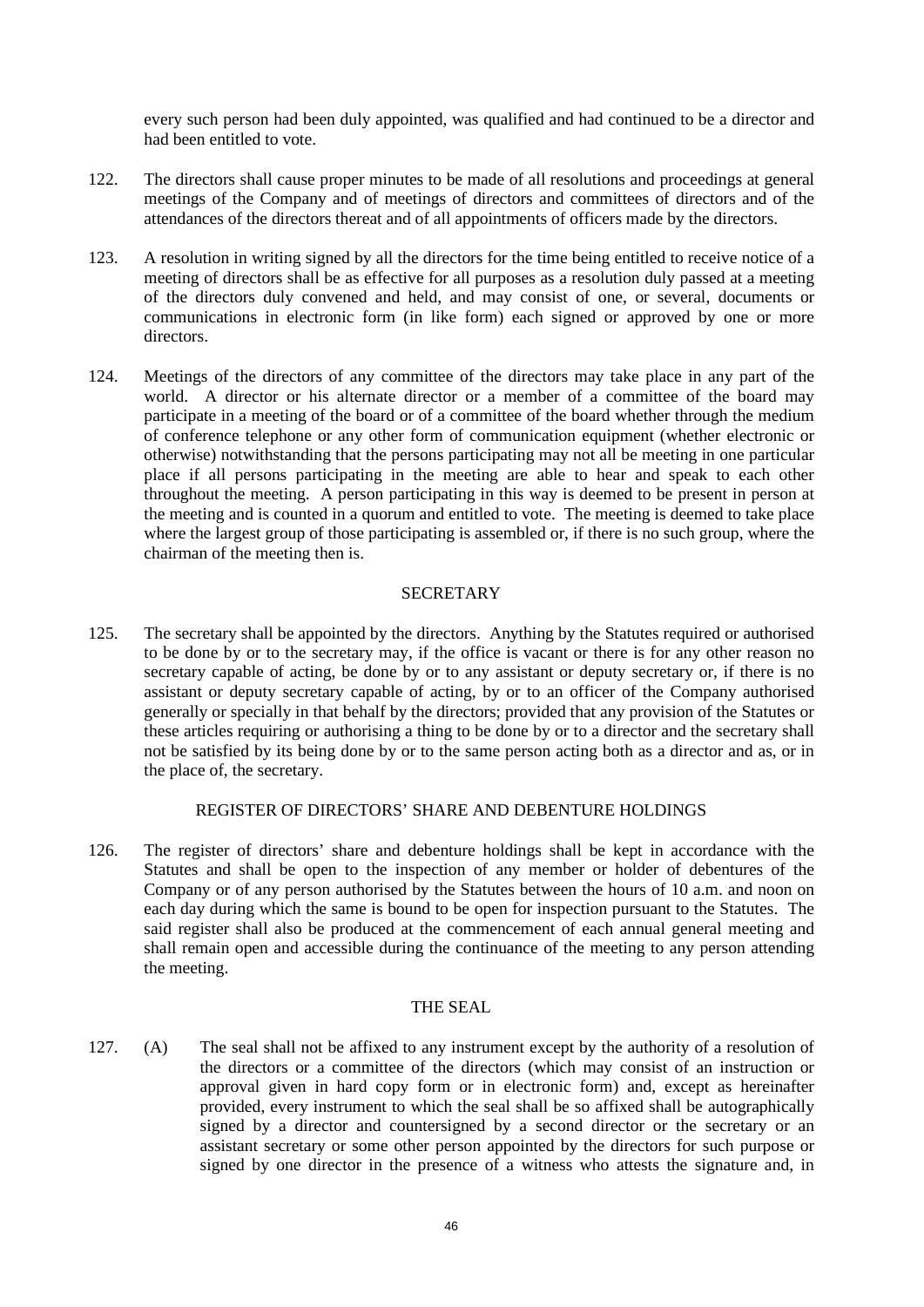favour of any purchaser or person bona fide dealing with the Company, such signatures shall be conclusive evidence of the fact that the seal has been properly affixed.

- (B) As regards certificates for shares or debentures, the directors may by resolution authorise the same to be sealed by a securities seal kept by virtue of Section 50 of the CA 2006 and may determine that in connection with the sealing thereof the presence of such persons as are referred to in article [127\(A\)](#page-45-0) and the signatures thereof or of either of them shall be dispensed with and/or that such signatures shall be affixed by some method or system of mechanical or electronic signature.
- (C) Subject to compliance with the requirements of the CA 2006, the directors may authorise the adoption for use in any territory, district or place elsewhere than in the United Kingdom as an official seal being a facsimile of the seal and may subject to compliance with the requirements of the CA 2006 give direction for the fixing of such official seal to deeds or instruments on behalf of the Company. Any deeds or instruments to which such a facsimile of the seal is affixed in accordance with article [127\(A\)](#page-45-0) shall bind the Company for all purposes as if the seal had been affixed thereto.
- 128. Subject to the Statutes, the Company may dispense with the need for the seal and, whether it does or does not dispense with the seal, a document signed by a director and the secretary, by any two directors or by one director in the presence of a witness who attests the signature and expressed (in whatever form of words) to be executed by the Company shall have the same effect as if executed under the seal and a document executed by the Company which makes it clear on its face that it is intended to be a deed shall have effect upon delivery as a deed.

## DIVIDENDS

- <span id="page-46-0"></span>129. The profits of the Company available for distribution in accordance with the provisions of the Statutes which it shall from time to time determine to distribute by way of dividend shall be applied in the payment of dividends to the members in accordance with their respective rights and priorities. The Company in general meeting may declare dividends accordingly but no dividend shall be payable otherwise than in accordance with the provisions of the Statutes or exceed the amount recommended by the directors.
- 130. Subject to any preferential or other special rights as to dividends for the time being attached to any class of shares all dividends shall be declared and paid according to the amounts paid up on the shares in respect of which the dividend is paid otherwise than in advance of calls. All dividends shall be apportioned and paid pro rata according to the amounts for the time being paid up on the shares during the period in respect of which the dividend is paid except that if any share is issued on terms providing that it shall rank for dividend as if paid up (in whole or in part) as from a particular date such share shall rank for dividend accordingly.
- 131. Subject to the provisions of the Statutes, the directors may, if they think fit, from time to time pay to the members such interim dividends as appear to the directors to be justified by the profits of the Company. If at any time the share capital of the Company is divided into different classes, the directors may pay such interim dividends in respect of those shares in the capital of the Company which confer on the holders thereof deferred or non-preferred rights as well as in respect of those shares which confer on the holders thereof preferential rights with regard to dividend and, provided that the directors act bone fide, they shall not incur any responsibility to the holders of shares conferring a preference for any damage that they may suffer by reason of the payment of an interim dividend on any shares having deferred or non-preferred rights. The directors may also pay half-yearly or at other suitable intervals to be settled by them any dividend which may be payable at a fixed rate if they are of the opinion that the profits justify the payment.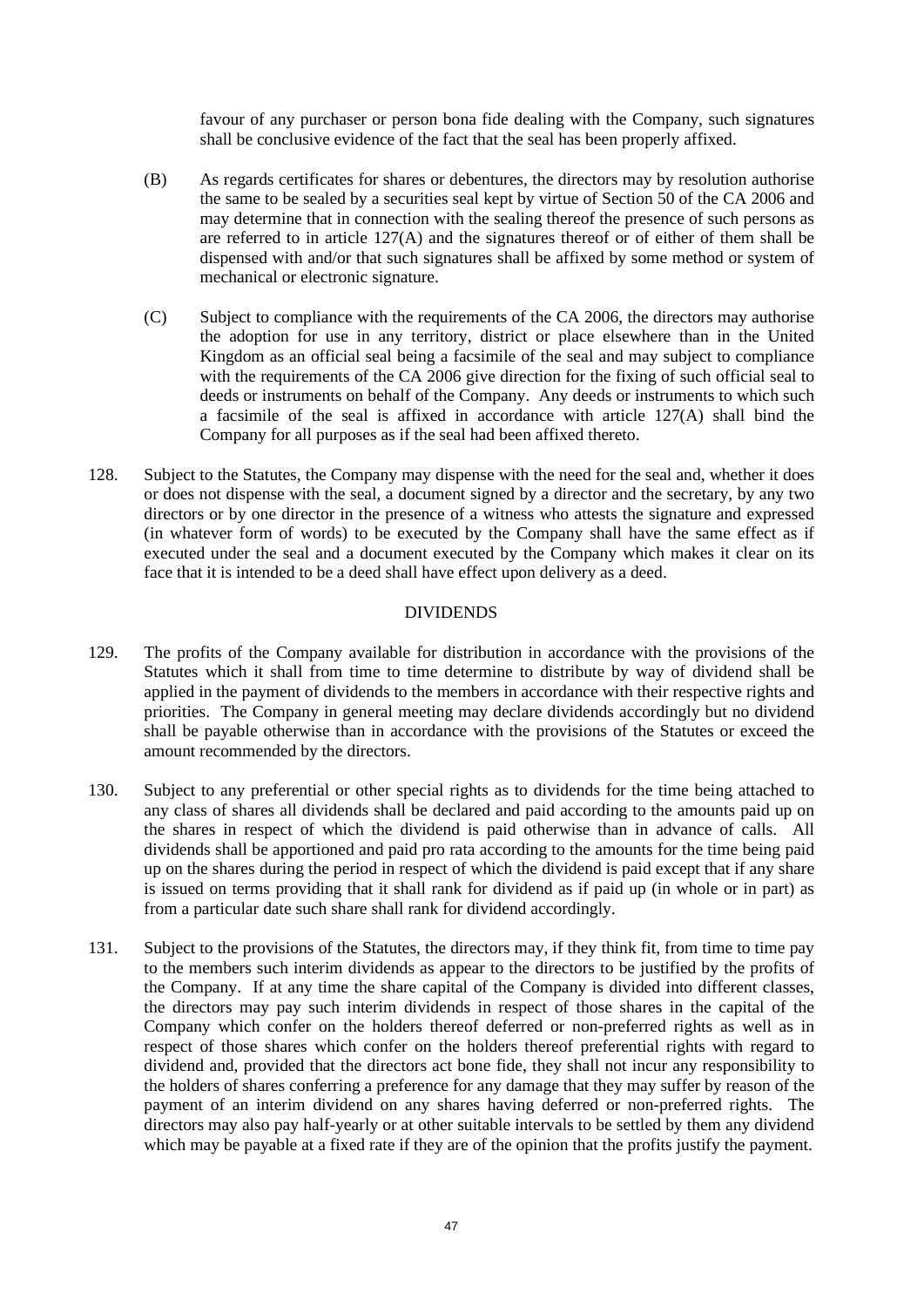- <span id="page-47-1"></span>132. (A) The directors may deduct from any dividend or other moneys payable on or in respect of any shares held by a member all sums of money (if any) presently payable by him to the Company on account of calls or otherwise in relation to the shares of the Company.
	- (B) Subject to article [54\(C\),](#page-24-0) the directors may, in their absolute discretion, withhold the payments of any dividend to a member in respect of any share held by him in relation to which he or any other person has been duly served with a notice under Section 793 of the CA 2006 (or under any other statutory provision or provision of these articles for the time being in force enabling the Company by notice in writing to require any person to give any information regarding that share).
- 133. All unclaimed dividends may be invested or otherwise made use of by the directors for the benefit of the Company until claimed. No dividend shall bear interest as against the Company. All dividends unclaimed for a period of twelve years after having been declared shall be forfeited and shall revert to the Company. If cheques in respect of dividends are returned undelivered or are left uncashed on three consecutive occasions the directors may determine that the Company shall cease sending such cheques by post to the member or person concerned.
- <span id="page-47-2"></span>134. Any dividend, instalment of dividend or interest in respect of any share may be paid by cheque or warrant (or by any other method, including standing order or other bank credit transfer, which the directors consider appropriate (which in the case of uncertificated shares includes, by means of the facilities and requirements of a relevant system)) payable to the order of the member entitled thereto, or (in the case of joint holders) of that member whose name stands first on the register in respect of the joint holding. Every such cheque or warrant shall (unless otherwise directed) be sent by post to the last registered address of the member entitled thereto, and payment in accordance with this article [134](#page-47-2) in favour of the person whose name appears on the register of members as the holder of any share, or, in the case of joint holders, of any one of such holders, or of his or their agent duly appointed in writing, shall be a good discharge to the Company for all dividends or other payments made in respect of such share. Every such payment shall be sent at the risk of the person entitled to the money represented thereby.
- 135. If several persons are registered as joint holders of any share, any one of them may give effectual receipts for any dividend or other moneys payable on or in respect of the share.
- <span id="page-47-0"></span>136. A general meeting declaring a dividend may, upon the recommendation of the directors, direct payment of such dividend wholly or in part by the distribution of specific assets and in particular of paid up shares or debentures of any other company, and the directors shall give effect to such resolution. Where any difficulty arises in regard to such a distribution, the directors may settle the same as they think expedient and in particular may issue fractional certificates, may fix the value for distribution of such specific assets or any part thereof, may determine that cash payments shall be made to any members upon the footing of the value so fixed in order to adjust the rights of members, may vest any specific assets in trustees upon trust for the persons entitled to the dividend as the directors think expedient and generally may make such arrangements for the allotment, acceptance and sale of such specific assets or fractional certificates or any part thereof and otherwise as they think fit.

## RESERVES

137. The directors may, before recommending any dividend whether preferential or otherwise, carry to reserve out of the profits of the Company (including any premiums received upon the issue of debentures or other securities of the Company) such sums as they think proper as a reserve or reserves which shall, at the discretion of the directors, be applicable for any purpose to which the profits of the Company may be properly applied and, pending such application, may, at the like discretion, either be employed in the business of the Company or be invested in such investments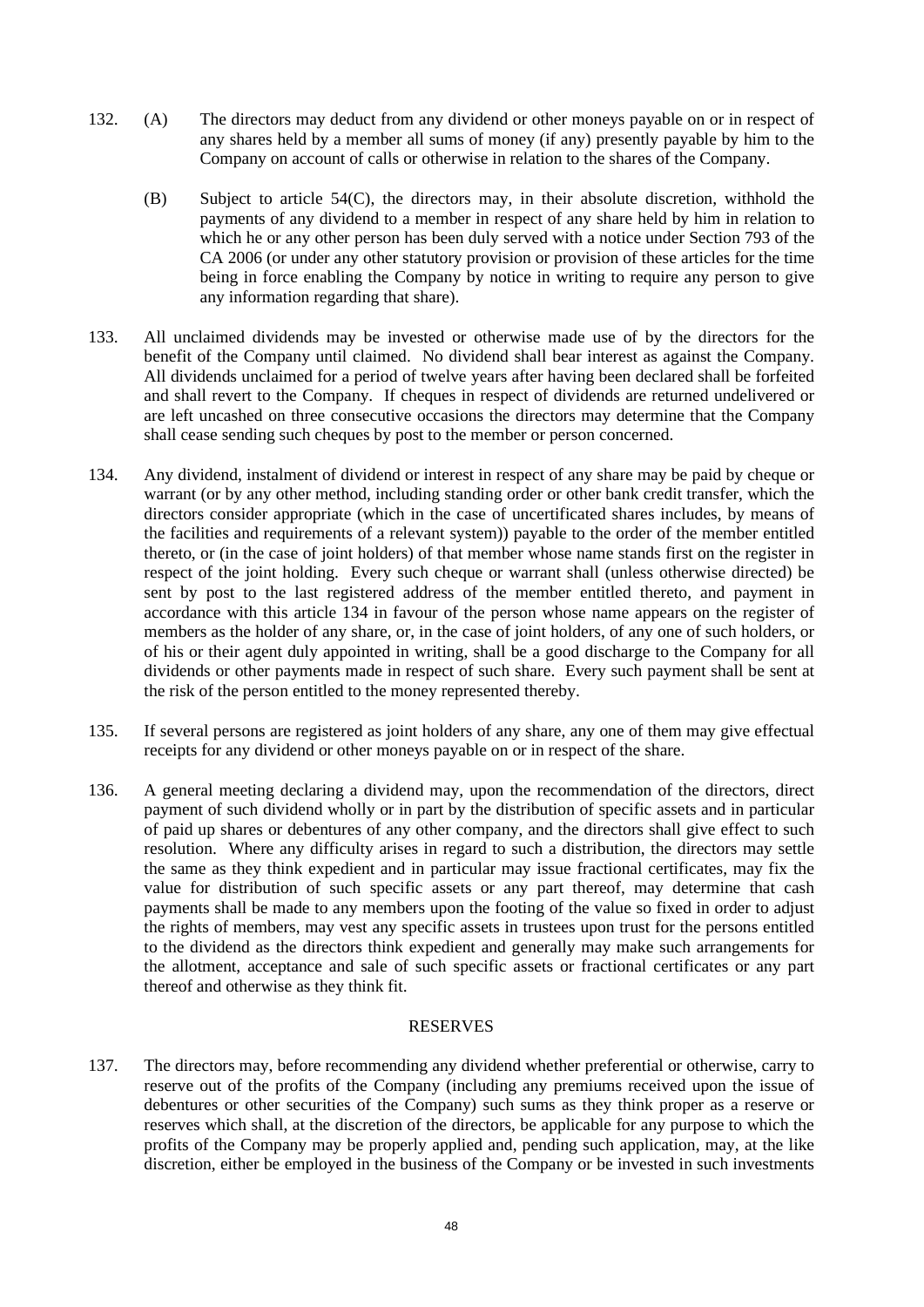as the directors may from time to time think fit. The directors may also without placing the same to reserve carry forward any profits which they may think it prudent not to divide.

<span id="page-48-0"></span>138. If from time to time or at anytime it shall be found necessary or advisable for the Company to realise any of its property or assets, any surpluses arising on such realisation shall be dealt with as capital surpluses available for the payment of dividends. If any surpluses are not used for the payment of dividends they shall be placed to the credit of a special capital reserve account and any deficiency arising on any such realisation may be charged against such capital reserve account.

# CAPITALISATION OF PROFITS

- <span id="page-48-1"></span>139. The Company may by ordinary resolution on the recommendation of the directors resolve that it is desirable to capitalise:
	- (A) Any part of the amount for the time being standing to the credit of any of the Company's reserve accounts or to the credit of the profit and loss account or otherwise available for distribution and not required for paying the fixed dividends on any shares entitled to fixed preferential dividends with or without further participation in profits and accordingly that the directors be authorised and directed to appropriate the sum resolved to be capitalised to the members in the proportions in which such sum would have been divisible amongst them had the same been applied or been applicable in paying dividends and to apply such sum on their behalf either in or towards paying up the amounts (if any) for the time being unpaid on any shares held by such members respectively or in paying up in full shares or debentures of the Company or a nominal amount equal to such sum such shares or debentures to be allotted and distributed credited as fully paid up to and amongst such members in the proportions aforesaid or partly in one way and partly in the other provided that a sum standing to the credit of a share premium account, a capital redemption reserve fund, any redenomination reserve or the special capital reserve account created under article [138](#page-48-0) may, for the purposes of this article, only be applied in the paying up of shares to be allotted to members as fully paid bonus shares.
	- (B) Any part of the amount for the time being standing to the credit of any of the Company's reserve accounts (including the special capital reserve account created under article [138\)](#page-48-0) or to the credit of the profit and loss account which is not available for distribution by applying such sum in paying up in full shares to be allotted as fully paid bonus shares to those members who would have been entitled to that sum if it were distributed by way of dividend (and in the same proportions) and the directors shall give effect to any such resolution.
- <span id="page-48-2"></span>140. Whenever such a resolution as aforesaid shall have been passed, the directors shall make all appropriations and applications of the sum resolved to be capitalised thereby and all allotments and issues of fully paid shares or debentures (if any) and generally shall do all acts and things required to give effect thereto, with full power to the directors to make such provisions by the issue of fractional certificates or by payment in cash or otherwise as they think fit for the case of shares or debentures becoming distributable in fractions and to authorise any person to enter on behalf of all the members entitled to the benefit of such appropriations and applications into an agreement with the Company providing for the allotment to them respectively of any shares to which they may be entitled credited as fully paid upon such capitalisation or (as the case may require), for the payment up by the Company on their behalf, by the application thereto of their respective proportions of the sum resolved to be capitalised, of the amounts or any part of the amounts remaining unpaid on their existing shares, and any agreement made under such authority shall be effective and binding on all such members.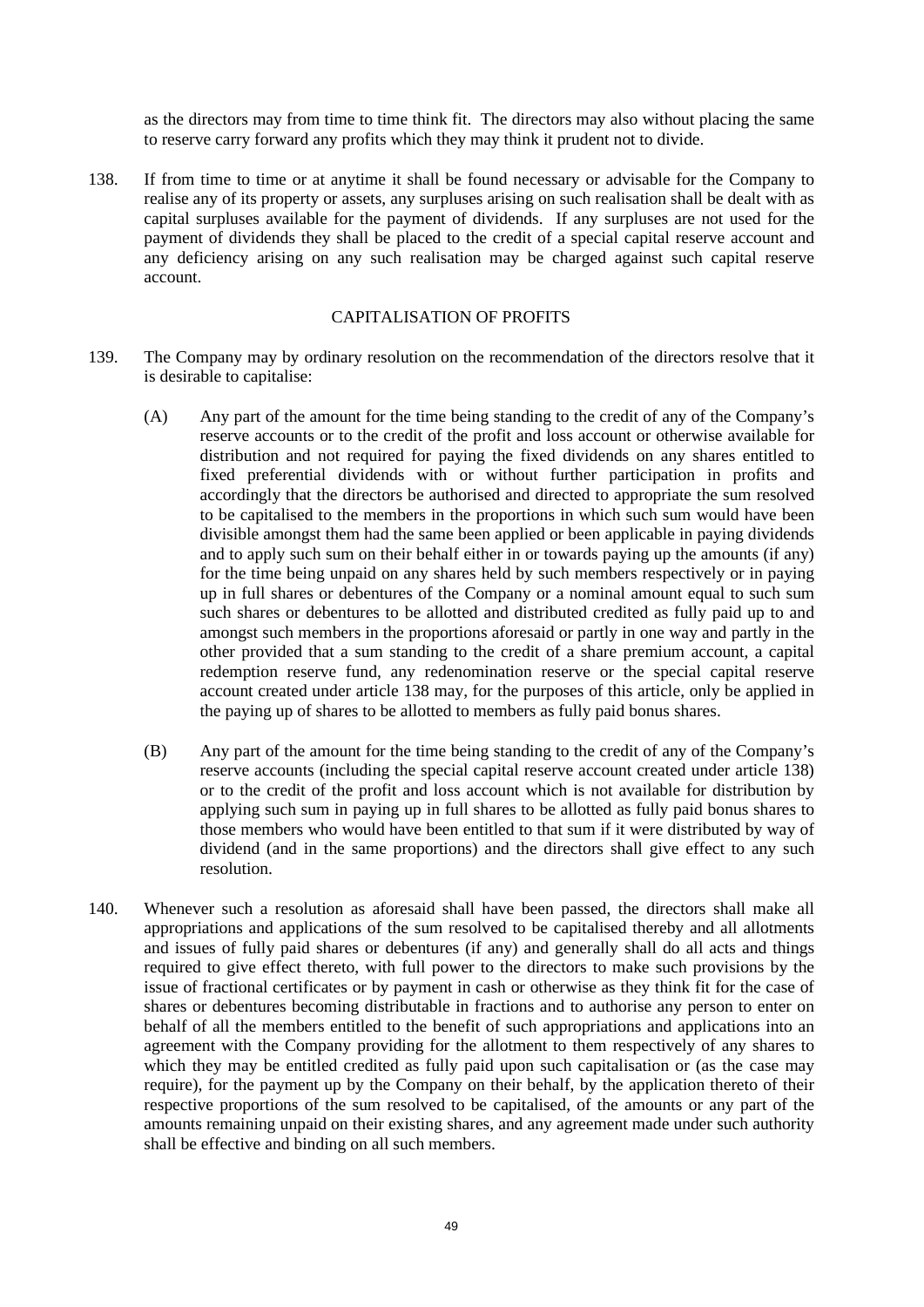- <span id="page-49-2"></span><span id="page-49-1"></span>141. (A) This article (which is without prejudice to the generality of the provisions of articles [139](#page-48-1) and [140\)](#page-48-2) applies:
	- (i) where a person is granted pursuant to an employees' share scheme a right to subscribe for shares in the Company in cash at a subscription price less than their nominal value; or
	- (ii) where, pursuant to an employees' share scheme, the terms on which any person is entitled to subscribe in cash for shares in the Company are adjusted as a result of a capitalisation issue, rights issue or other variation of capital so that the subscription price is less than their nominal value.
	- (B) In any such case the board:
		- (i) shall transfer to a reserve account a sum equal to the deficiency between the subscription price and the nominal value of the shares (the cash deficiency) from the profits or reserves of the Company which are available for distribution and not required for the payment of any preferential dividend; and
		- (ii) (subject to paragraph [\(D\) below\)](#page-49-0) shall not apply that reserve account for any purpose other than paying up the cash deficiency upon the allotment of those shares.
	- (C) Whenever the Company is required to allot shares pursuant to such a right to subscribe, the board shall (subject to the Statutes) appropriate to capital out of the reserve account an amount equal to the cash deficiency applicable to those shares, apply that amount in paying up the deficiency on the nominal value of those shares and allot those shares credited as fully paid to the person entitled to them.
	- (D) If any person ceases to be entitled to subscribe for shares as described above, the restrictions on the reserve account shall cease to apply in relation to such part of the account as is equal to the amount of the cash deficiency applicable to those shares.
	- (E) No right shall be granted under any employees' share scheme under paragraph [\(A\)\(i\)](#page-49-1)  [above](#page-49-1) and no adjustment shall be made as mentioned in paragraph [\(A\)\(ii\) above](#page-49-2) unless there are sufficient profits or reserves of the Company available for distribution and not required for the payment of any preferential dividend to permit the transfer to a reserve account in accordance with this article of an amount sufficient to pay up the cash deficiency applicable to the shares concerned.

## **ACCOUNTS**

- <span id="page-49-0"></span>142. The directors shall cause proper accounts to be kept in accordance with the provisions of the **Statutes**
- 143. The accounting records shall be kept at the Office or (subject to the provisions of the Statutes) at such other place as the directors shall think fit and shall always be open to the inspection of the directors. No member (not being a director) shall have any right of inspecting any account or book or document of the Company except as conferred by law or authorised by the directors.
- 144. The directors shall from time to time in accordance with the provisions of the Statutes cause to be prepared and to be laid before the Company in general meeting such profit and loss accounts, balance sheets, group accounts (if any) and reports as are specified in the Statutes.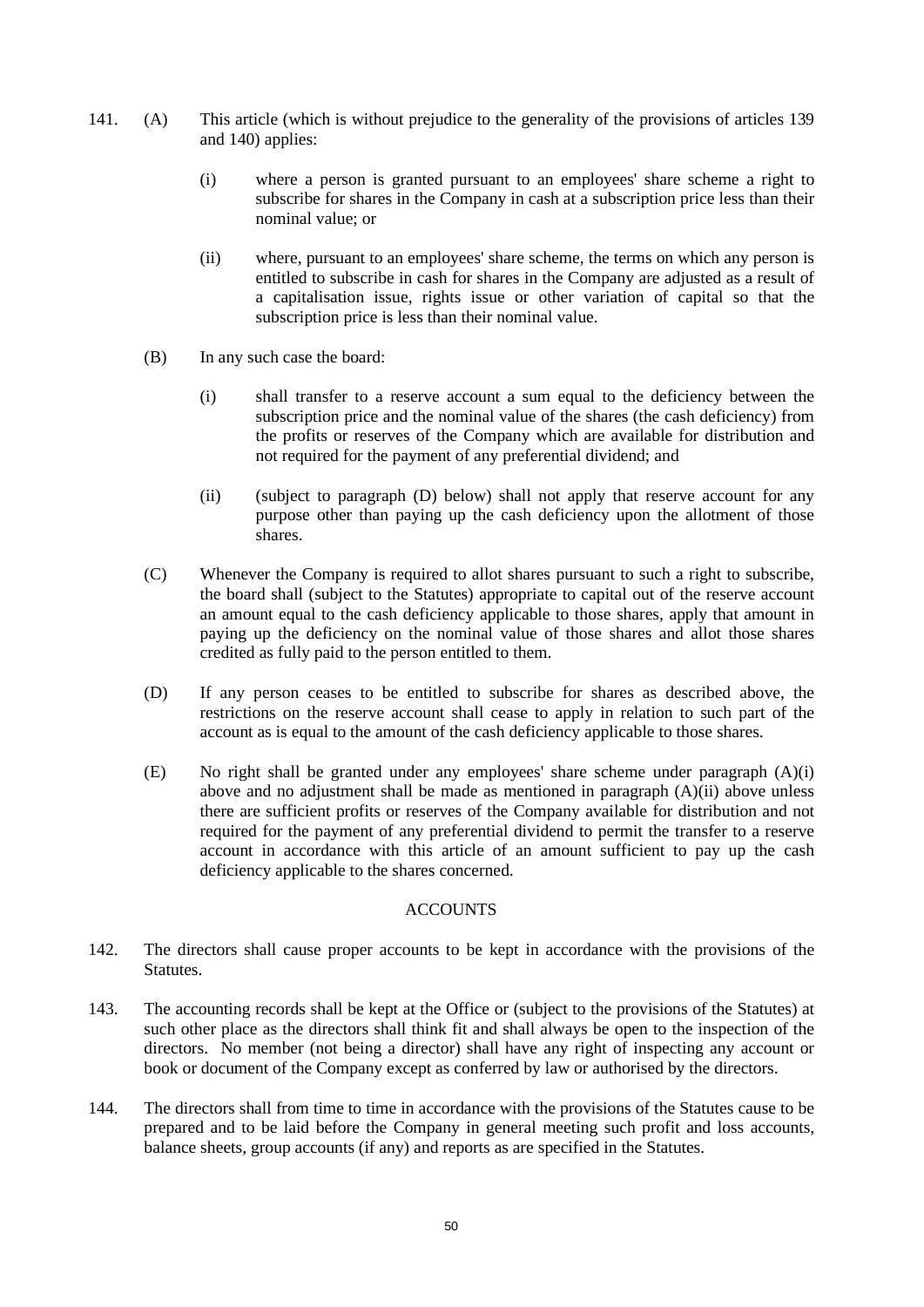- 145. A copy of the directors' and auditors' reports accompanied by copies of the balance sheet, profit and loss account and other documents required by the Statutes to be annexed to the balance sheet shall, 21 days at the least before the annual general meeting before which they are laid, be delivered or sent by post to the registered address of, or be sent or supplied in electronic form or made available by means of a website in accordance with article [151\(B\)](#page-50-2) to, every member and every holder of debentures of the Company and to the auditors and, every other person entitled to receive notice of meetings from the Company under the provisions of the Statutes or of these articles provided that this article shall not require a copy of those documents to be sent to any person to whom by virtue of sub-section (2) of Section 423 of the CA 2006 the Company is not required to send the same or to any person of whose address the Company is not aware or to more than one of the joint holders of any shares or debentures but any member or debenture holder to whom a copy of those documents has not been sent shall be entitled to receive a copy free of charge on application at the Office. If all or any of the shares or debentures of the Company are for the time being listed on any stock exchange there shall be forwarded to the appropriate officer of such stock exchange such number of copies of those documents as may for the time being be required under its regulations or practice.
- 146. The auditors' report shall be read before the Company in general meeting and shall be open to inspection as required by the Statutes.
- 147. Once at least in every year the accounts of the Company shall be examined and the correctness of the profit and loss account and balance sheet and group accounts (if any) ascertained, by one or more auditors.
- 148. Auditors shall be appointed and their duties, powers, rights and remuneration regulated in accordance with the provision of the Statutes.
- 149. Every account of the directors when audited and approved by a general meeting shall be conclusive, except as regards any error discovered therein within three months next after the approval thereof. Whenever such an error is discovered within that period the account shall forthwith be corrected and thenceforth shall be conclusive.

#### **NOTICES**

- <span id="page-50-3"></span><span id="page-50-0"></span>150. (A) Subject to the Statutes and except where otherwise expressly stated, any document or information to be sent or supplied to the Company (whether or not such document or information is required or authorised under the Statutes) shall be in hard copy form or, subject to paragraph [\(B\) below,](#page-50-3) be sent or supplied in electronic form or by means of a website.
	- (B) Subject to the Statutes, a document or information may be given to the Company in electronic form only if it is given in such form and manner and to such address as may have been specified by the board from time to time for the receipt of documents in electronic form. The board may prescribe such procedures as it thinks fit for verifying the authenticity or integrity of any such document or information given to it in electronic form.
- <span id="page-50-2"></span><span id="page-50-1"></span>151. (A) A document or information may be sent or supplied in hard copy form by the Company to any member either personally or by sending or supplying it by post addressed to the member at his registered address or by leaving it at that address.
	- (B) Subject to the Statutes, a document or information may be sent or supplied by the Company to any member in electronic form to such address as may from time to time be authorised by the member concerned or by making it available on a website and notifying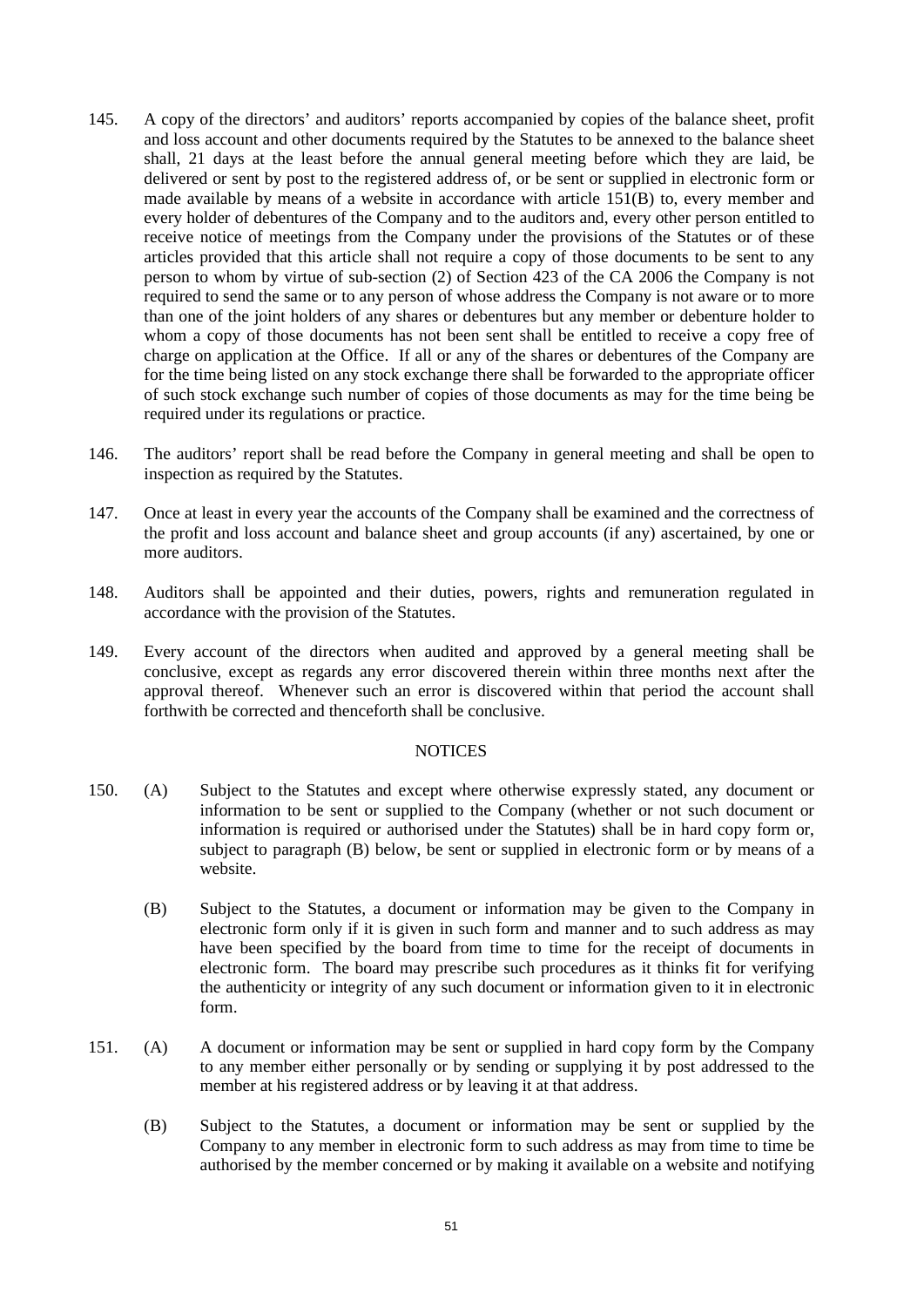the member concerned in accordance with the Statutes that it has been made available. A member shall be deemed to have agreed that the Company may send or supply a document or information by means of a website if the conditions set out in the Statutes have been satisfied.

- (C) In the case of joint holders of a share, any document or information sent or supplied by the Company in any manner permitted by these articles to the joint holder who is named first in the register in respect of the joint holding shall be deemed to be given to all other holders of the share.
- <span id="page-51-0"></span>(D) A member whose registered address is not within the United Kingdom shall not be entitled to receive any notice from the Company unless he gives to the Company a postal address within the United Kingdom at which notices may be given to him.
- <span id="page-51-3"></span><span id="page-51-2"></span>152. (A) If at any time by reason of the suspension or curtailment of postal services within the United Kingdom the Company is unable effectively to give notice of a general meeting to some or all of its members or directors then, subject to complying with paragraph [\(B\)](#page-51-2)  [below,](#page-51-2) the Company need only give notice of the meeting to those members or directors to whom the Company is entitled, in accordance with the Statutes, to give notice by electronic means.
	- (B) In the circumstances described in paragraph [\(A\)](#page-51-3) [above,](#page-51-3) the Company must:
		- (i) advertise the general meeting by a notice which appears on its website and in at least one national newspaper complying with the notice period requirements set out in article [58;](#page-27-2) and
		- (ii) send confirmatory copies of the notice (or, as the case may be, the notification of the website notice) by post to those members and directors to whom notice (or notification) cannot be given by electronic means if at least six clear days before the meeting the posting of notices (and notifications) to addresses throughout the United Kingdom again becomes practicable.
- <span id="page-51-4"></span><span id="page-51-1"></span>153. (A) Any document or information, if sent by first class post, shall be deemed to have been received on the day following that on which the envelope containing it is put into the post, or, if sent by second class post, shall be deemed to have been received on the second day following that on which the envelope containing it is put into the post and in proving that a document or information has been received it shall be sufficient to prove that the letter, envelope or wrapper containing the document or information was properly addressed, prepaid and put into the post.
	- (B) Any document or information not sent by post but left at a registered address or address at which a document or information may be received shall be deemed to have been received on the day it was so left.
	- (C) Any document or information, if sent or supplied by electronic means, shall be deemed to have been received on the day on which the document or information was sent or supplied by or on behalf of the Company.
	- (D) If the Company receives a delivery failure notification following a communication by electronic means in accordance with paragraph [\(C\) above,](#page-51-4) the Company shall send or supply the document or information in hard copy or electronic form (but not by electronic means) to the member either personally or by post addressed to the member at his registered address or by leaving it at that address. This shall not affect when the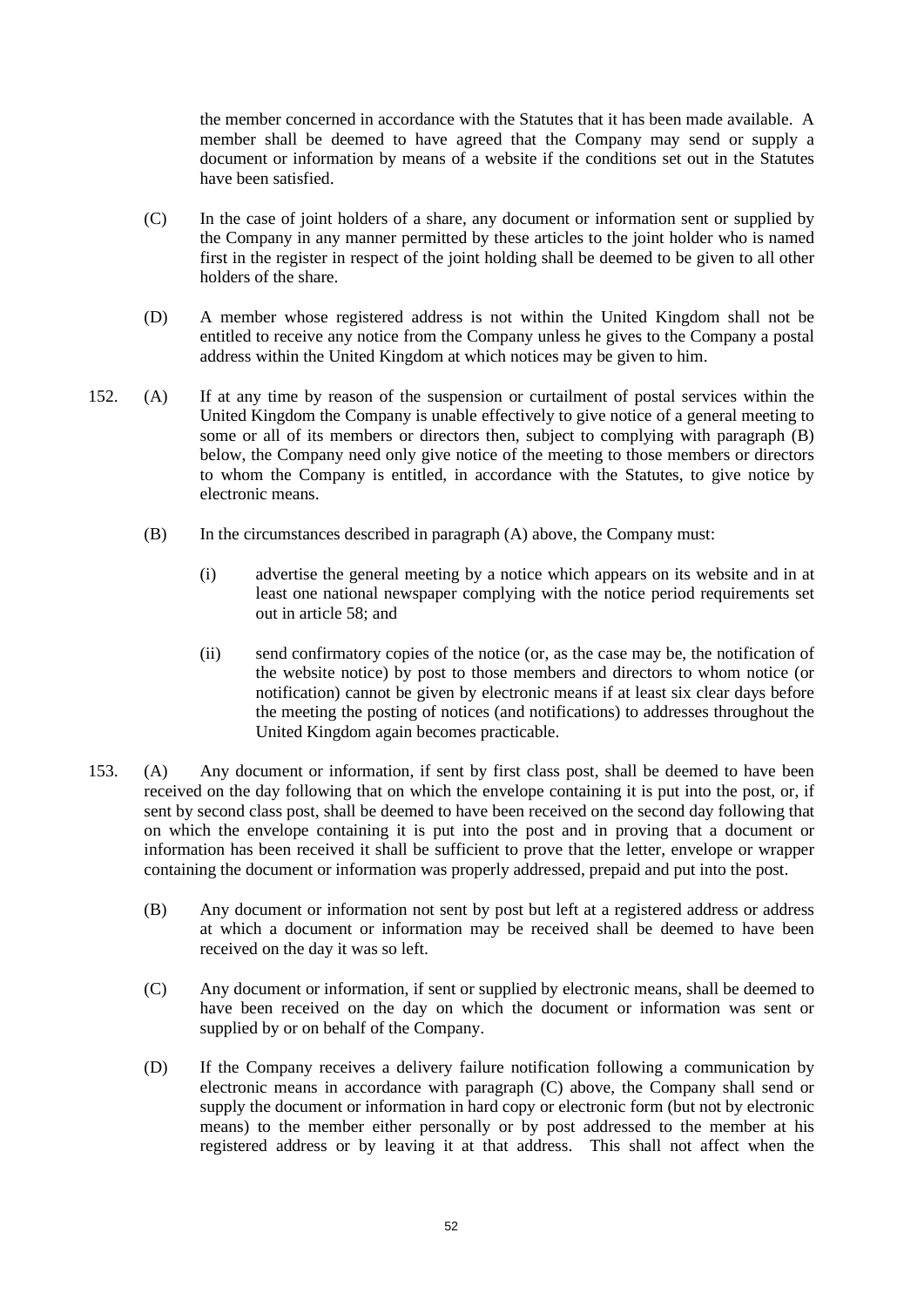document or information was deemed to be received in accordance with paragraph [\(C\)](#page-51-4)  [above.](#page-51-4)

- (E) Where a document or information is sent or supplied by means of a website, it shall be deemed to have been received:
	- (i) when the material was first made available on the website, or
	- (ii) if later, when the recipient was deemed to have received notice of the fact that the material was available on the website.
- (F) A member present, either in person or by proxy, at any meeting of the Company or class of members of the Company shall be deemed to have received notice of the meeting and, where requisite, of the purposes for which the meeting was convened.
- (G) Every person who becomes entitled to a share shall be bound by every notice (other than a notice in accordance with section 793 of the CA 2006) in respect of that share which before his name is entered in the register was given to the person from whom he derives his title to the share.
- <span id="page-52-1"></span>154. (A) For the purposes of giving notices of meetings, or of sending or supplying other documents or other information, whether under section 310(1) of the CA 2006, any other Statute, a provision in these articles or any other instrument, the Company may determine that persons entitled to receive such notices, documents or other information are those persons entered on the register at the close of business on a day determined by it.
	- (B) The day determined by the Company under paragraph [\(A\)](#page-52-1) [above](#page-52-1) may not be more than 15 days before the day that the notice of the meeting, document or other information is given.
- <span id="page-52-0"></span>155. Where a person is entitled by transmission to a share, any notice or other communication shall be given to him, as if he were the holder of that share and his address noted in the register were his registered address. In any other case, any notice or other communication given to any member pursuant to these articles shall, notwithstanding that the member is then dead or bankrupt or that any other event giving rise to the transmission of the share by operation of law has occurred and whether or not the Company has notice of the death, bankruptcy or other event, be deemed to have been properly given in respect of any share registered in the name of that member as sole or joint holder.

## UNTRACED SHAREHOLDERS

- <span id="page-52-3"></span><span id="page-52-2"></span>156. (A) The Company shall be entitled to sell at the best price reasonably obtainable the shares of a member or the shares to which a person is entitled by virtue of transmission on death or bankruptcy if and provided that:
	- (i) during the period of twelve years prior to the date of the publication of the advertisements referred to in paragraph [156](#page-52-2)[\(A\)](#page-51-3)[\(ii\) below](#page-52-3) (or, if published on different dates, the earlier thereof) at least three dividends in respect of the shares in question have become payable and all warrants and cheques in respect of the shares in question sent in the manner authorised by these articles have remained uncashed; and
	- (ii) the Company on expiry of the said period of twelve years shall have inserted advertisements in one national daily newspaper and a newspaper circulating in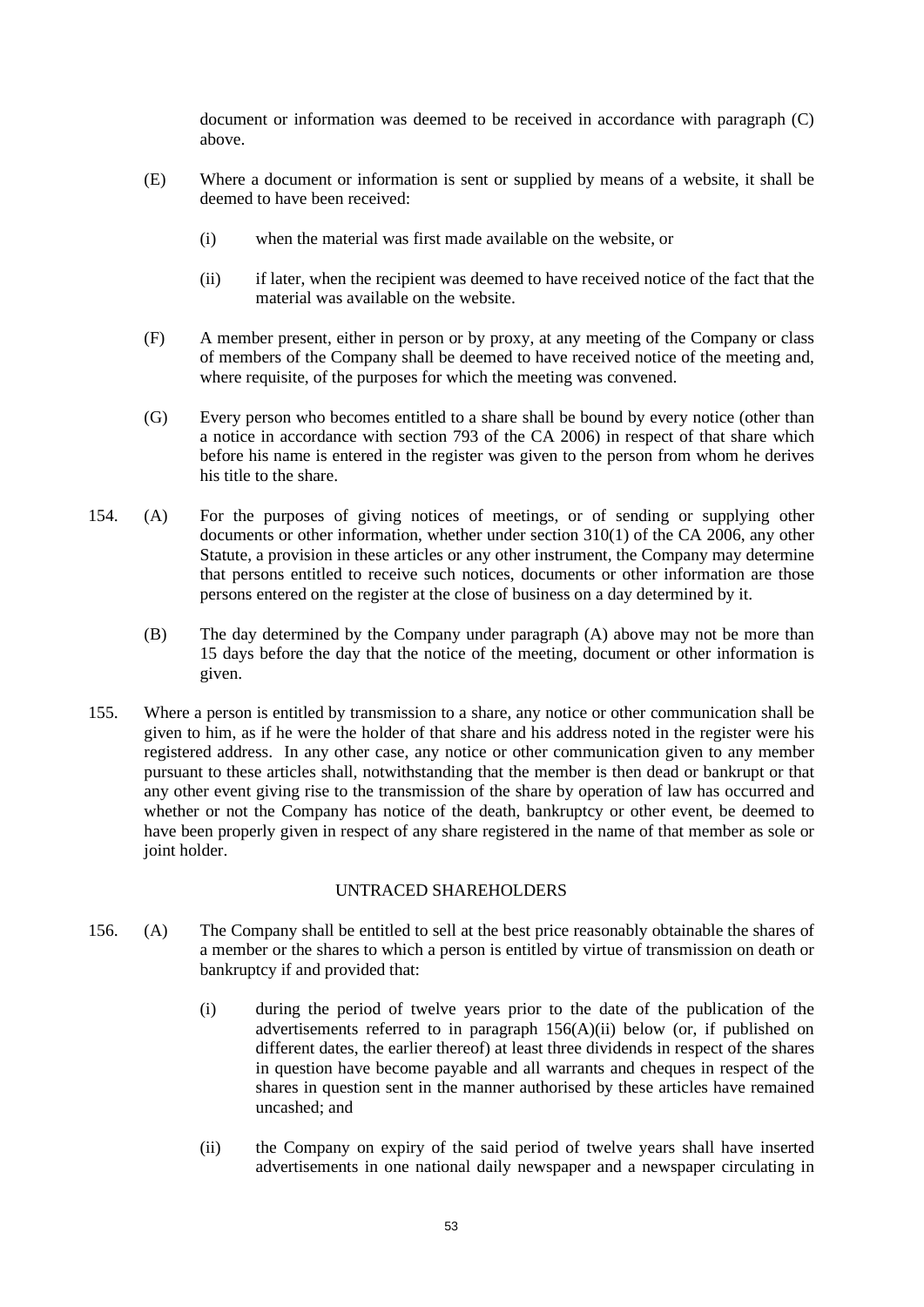the area in which the last known address of the member or the address at which service of notices may be affected is located giving notice of its intention to sell the said shares; and

- (iii) during the said period of twelve years and the period of three months following the publication of the said advertisements the Company shall not have received indication, either of the whereabouts or of the existence of such member or person; and
- (iv) notice shall have been given to the Equity and Capital Markets Department at the UK Listing Authority of its intention to make such sale.
- (B) To give effect to any such sale, the Board may:
	- (i) in relation to certificated shares, appoint any person to execute as transferor an instrument of transfer of the shares to, or in accordance with the directions of, the purchaser and such instrument of transfer shall be as effective as if it had been executed by the holder of, or person entitled by transmission to, such shares; and
	- (ii) in relation to uncertificated shares, in accordance with the Statutes, issue a written notification to the operator of the relevant system requiring conversion of the shares into certificated form and exercise any of the Company's powers under article [22\(iv\)](#page-18-0) to effect the transfer of the shares to, or in accordance with the directions of, the purchaser and the exercise of such powers shall be as effective as if exercised by the registered holder of, or person entitled by transmission to, such shares,

and the transferee is not bound to see to the application of the purchase money and the title of the transferee is not affected by any irregularity or invalidity in the proceedings relation to the sale.

(C) The net proceeds of sale shall belong to the Company which shall be obliged to account to the former member or other person previously entitled as aforesaid for an amount equal to such proceeds and shall enter the name of such former member or other person in the books of the Company as a creditor for such amount. No trust shall be created in respect of the debt, no interest shall be payable in respect of the same and the Company shall not be required to account for any money earned on the net proceeds, which may be employed in the business of the Company or invested in such investments (other than shares of the Company or its holding company if any) as the directors may from time to time think fit.

#### WINDING-UP

157. If the Company shall be wound up (whether the liquidation is voluntary, under supervision or by the Court) the liquidator may, with the authority of a special resolution and subject to any provision sanctioned by ordinary resolution of the Company under Section 247 of the CA 2006, (without prejudice to Section 187 of the Insolvency Act 1986) divide among the members (excluding any members holding shares as treasury shares) in specie the whole or any part of the assets of the Company and whether or not such assets shall consist of property of one kind or of properties of different kinds and may for such purpose set such value as he deems fair upon any one or more kind or kinds of property and may determine how such division shall be carried out as between the members or different classes of members. The liquidator may, with the like authority, vest any part of the assets in trustees upon such trusts for the benefit of members as the liquidator, with the like authority, shall think fit and the liquidation of the Company may be